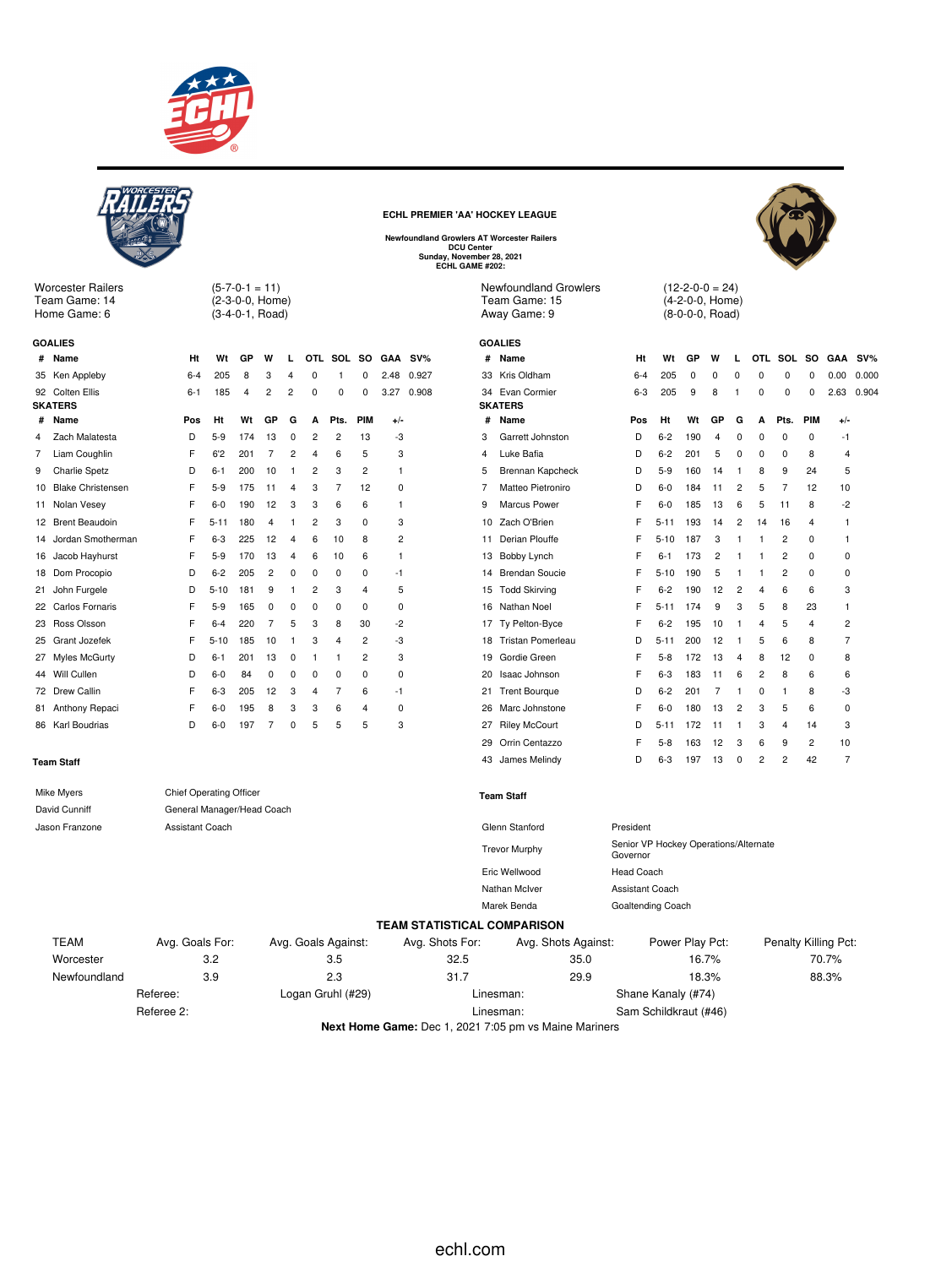### **Standings**

| Eastern<br><b>North</b> |                                                    |           |           |                |                |                |                |                 |            |    |    |       |                |                |         |                 |                 |                 |                 |
|-------------------------|----------------------------------------------------|-----------|-----------|----------------|----------------|----------------|----------------|-----------------|------------|----|----|-------|----------------|----------------|---------|-----------------|-----------------|-----------------|-----------------|
| Rank                    | Team                                               | GP        | GR        | W              | L.             |                | OTL SOL PTS    |                 | <b>PCT</b> | GF | GA |       |                | PIM RW ROW     | S/O     | Home            | Away            | P10             | <b>STK</b>      |
| $\mathbf{1}$            | Newfoundland Growlers                              | 14        | 58        | 12             | $\overline{c}$ | $\mathbf 0$    | $\mathbf 0$    | 24              | 0.857      | 54 | 32 | 206   | 10             | 11             | $1 - 0$ | $4 - 2 - 0 - 0$ | $8 - 0 - 0 - 0$ | $8 - 2 - 0 - 0$ | $5 - 0 - 0 - 0$ |
| 2                       | <b>Reading Royals</b>                              | 15        | -57       | 6              | $\overline{4}$ | $\overline{4}$ | $\mathbf{1}$   | 17              | 0.567      | 42 | 51 | 149   | -5             | 6              | $0 - 1$ | $4 - 1 - 2 - 0$ | $2 - 3 - 2 - 1$ | $3 - 3 - 3 - 1$ | $0 - 2 - 1 - 0$ |
| 3                       | <b>Maine Mariners</b>                              | 14        | 58        | 6              | 6              | $\overline{c}$ | $\mathbf 0$    | 14              | 0.500      | 46 | 47 | 153   | 6              | 6              | $0-0$   | $4 - 3 - 1 - 0$ | $2 - 3 - 1 - 0$ | $4 - 4 - 2 - 0$ | $0 - 2 - 0 - 0$ |
| $\overline{4}$          | Trois-Rivières Lions                               | 14        | 58        | $\overline{7}$ | $\overline{7}$ | $\mathbf 0$    | 0              | 14              | 0.500      | 49 | 45 | 165   | $\overline{4}$ | 6              | $1 - 0$ | $4 - 5 - 0 - 0$ | $3 - 2 - 0 - 0$ | $6 - 4 - 0 - 0$ | $3 - 0 - 0 - 0$ |
| 5                       | Adirondack Thunder                                 | 15        | 57        | 6              | 8              | $\mathbf{1}$   | 0              | 13              | 0.433      | 40 | 57 | 2176  |                | 6              | $0-0$   | $4 - 4 - 1 - 0$ | $2 - 4 - 0 - 0$ | $4 - 6 - 0 - 0$ | $1 - 0 - 0 - 0$ |
| 6                       | <b>Worcester Railers</b>                           | 13        | 59        | 5              | 7              | 0              | $\mathbf{1}$   | 11              | 0.423      | 42 | 45 | 153 5 |                | 5              | $0 - 1$ | $2 - 3 - 0 - 0$ | $3 - 4 - 0 - 1$ | $4 - 5 - 0 - 1$ | $1 - 0 - 0 - 0$ |
| South                   |                                                    |           |           |                |                |                |                |                 |            |    |    |       |                |                |         |                 |                 |                 |                 |
| Rank                    | Team                                               | GP        | GR        | W              | L.             |                | OTL SOL PTS    |                 | <b>PCT</b> | GF | GA |       |                | PIM RW ROW     | S/O     | Home            | Away            | P10             | <b>STK</b>      |
| $\mathbf{1}$            | Florida Everblades                                 | 16        | 56        | 8              | 3              | $\overline{c}$ | 3              | 21              | 0.656      | 49 | 43 | 221   | 8              | 8              | $0 - 3$ | $2 - 3 - 0 - 2$ | $6 - 0 - 2 - 1$ | $5 - 1 - 2 - 2$ | $4 - 0 - 2 - 2$ |
| $\overline{c}$          | Orlando Solar Bears                                | 15        | 57        | 9              | 5              | $\overline{1}$ | 0              | 19              | 0.633      | 48 | 44 | 154   | 6              | 8              | $1 - 0$ | $6 - 0 - 0 - 0$ | $3 - 5 - 1 - 0$ | $7 - 3 - 0 - 0$ | $4 - 0 - 0 - 0$ |
| 3                       | Jacksonville Icemen                                | 17        | 55        | 8              | $\overline{7}$ | $\overline{1}$ | $\mathbf{1}$   | 18              | 0.529      | 44 | 48 | 210   | $\overline{4}$ | 6              | $2 - 1$ | $5 - 4 - 0 - 0$ | $3 - 3 - 1 - 1$ | $6 - 4 - 0 - 0$ | $0 - 1 - 0 - 0$ |
| $\overline{4}$          | <b>Atlanta Gladiators</b>                          |           | 13 59     | $\overline{7}$ | 5              | $\mathbf{1}$   | 0              | 15              | 0.577      | 36 | 36 | 224 6 |                | $\overline{7}$ | $0 - 0$ | $6 - 3 - 1 - 0$ | $1 - 2 - 0 - 0$ | $5 - 4 - 1 - 0$ | $0 - 1 - 0 - 0$ |
| 5                       | Norfolk Admirals                                   | 14        | 58        | $\overline{7}$ | 6              | 0              | $\mathbf{1}$   | 15              | 0.536      | 42 | 46 | 192 3 |                | 6              | $1 - 1$ | $4 - 0 - 0 - 0$ | $3 - 6 - 0 - 1$ | $5 - 4 - 0 - 1$ | $0 - 2 - 0 - 1$ |
| 6                       | South Carolina Stingrays                           | 13        | 59        | 6              | 6              | $\mathbf{1}$   | 0              | 13              | 0.500      | 33 | 37 | 181   | 5              | 5              | $1 - 0$ | $4 - 2 - 1 - 0$ | $2 - 4 - 0 - 0$ | $4 - 5 - 1 - 0$ | $1 - 0 - 1 - 0$ |
| $\overline{7}$          | Greenville Swamp Rabbits                           | 13        | 59        | 6              | 7              | 0              | 0              | 12 <sup>2</sup> | 0.462      | 37 | 36 | 162 5 |                | 6              | $0 - 0$ | $4 - 3 - 0 - 0$ | $2 - 4 - 0 - 0$ | $5 - 5 - 0 - 0$ | $1 - 0 - 0 - 0$ |
| Western<br>Central      |                                                    |           |           |                |                |                |                |                 |            |    |    |       |                |                |         |                 |                 |                 |                 |
| Rank                    | Team                                               | <b>GP</b> | <b>GR</b> | W              | $\mathbf{L}$   |                | OTL SOL PTS    |                 | <b>PCT</b> | GF | GA |       |                | PIM RW ROW     | S/O     | Home            | Away            | P10             | <b>STK</b>      |
| 1                       | Fort Wayne Komets                                  | 15        | 57        | 9              | 4              | $\overline{c}$ | 0              | 20              | 0.667      | 46 | 38 | 211   | 9              | 9              | $0 - 0$ | $5 - 1 - 1 - 0$ | $4 - 3 - 1 - 0$ | $5 - 3 - 2 - 0$ | $1 - 0 - 1 - 0$ |
| $\overline{c}$          | <b>Toledo Walleye</b>                              | 15        | 57        | 10             | 5              | $\mathbf 0$    | 0              | 20              | 0.667      | 64 | 44 | 154 8 |                | 10             | $0-0$   | $5 - 2 - 0 - 0$ | $5 - 3 - 0 - 0$ | $6 - 4 - 0 - 0$ | $2 - 0 - 0 - 0$ |
| 3                       | Cincinnati Cyclones                                | 15        | 57        | 9              | 6              | 0              | 0              | 18              | 0.600      | 50 | 41 | 275   | 8              | 8              | $1 - 0$ | $5 - 3 - 0 - 0$ | $4 - 3 - 0 - 0$ | $6 - 4 - 0 - 0$ | $0 - 1 - 0 - 0$ |
| 4                       | Kalamazoo Wings                                    | 13        | 59        | 8              | 5              | 0              | $\pmb{0}$      | 16              | 0.615      | 44 | 42 | 157   | $\overline{7}$ | 8              | $0-0$   | $5 - 2 - 0 - 0$ | $3 - 3 - 0 - 0$ | $6 - 4 - 0 - 0$ | $1 - 0 - 0 - 0$ |
| 5                       | <b>Wheeling Nailers</b>                            | 14        | 58        | 8              | 6              | $^{\circ}$     | $\mathbf 0$    | 16              | 0.571      | 52 | 48 | 300   | 6              | 8              | $0-0$   | $3 - 2 - 0 - 0$ | $5 - 4 - 0 - 0$ | $6 - 4 - 0 - 0$ | $3 - 0 - 0 - 0$ |
| 6                       | Indy Fuel                                          | 15        | 57        | $\overline{4}$ | 9              | $\overline{1}$ | $\mathbf{1}$   | 10              | 0.333      | 43 | 56 | 232   | $\overline{4}$ | $\overline{4}$ | $0 - 1$ | $3 - 4 - 0 - 0$ | $1 - 5 - 1 - 1$ | $2 - 6 - 1 - 1$ | $0 - 3 - 1 - 0$ |
| $\overline{7}$          | <b>Iowa Heartlanders</b>                           | 16        | 56        | 4              | 10             | $\overline{c}$ | $\pmb{0}$      | 10              | 0.313      | 47 | 75 | 241   | $\overline{4}$ | 4              | $0-0$   | $3 - 4 - 2 - 0$ | $1 - 6 - 0 - 0$ | $3 - 6 - 1 - 0$ | $0 - 2 - 0 - 0$ |
| <b>Mountain</b>         |                                                    |           |           |                |                |                |                |                 |            |    |    |       |                |                |         |                 |                 |                 |                 |
| Rank                    | Team                                               | <b>GP</b> | GR        | W              | L              |                | OTL SOL        | <b>PTS</b>      | <b>PCT</b> | GF | GA |       |                | PIM RW ROW     | S/O     | Home            | Away            | P10             | <b>STK</b>      |
| 1                       | <b>Utah Grizzlies</b>                              | 15        | -57       | 10             | 5              | 0              | 0              | 20              | 0.667      | 54 | 43 | 219   | 8              | 10             | $0-0$   | $5 - 2 - 0 - 0$ | $5 - 3 - 0 - 0$ | $7 - 3 - 0 - 0$ | $3 - 0 - 0 - 0$ |
| $\overline{c}$          | Idaho Steelheads                                   | 17        | 55        | 10             | 7              | 0              | 0              | 20              | 0.588      | 49 | 41 | 201 8 |                | 10             | $0-0$   | $6 - 3 - 0 - 0$ | $4 - 4 - 0 - 0$ | $7 - 3 - 0 - 0$ | $0 - 1 - 0 - 0$ |
| 3                       | Wichita Thunder                                    | 14        | 58        | 8              | 5              | $\overline{1}$ | 0              | 17              | 0.607      | 46 | 35 | 225   | $\overline{7}$ | $\overline{7}$ | $1 - 0$ | $5 - 3 - 1 - 0$ | $3 - 2 - 0 - 0$ | $7 - 2 - 1 - 0$ | $6 - 0 - 1 - 0$ |
| 4                       | Rapid City Rush                                    | 15        | -57       | 6              | $\overline{7}$ | $\overline{1}$ | $\overline{1}$ | 14              | 0.467      | 48 | 52 | 202   | $\overline{4}$ | 6              | $0 - 1$ | $3 - 4 - 0 - 1$ | $3 - 3 - 1 - 0$ | $4 - 5 - 0 - 1$ | $0 - 1 - 0 - 0$ |
| 5                       | <b>Tulsa Oilers</b>                                | 12        | 60        | 6              | 5              | 0              | $\mathbf{1}$   | 13              | 0.542      | 30 | 30 | 130   | 6              | 6              | $0 - 1$ | $3 - 2 - 0 - 1$ | $3 - 3 - 0 - 0$ | $5 - 4 - 0 - 1$ | $0 - 3 - 0 - 1$ |
| 6                       | Kansas City Mavericks                              | 15        | 57        | 6              | 8              | $\overline{1}$ | 0              | 13              | 0.433      | 46 | 51 | 324   | 6              | 6              | $0-0$   | $4 - 2 - 1 - 0$ | $2 - 6 - 0 - 0$ | $3 - 6 - 1 - 0$ | $0 - 3 - 1 - 0$ |
| $\overline{7}$          | Allen Americans<br>$x =$ Clinched Playoff Position |           | 15 57     | 5              | 7              | 3              | $\Omega$       | 13              | 0.433      | 48 | 66 | 265   | $\overline{4}$ | $\overline{4}$ | $1 - 0$ | $1 - 3 - 2 - 0$ | $4 - 4 - 1 - 0$ | $3 - 6 - 1 - 0$ | $1 - 0 - 1 - 0$ |

x = Clinched Playoff Position y = Clinched Division z = Regular Season Champion

#### **Saturday, November 27 2021**

Maine 3 at Adirondack 5 Final South Carolina 2 at Atlanta 1 Final Allen 4 at Idaho 2 Final Fort Wayne 3 at Indy 2 Final Wheeling 4 at Iowa 2 Final Florida 3 at Jacksonville 1 Final Cincinnati 2 at Kalamazoo 4 Final Norfolk 3 at Orlando 4 Final SO Reading 2 at Trois-Rivières 3 Final OT1 Utah 3 at Tulsa 1 Final Rapid City 4 at Wichita 6 Final

#### **Sunday, November 28 2021** Norfolk at Orlando 3:00 pm EST

Atlanta at South Carolina 3:05 pm EST Newfoundland at Worcester 3:05 pm EST Rapid City at Wichita 4:05 pm CST Utah at Tulsa 4:05 pm CST

**Monday, November 29 2021** Norfolk at Orlando 7:00 pm EST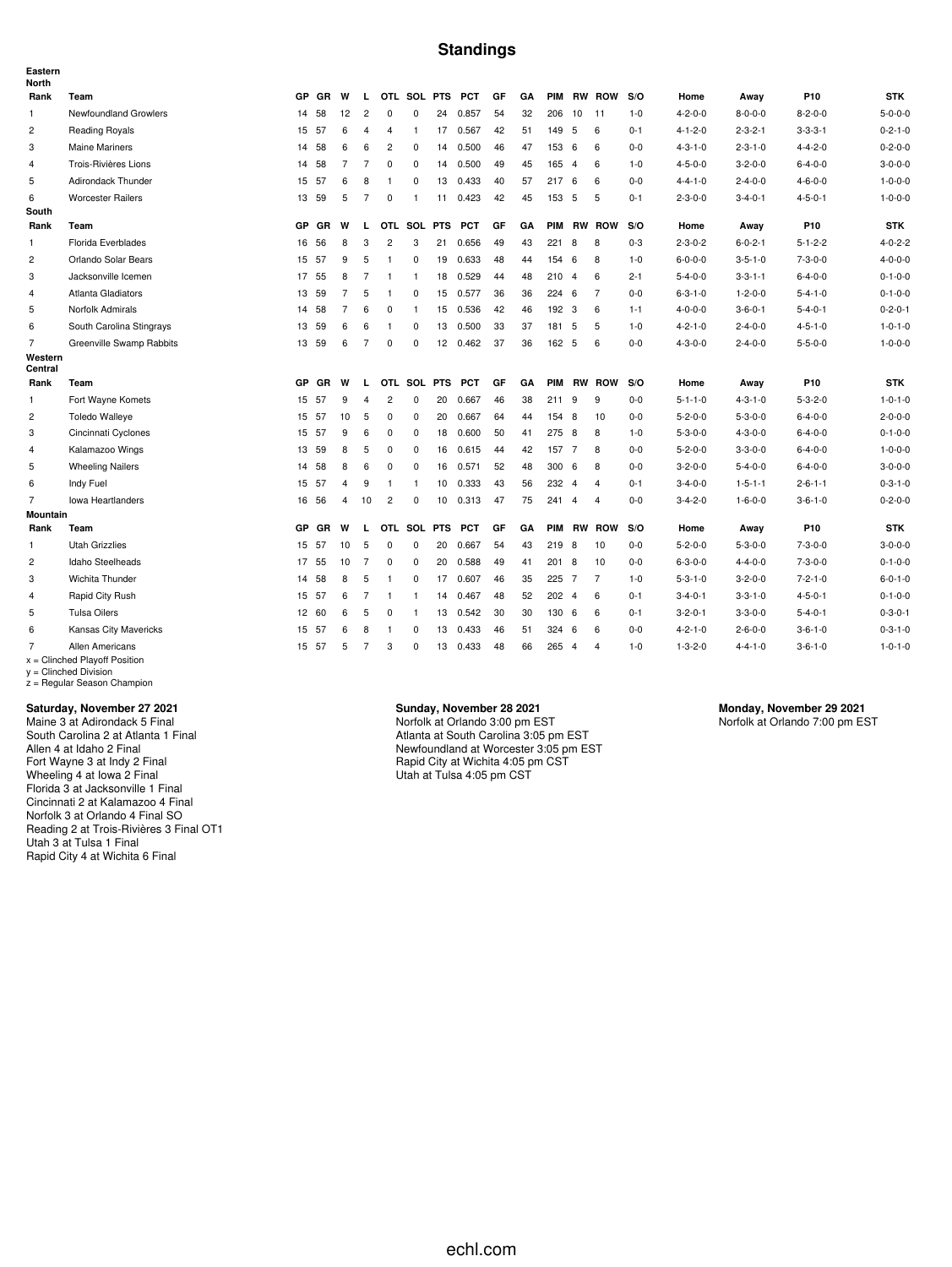# **Conference Standings**

| Eastern        |                              |    |         |                 |                |                |                |                   |                   |    |    |             |                |                |                 |                 |                 |                 |
|----------------|------------------------------|----|---------|-----------------|----------------|----------------|----------------|-------------------|-------------------|----|----|-------------|----------------|----------------|-----------------|-----------------|-----------------|-----------------|
| Rank           | Team                         |    | GP GR W |                 |                |                |                |                   | L OTL SOL PTS PCT | GF |    |             |                | GA S/O RW ROW  | Home            | Away            | P <sub>10</sub> | <b>STK</b>      |
| $\mathbf{1}$   | <b>Newfoundland Growlers</b> |    | 14 58   | 12              | $\overline{c}$ | 0              | $\mathbf 0$    | 24                | 0.857             | 54 | 32 | $1 - 0$     | 10             | 11             | $4 - 2 - 0 - 0$ | $8 - 0 - 0 - 0$ | $8 - 2 - 0 - 0$ | $5 - 0 - 0 - 0$ |
| 2              | Florida Everblades           |    | 16 56   | 8               | 3              | $\overline{c}$ | 3              | 21                | 0.656             | 49 | 43 | $0 - 3 = 8$ |                | 8              | $2 - 3 - 0 - 2$ | $6 - 0 - 2 - 1$ | $5 - 1 - 2 - 2$ | $4 - 0 - 2 - 2$ |
| 3              | Orlando Solar Bears          |    | 15 57   | 9               | 5              | $\mathbf{1}$   | $\mathbf 0$    | 19                | 0.633             | 48 | 44 | $1 - 0$     | - 6            | 8              | $6 - 0 - 0 - 0$ | $3 - 5 - 1 - 0$ | $7 - 3 - 0 - 0$ | $4 - 0 - 0 - 0$ |
| $\overline{4}$ | Jacksonville Icemen          |    | 17 55   | 8               | 7              | $\mathbf{1}$   | $\mathbf{1}$   | 18                | 0.529             | 44 | 48 | $2 - 1$ 4   |                | 6              | $5 - 4 - 0 - 0$ | $3 - 3 - 1 - 1$ | $6 - 4 - 0 - 0$ | $0 - 1 - 0 - 0$ |
| 5              | Reading Royals               |    | 15 57   | 6               | 4              | 4              | $\mathbf{1}$   | 17                | 0.567             | 42 | 51 | $0 - 1$     | -5             | 6              | $4 - 1 - 2 - 0$ | $2 - 3 - 2 - 1$ | $3 - 3 - 3 - 1$ | $0 - 2 - 1 - 0$ |
| 6              | Atlanta Gladiators           |    | 13 59   | $\overline{7}$  | 5              | -1             | $\Omega$       | 15                | 0.577             | 36 | 36 | $0 - 0 = 6$ |                | $\overline{7}$ | $6 - 3 - 1 - 0$ | $1 - 2 - 0 - 0$ | $5 - 4 - 1 - 0$ | $0 - 1 - 0 - 0$ |
| $\overline{7}$ | Norfolk Admirals             |    | 14 58   | $\overline{7}$  | 6              | 0              | $\mathbf{1}$   | 15                | 0.536             | 42 | 46 | $1 - 1$ 3   |                | 6              | $4 - 0 - 0 - 0$ | $3 - 6 - 0 - 1$ | $5 - 4 - 0 - 1$ | $0 - 2 - 0 - 1$ |
| 8              | <b>Maine Mariners</b>        | 14 | 58      | 6               | 6              | 2              | $\mathbf 0$    | 14                | 0.500             | 46 | 47 | $0-0$       | - 6            | 6              | $4 - 3 - 1 - 0$ | $2 - 3 - 1 - 0$ | $4 - 4 - 2 - 0$ | $0 - 2 - 0 - 0$ |
| 9              | Trois-Rivières Lions         |    | 14 58   | $\overline{7}$  | 7              | 0              | $\Omega$       | 14                | 0.500             | 49 | 45 | $1 - 0$ 4   |                | 6              | $4 - 5 - 0 - 0$ | $3 - 2 - 0 - 0$ | $6 - 4 - 0 - 0$ | $3 - 0 - 0 - 0$ |
| 10             | <b>Adirondack Thunder</b>    |    | 15 57   | 6               | 8              | -1             | $\mathbf 0$    | 13                | 0.433             | 40 | 57 | $0 - 0 = 6$ |                | 6              | $4 - 4 - 1 - 0$ | $2 - 4 - 0 - 0$ | $4 - 6 - 0 - 0$ | $1 - 0 - 0 - 0$ |
| 11             | South Carolina Stingrays     |    | 13 59   | 6               | 6              | -1             | $\Omega$       | 13                | 0.500             | 33 | 37 | $1 - 0$ 5   |                | 5              | $4 - 2 - 1 - 0$ | $2 - 4 - 0 - 0$ | $4 - 5 - 1 - 0$ | $1 - 0 - 1 - 0$ |
| 12             | Greenville Swamp Rabbits     | 13 | 59      | 6               | $\overline{7}$ | 0              | $\Omega$       | $12 \overline{ }$ | 0.462             | 37 | 36 | $0 - 0$     | -5             | 6              | $4 - 3 - 0 - 0$ | $2 - 4 - 0 - 0$ | $5 - 5 - 0 - 0$ | $1 - 0 - 0 - 0$ |
| 13             | <b>Worcester Railers</b>     |    | 13 59   | 5               | $\overline{7}$ | $\mathbf 0$    | 1              | 11                | 0.423             | 42 | 45 | $0 - 1$     | -5             | 5              | $2 - 3 - 0 - 0$ | $3 - 4 - 0 - 1$ | $4 - 5 - 0 - 1$ | $1 - 0 - 0 - 0$ |
| Western        |                              |    |         |                 |                |                |                |                   |                   |    |    |             |                |                |                 |                 |                 |                 |
| Rank           | Team                         |    | GP GR   | W               | L.             |                | OTL SOL PTS    |                   | <b>PCT</b>        | GF | GA |             |                | S/O RW ROW     | Home            | Away            | P <sub>10</sub> | <b>STK</b>      |
| $\mathbf{1}$   | Fort Wayne Komets            |    | 15 57   | 9               | $\overline{4}$ | 2              | 0              | 20                | 0.667             | 46 | 38 | $0 - 0$ 9   |                | 9              | $5 - 1 - 1 - 0$ | $4 - 3 - 1 - 0$ | $5 - 3 - 2 - 0$ | $1 - 0 - 1 - 0$ |
| $\overline{c}$ | <b>Toledo Walleye</b>        |    | 15 57   | 10              | 5              | $\Omega$       | 0              | 20                | 0.667             | 64 | 44 | $0 - 0$ 8   |                | 10             | $5 - 2 - 0 - 0$ | $5 - 3 - 0 - 0$ | $6 - 4 - 0 - 0$ | $2 - 0 - 0 - 0$ |
| 3              | <b>Utah Grizzlies</b>        |    | 15 57   | 10 <sub>5</sub> |                | $\Omega$       | 0              | 20                | 0.667             | 54 | 43 | $0 - 0$ 8   |                | 10             | $5 - 2 - 0 - 0$ | $5 - 3 - 0 - 0$ | $7 - 3 - 0 - 0$ | $3 - 0 - 0 - 0$ |
| 4              | Idaho Steelheads             | 17 | 55      | 10              | 7              | 0              | $\mathbf 0$    | 20                | 0.588             | 49 | 41 | $0 - 0$ 8   |                | 10             | $6 - 3 - 0 - 0$ | $4 - 4 - 0 - 0$ | $7 - 3 - 0 - 0$ | $0 - 1 - 0 - 0$ |
| 5              | Cincinnati Cyclones          |    | 15 57   | 9               | 6              | 0              | $\mathbf 0$    | 18                | 0.600             | 50 | 41 | $1 - 0$ 8   |                | 8              | $5 - 3 - 0 - 0$ | $4 - 3 - 0 - 0$ | $6 - 4 - 0 - 0$ | $0 - 1 - 0 - 0$ |
| 6              | Wichita Thunder              | 14 | 58      | 8               | 5              | $\mathbf{1}$   | $\mathbf 0$    | 17                | 0.607             | 46 | 35 | $1-0$ 7     |                | 7              | $5 - 3 - 1 - 0$ | $3 - 2 - 0 - 0$ | $7 - 2 - 1 - 0$ | $6 - 0 - 1 - 0$ |
| $\overline{7}$ | Kalamazoo Wings              | 13 | 59      | 8               | 5              | 0              | $\Omega$       | 16                | 0.615             | 44 | 42 | $0 - 0$ 7   |                | 8              | $5 - 2 - 0 - 0$ | $3 - 3 - 0 - 0$ | $6 - 4 - 0 - 0$ | $1 - 0 - 0 - 0$ |
| 8              | <b>Wheeling Nailers</b>      |    | 14 58   | 8               | 6              | 0              | $\mathbf 0$    | 16                | 0.571             | 52 | 48 | $0 - 0 = 6$ |                | 8              | $3 - 2 - 0 - 0$ | $5 - 4 - 0 - 0$ | $6 - 4 - 0 - 0$ | $3 - 0 - 0 - 0$ |
| 9              | Rapid City Rush              |    | 15 57   | 6               | 7              | $\mathbf{1}$   | -1             | 14                | 0.467             | 48 | 52 | $0-1$ 4     |                | 6              | $3 - 4 - 0 - 1$ | $3 - 3 - 1 - 0$ | $4 - 5 - 0 - 1$ | $0 - 1 - 0 - 0$ |
| 10             | <b>Tulsa Oilers</b>          |    | 12 60   | 6               | 5              | 0              | $\overline{1}$ | 13                | 0.542             | 30 | 30 | $0 - 1 = 6$ |                | 6              | $3 - 2 - 0 - 1$ | $3 - 3 - 0 - 0$ | $5 - 4 - 0 - 1$ | $0 - 3 - 0 - 1$ |
| 11             | <b>Kansas City Mavericks</b> |    | 15 57   | 6               | 8              | $\mathbf{1}$   | $\mathbf 0$    | 13                | 0.433             | 46 | 51 | $0 - 0 = 6$ |                | 6              | $4 - 2 - 1 - 0$ | $2 - 6 - 0 - 0$ | $3 - 6 - 1 - 0$ | $0 - 3 - 1 - 0$ |
| 12             | <b>Allen Americans</b>       |    | 15 57   | 5               | 7              | 3              | $\Omega$       | 13                | 0.433             | 48 | 66 | $1 - 0$ 4   |                | 4              | $1 - 3 - 2 - 0$ | $4 - 4 - 1 - 0$ | $3 - 6 - 1 - 0$ | $1 - 0 - 1 - 0$ |
| 13             | Indy Fuel                    | 15 | 57      | 4               | 9              | 1              | -1             | 10                | 0.333             | 43 | 56 | $0-1$ 4     |                | 4              | $3-4-0-0$       | $1 - 5 - 1 - 1$ | $2 - 6 - 1 - 1$ | $0 - 3 - 1 - 0$ |
| 14             | <b>Iowa Heartlanders</b>     | 16 | 56      | 4               | 10             | 2              | $\Omega$       | 10                | 0.313             | 47 | 75 | $0-0$       | $\overline{4}$ | 4              | $3 - 4 - 2 - 0$ | $1 - 6 - 0 - 0$ | $3 - 6 - 1 - 0$ | $0 - 2 - 0 - 0$ |
|                | * Division Leader            |    |         |                 |                |                |                |                   |                   |    |    |             |                |                |                 |                 |                 |                 |

x = Clinched Playoff Position

y = Clinched Division

z = Regular Season Champion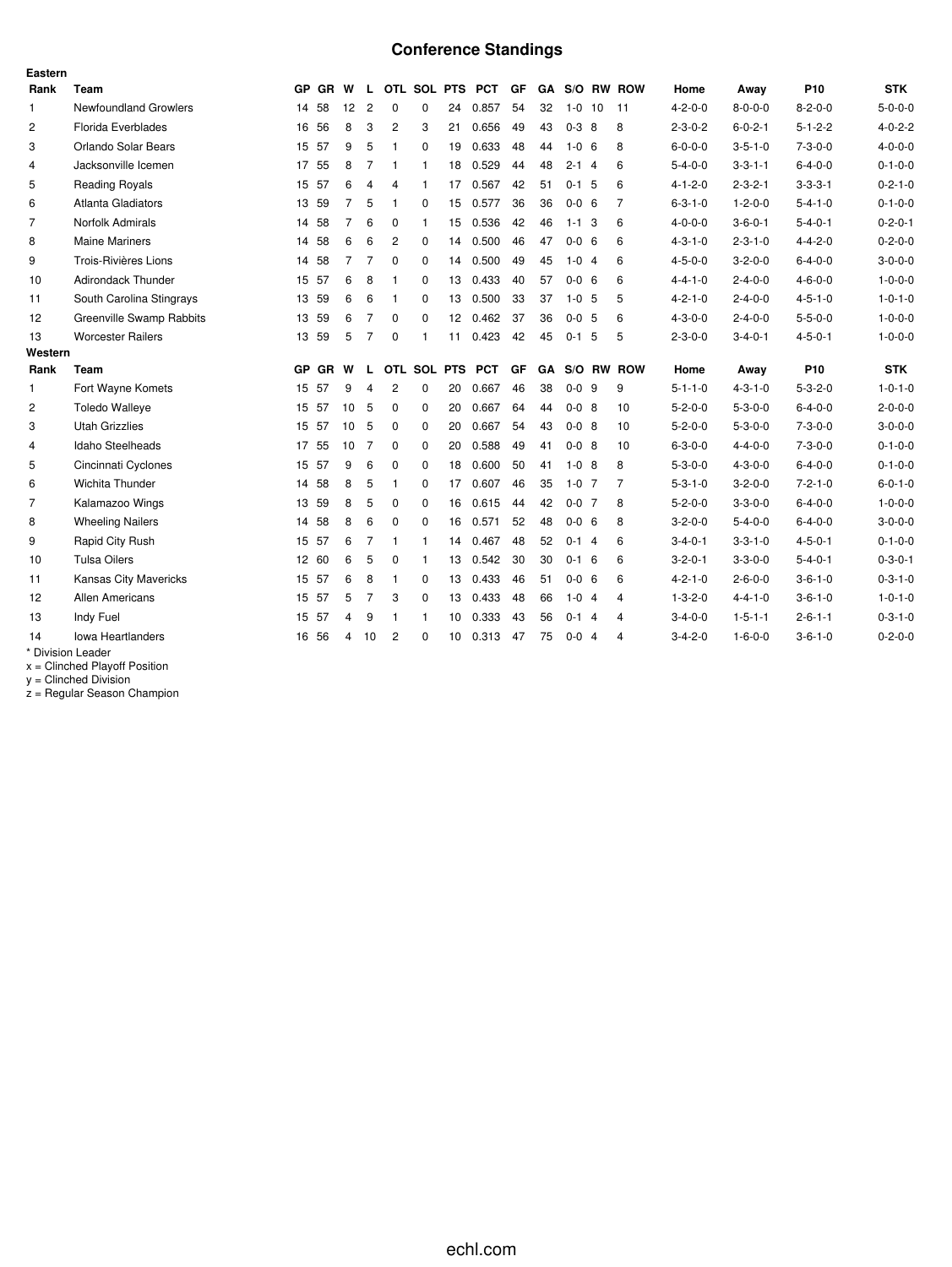### **Attendance Report**

| Team                  | Yesterday | <b>Total</b> | Games          | Average |
|-----------------------|-----------|--------------|----------------|---------|
| Toledo                |           | 48763        | $\overline{7}$ | 6966    |
| Fort Wayne            |           | 48086        | $\overline{7}$ | 6869    |
| Tulsa                 | 6984      | 35396        | 6              | 5899    |
| Jacksonville          | 6124      | 52246        | 9              | 5805    |
| Worcester             |           | 26330        | 5              | 5266    |
| Orlando               | 6432      | 31302        | 6              | 5217    |
| Idaho                 | 5182      | 44093        | 9              | 4899    |
| Cincinnati            |           | 38902        | 8              | 4863    |
| Florida               |           | 30476        | $\overline{7}$ | 4354    |
| Kalamazoo             | 3684      | 25547        | $\overline{7}$ | 3650    |
| Utah                  |           | 25169        | 7              | 3596    |
| Adirondack            | 3484      | 31054        | 9              | 3450    |
| South Carolina        |           | 23954        | 7              | 3422    |
| Norfolk               |           | 13469        | 4              | 3367    |
| Indy                  | 5153      | 22782        | $\overline{7}$ | 3255    |
| Rapid City            |           | 25978        | 8              | 3247    |
| Allen                 |           | 19463        | 6              | 3244    |
| Reading               |           | 22568        | 7              | 3224    |
| Wichita               | 2732      | 28971        | 9              | 3219    |
| <b>Trois-Rivières</b> | 3502      | 28343        | 9              | 3149    |
| Atlanta               | 3426      | 29692        | 10             | 2969    |
| Greenville            |           | 18792        | 7              | 2685    |
| Maine                 |           | 21172        | 8              | 2647    |
| Kansas City           |           | 17635        | $\overline{7}$ | 2519    |
| lowa                  | 1729      | 17289        | 9              | 1921    |
| Wheeling              |           | 7313         | 5              | 1463    |
| Newfoundland          |           | 7008         | 6              | 1168    |
| League                | 48432     | 741793       | 196            | 3785    |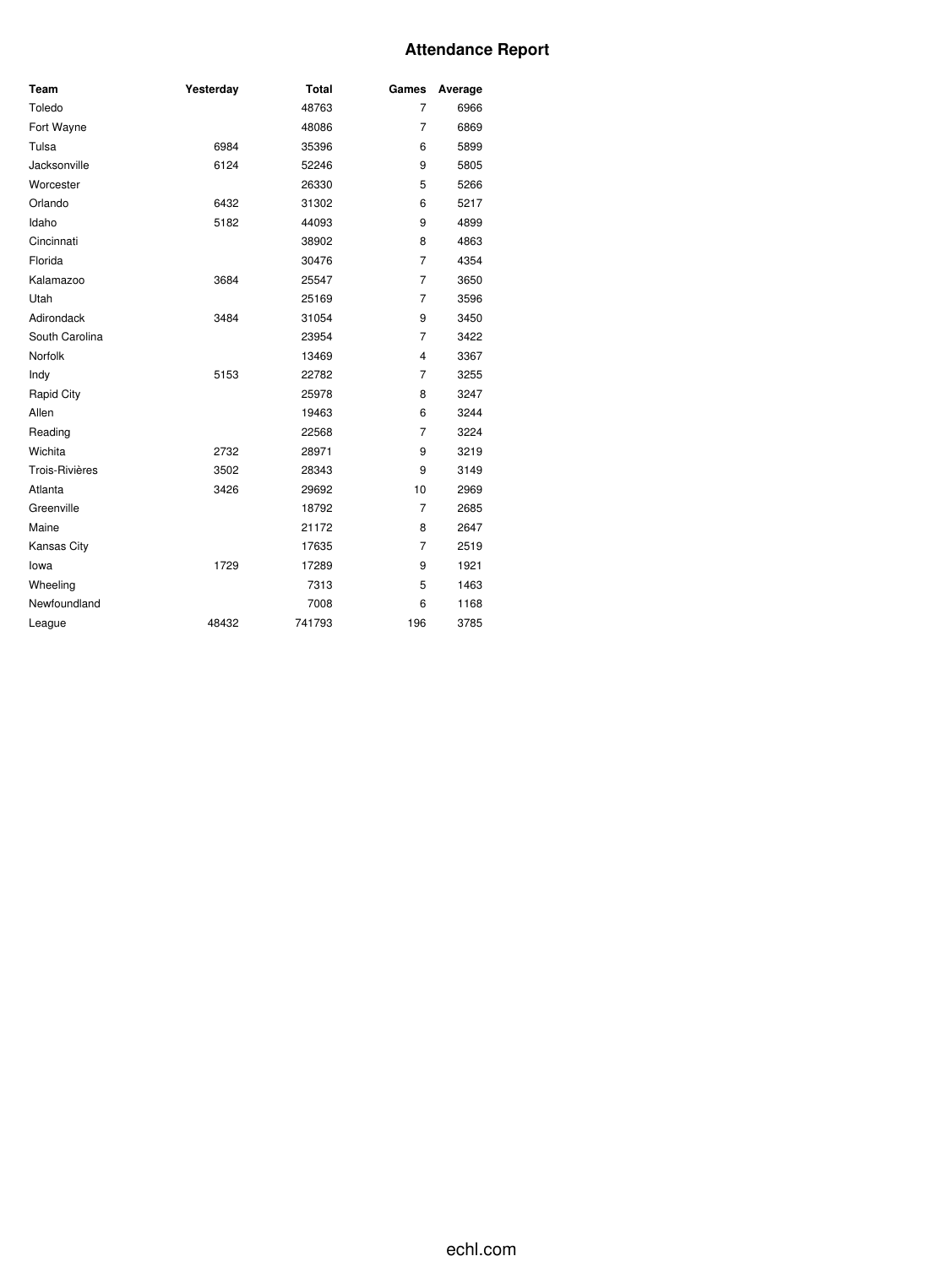#### **Top 20 Scorers**

| Rank           | Player                    | Team       | GP | G              | А  | <b>PTS</b> |
|----------------|---------------------------|------------|----|----------------|----|------------|
| $\mathbf{1}$   | <b>TJ Hensick</b>         | <b>TOL</b> | 15 | 12             | 13 | 25         |
| 2              | Patrick Watling           | <b>WHL</b> | 14 | 9              | 15 | 24         |
| 3              | Matt Berry                | <b>TOL</b> | 15 | 9              | 15 | 24         |
| 4              | Aaron Luchuk              | ORL        | 15 | 9              | 13 | 22         |
| 5              | Josh Dickinson            | <b>TOL</b> | 14 | 9              | 12 | 21         |
| 6              | <b>Blake Winiecki</b>     | <b>FLA</b> | 16 | 11             | 8  | 19         |
| $\overline{7}$ | Kris Bennett              | IA         | 11 | 9              | 10 | 19         |
| 8              | Charle-Edouard D'Astous   | <b>UTA</b> | 15 | 10             | 8  | 18         |
| 9              | Nick Hutchison            | <b>WHL</b> | 14 | 7              | 11 | 18         |
| 10             | Logan Nelson              | <b>RC</b>  | 15 | 5              | 13 | 18         |
| 11             | Spencer Asuchak           | <b>ALN</b> | 15 | 6              | 11 | 17         |
| 12             | Chad Costello             | ALN        | 15 | 6              | 11 | 17         |
| 13             | Justin Brazeau            | <b>MNE</b> | 14 | 7              | 9  | 16         |
| 14             | <b>Brandon Cutler</b>     | <b>UTA</b> | 14 | 7              | 9  | 16         |
| 15             | Pascal Laberge            | <b>MNE</b> | 14 | 7              | 9  | 16         |
| 16             | Justin Taylor             | <b>KAL</b> | 13 | 6              | 10 | 16         |
| 17             | Zach O'Brien              | <b>NFL</b> | 14 | $\overline{c}$ | 14 | 16         |
| 18             | Several Players Tied      |            |    |                |    | 15         |
|                | <b>Minor Penalties</b>    |            |    |                |    |            |
| Rank           | Player                    | Team       | GP | <b>MinPen</b>  |    |            |
| 1              | Andrew Nielsen            | <b>UTA</b> | 15 | 16             |    |            |
| $\overline{c}$ | Marcus Crawford           | KC         | 15 | 15             |    |            |
| 3              | Luke Nogard               | <b>ATL</b> | 12 | 14             |    |            |
| 4              | Cédric Lacroix            | <b>IND</b> | 14 | 14             |    |            |
| 5              | Loren Ulett               | KC         | 15 | 14             |    |            |
|                | <b>Power Play Goals</b>   |            |    |                |    |            |
| Rank           | Player                    | Team       | GP | PPG            |    |            |
| 1              | <b>Bryce Misley</b>       | IA         | 16 | 5              |    |            |
| 2              | Several Players Tied      |            |    | $\overline{4}$ |    |            |
| <b>Shots</b>   |                           |            |    |                |    |            |
| Rank           | Player                    | Team       | GР | Shots          |    |            |
| 1              | Jacob Pritchard           | <b>REA</b> | 15 | 75             |    |            |
| $\overline{c}$ | Logan Nelson              | <b>RC</b>  | 15 | 64             |    |            |
| 3              | * Brandon Cutler          | <b>UTA</b> | 14 | 63             |    |            |
| 4              | <b>Brian Bowen</b>        | <b>UTA</b> | 15 | 63             |    |            |
| 5              | <b>TJ Hensick</b>         | <b>TOL</b> | 15 | 61             |    |            |
|                | <b>Game Winning Goals</b> |            |    |                |    |            |
| Rank           | Player                    | Team       |    | GP GWG         |    |            |
| $\mathbf{1}$   | Isaac Johnson             | <b>NFL</b> | 11 | 3              |    |            |
| $\overline{c}$ | Max Zimmer                | GRN        | 12 | 3              |    |            |
| 3              | Cody Sylvester            | ATL        | 13 | 3              |    |            |
| 4              | Several Players Tied      |            |    | $\overline{2}$ |    |            |
|                |                           |            |    |                |    |            |
|                | <b>Shootout Goals</b>     |            |    |                |    |            |

| Rank          | <b>Plaver</b>        | Team SOG SOA |  |
|---------------|----------------------|--------------|--|
|               | Derek Lodermeier     | JAX.         |  |
| $\mathcal{P}$ | Several Players Tied |              |  |

# Derek Lodermeier JAX 2 2

# **Leaders (Overall)**

| Goals                   |                            |            |                |                         |                |            |
|-------------------------|----------------------------|------------|----------------|-------------------------|----------------|------------|
| Rank                    | Player                     | Team       | GР             | G                       |                |            |
| 1                       | <b>TJ Hensick</b>          | TOL        | 15             | 12                      |                |            |
| $\overline{c}$          | <b>Blake Winiecki</b>      | <b>FLA</b> | 16             | 11                      |                |            |
| 3                       | Charle-Edouard D'Astous    | <b>UTA</b> | 15             | 10                      |                |            |
| 4                       | Several Players Tied       |            |                | 9                       |                |            |
| <b>Assists</b>          |                            |            |                |                         |                |            |
| Rank                    | Player                     | Team       | GP             | A                       |                |            |
| 1                       | Patrick Watling            | <b>WHL</b> | 14             | 15                      |                |            |
| $\overline{c}$          | <b>Matt Berry</b>          | TOL        | 15             | 15                      |                |            |
| 3                       | Zach O'Brien               | <b>NFL</b> | 14             | 14                      |                |            |
| 4                       | Several Players Tied       |            |                | 13                      |                |            |
| <b>Penalty Minutes</b>  |                            |            |                |                         |                |            |
| Rank                    | Player                     | Team       | GP             | PIM                     |                |            |
| 1                       | Shaw Boomhower             | <b>WHL</b> | 8              | 53                      |                |            |
| $\overline{c}$          | Sean Allen                 | <b>WIC</b> | 11             | 52                      |                |            |
| 3                       | Mikael Robidoux            | KC         | 5              | 48                      |                |            |
| $\overline{\mathbf{4}}$ | Luke Nogard                | <b>ATL</b> | 12             | 48                      |                |            |
| 5                       | Cédric Lacroix             | <b>IND</b> | 14             | 48                      |                |            |
| <b>Major Penalties</b>  |                            |            |                |                         |                |            |
| Rank                    | Player                     | Team       | GР             | MajPen                  |                |            |
| 1                       | Shaw Boomhower             | <b>WHL</b> | 8              | 5                       |                |            |
| $\overline{2}$          | Sean Allen                 | <b>WIC</b> | 11             | $\overline{\mathbf{4}}$ |                |            |
| 3                       | * Kelly Bent               | <b>ALN</b> | 13             | 4                       |                |            |
| 4                       | Alexandre Carrier          | <b>ADK</b> | 14             | 4                       |                |            |
| 5                       | Garrett Klotz              | <b>RC</b>  | 12             | $\overline{\mathbf{4}}$ |                |            |
|                         | <b>Short Handed Goals</b>  |            |                |                         |                |            |
| Rank                    | Player                     | Team GP    |                | <b>SHG</b>              |                |            |
| 1                       | Several Players Tied       |            |                | $\overline{c}$          |                |            |
|                         | <b>Shooting Percentage</b> |            |                |                         |                |            |
| Rank                    | Player                     | Team       | GP             |                         | Goals Shots    | <b>PCT</b> |
| $\mathbf{1}$            | Justin Almeida             | <b>WHL</b> | 6              | 9                       | 21             | 42.9       |
| $\overline{c}$          | Jake McGrew                | ORL        | 3              | 3                       | $\overline{7}$ | 42.9       |
| 3                       | John Albert                | <b>TOL</b> | 9              | 8                       | 20             | 40.0       |
| 4                       | <b>Eduards Tralmaks</b>    | <b>MNE</b> | $\overline{c}$ | 4                       | 10             | 40.0       |
| 5                       | Several Players Tied       |            |                |                         |                | 36.4       |
| <b>Plus/Minus</b>       |                            |            |                |                         |                |            |
| Rank                    | Player                     | Team       | GP             | $+/-$                   |                |            |
| $\mathbf{1}$            | Matt Berry                 | TOL        | 15             | 16                      |                |            |
| $\overline{c}$          | <b>TJ Hensick</b>          | <b>TOL</b> | 15             | 15                      |                |            |
| 3                       | John McCarron              | <b>FLA</b> | 16             | 14                      |                |            |
| 4                       | Charle-Edouard D'Astous    | <b>UTA</b> | 15             | 13                      |                |            |
| 5                       | Luke Martin                | <b>UTA</b> | 15             | 13                      |                |            |
|                         | <b>Shootout Percentage</b> |            |                |                         |                |            |
| Rank                    | Player                     |            |                | Team SOG SOA            | <b>SO%</b>     |            |
| 1                       | Several Players Tied       |            |                |                         | 100.0          |            |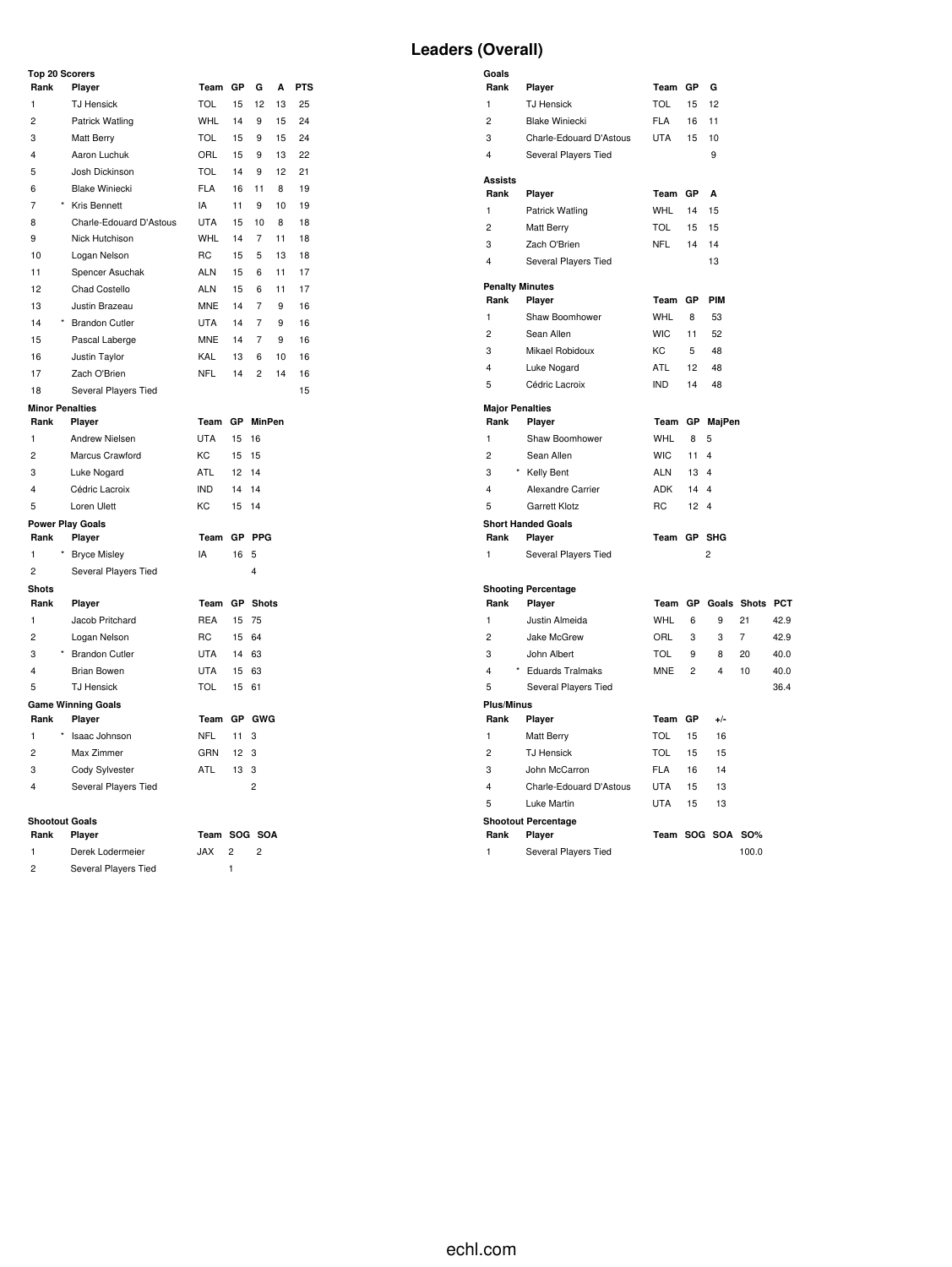# **Leading Goalies**

| Top 15 Goalies (by GAA) |         |                         |            |           |      |   |                |             |             |           |    |                |                |          |          |     |            |     |            |        |
|-------------------------|---------|-------------------------|------------|-----------|------|---|----------------|-------------|-------------|-----------|----|----------------|----------------|----------|----------|-----|------------|-----|------------|--------|
| Rank                    |         | Player                  | Team       | <b>GP</b> | Mins | W | L.             | OTL.        | SOL         | <b>SO</b> | GA |                | <b>GAA SOW</b> |          | SOL SOGA | SOA | <b>SO%</b> | SA  | <b>SVS</b> | $SV\%$ |
|                         | ۰       | Keith Petruzzelli       | NFL        | 5         | 300  | 4 |                | 0           | 0           |           | 8  | $1.60 \quad 0$ |                | 0        | 0        | 0   | 0.000      | 167 | 159        | 0.952  |
| 2                       |         | Parker Gahagen          | <b>FLA</b> | 4         | 247  | 3 | 0              | 0           |             |           | 7  | $1.70 \quad 0$ |                |          |          | 3   | 0.667      | 80  | 73         | 0.913  |
| 3                       |         | Daniel Mannella         | TUL        | 9         | 509  | 6 | $\overline{2}$ | 0           |             | 0         | 15 | $1.77 \quad 0$ |                |          | 3        | 6   | 0.500      | 244 | 229        | 0.939  |
| 4                       |         | Kaden Fulcher           | TOL        | 6         | 339  | 3 | $\overline{2}$ | $\mathbf 0$ | 0           | 1         | 10 | $1.77 \quad 0$ |                | 0        | 0        | 0   | 0.000      | 132 | 122        | 0.924  |
| 5                       |         | Samuel Harvey           | <b>FW</b>  | 6         | 366  | 5 | 0              |             | 0           |           | 11 | $1.80 \quad 0$ |                | 0        | 0        | 0   | 0.000      | 206 | 195        | 0.947  |
| 6                       |         | <b>Tyler Parks</b>      | ATL        | 9         | 520  | 6 | $\overline{2}$ |             | $\Omega$    |           | 17 | $1.96$ 0       |                | 0        | 0        | 0   | 0.000      | 237 | 220        | 0.928  |
|                         |         | <b>Trent Miner</b>      | <b>UTA</b> | 5         | 284  | 4 |                | 0           | 0           | 2         | 10 | $2.11 \quad 0$ |                | 0        | 0        | 0   | 0.000      | 127 | 117        | 0.921  |
| 8                       |         | <b>Charles Williams</b> | <b>JAX</b> |           | 425  | 3 | 3              | 0           | 1           | $\Omega$  | 15 | $2.12 \quad 0$ |                |          | 2        | 3   | 0.333      | 178 | 163        | 0.916  |
| 9                       |         | <b>Brad Barone</b>      | ORL        | 9         | 502  | 5 | 3              | 0           | $\mathbf 0$ |           | 18 | $2.15$ 1       |                | 0        |          | 3   | 0.667      | 309 | 291        | 0.942  |
| 10                      |         | Matt Jurusik            | <b>IDH</b> |           | 389  | 4 | $\overline{2}$ | $\Omega$    | $\Omega$    | $\Omega$  | 14 | $2.15 \quad 0$ |                | 0        | 0        | 0   | 0.000      | 178 | 164        | 0.921  |
| 11                      |         | Cam Johnson             | <b>FLA</b> | 6         | 358  | 3 | $\overline{2}$ |             | 0           | 0         | 13 | $2.18 \quad 0$ |                | 0        | 0        | 0   | 0.000      | 147 | 134        | 0.912  |
| 12                      |         | Mat Robson              | <b>CIN</b> | 11        | 661  | 7 | 4              | 0           | 0           |           | 24 | $2.18$ 1       |                | 0        | 0        | 3   | 1.000      | 268 | 244        | 0.910  |
| 13                      |         | Jake Kupsky             | <b>IDH</b> | 6         | 269  | 3 | $\overline{2}$ | $\Omega$    | $\Omega$    |           | 10 | $2.23 \quad 0$ |                | $\Omega$ | 0        | 0   | 0.000      | 89  | 79         | 0.888  |
| 14                      | $\star$ | <b>Beck Warm</b>        | <b>NOR</b> | 9         | 533  | 5 | 3              | $\Omega$    |             |           | 20 | $2.25 \quad 0$ |                |          | 2        | 3   | 0.333      | 273 | 253        | 0.927  |
| 15                      |         | Lukas Parik             | RC         | 6         | 366  | 4 |                |             | 0           | 0         | 14 | $2.30 \quad 0$ |                | 0        | $\Omega$ | 0   | 0.000      | 195 | 181        | 0.928  |

| Rank | Player                   | Team       | w  |
|------|--------------------------|------------|----|
| 1    | Evan Cormier             | NFL        | 8  |
| 2    | Evan Buitenhuis          | <b>WIC</b> | 8  |
| 3    | Mat Robson               | CIN        |    |
|      | Several Goaltenders Tied |            | ิค |

#### **Losses**

| Rank           | Player                   | Team       |   |
|----------------|--------------------------|------------|---|
| 1              | Hunter Jones             | IA         | 6 |
| $\overline{2}$ | David Tendeck            | RC.        | 6 |
| 3              | Evan Buitenhuis          | <b>WIC</b> | 5 |
| $\overline{4}$ | Cale Morris              | <b>IND</b> | 5 |
| 5              | Several Goaltenders Tied |            |   |

#### **Mins**

| Rank           | Player          | Team       | Mins |
|----------------|-----------------|------------|------|
| 1              | Evan Buitenhuis | <b>WIC</b> | 843  |
| $\overline{2}$ | Mat Robson      | CIN        | 661  |
| 3              | Hunter Jones    | IA         | 660  |
| $\overline{4}$ | Cale Morris     | <b>IND</b> | 627  |
| 5              | Mareks Mitens   | ADK        | 569  |

#### **Shutouts**

| Rank          | <b>Plaver</b>            | Team SO    |  |
|---------------|--------------------------|------------|--|
|               | * Trent Miner            | <b>UTA</b> |  |
| $\mathcal{P}$ | Several Goaltenders Tied |            |  |

*\* indicates rookie*

| <b>Saves</b><br>Rank | Player          | Team SVS   |     |
|----------------------|-----------------|------------|-----|
| 1                    | Evan Buitenhuis | <b>WIC</b> | 436 |
| 2                    | Hunter Jones    | ΙA         | 336 |
| 3                    | Pat Nagle       | <b>REA</b> | 302 |
| 4                    | Brad Barone     | ORL        | 291 |
| 5                    | Jeremy Brodeur  | MNE        | 274 |

### **Save Percentage**

| Rank |          | <b>Plaver</b>       | Team      |    |     | GA SVS SV% |
|------|----------|---------------------|-----------|----|-----|------------|
| 1    |          | * Keith Petruzzelli | NFL       | 8  | 159 | 0.952      |
| 2    |          | * Samuel Harvey     | <b>FW</b> | 11 | 195 | 0.947      |
| 3    |          | <b>Brad Barone</b>  | ORL       | 18 | 291 | 0.942      |
| 4    | $^\star$ | Daniel Mannella     | TUL       | 15 | 229 | 0.939      |
| 5    |          | Evan Buitenhuis     | WIC.      | 33 | 436 | 0.930      |

#### **Shootout Wins**

| Rank          | <b>Plaver</b>            | Team SOW   |  |
|---------------|--------------------------|------------|--|
|               | * Tyler Wall             | <b>JAX</b> |  |
| $\mathcal{P}$ | Several Goaltenders Tied |            |  |

#### **Shootout Percentage**

| Rank           | Player         |            | Team Saves Att SO% |   |       |
|----------------|----------------|------------|--------------------|---|-------|
| 1              | * Tyler Wall   | <b>JAX</b> | 5                  | 5 | 1.000 |
| $\overline{c}$ | Mat Robson     | CIN        | 3                  | 3 | 1.000 |
| 3              | Antoine Bibeau | ALN        | 3                  | 3 | 1.000 |
| 4              | Dylan Wells    | <b>NOR</b> | 3                  | 3 | 1.000 |
| 5              | Kevin Poulin   | TR         | 4                  | 5 | 0.800 |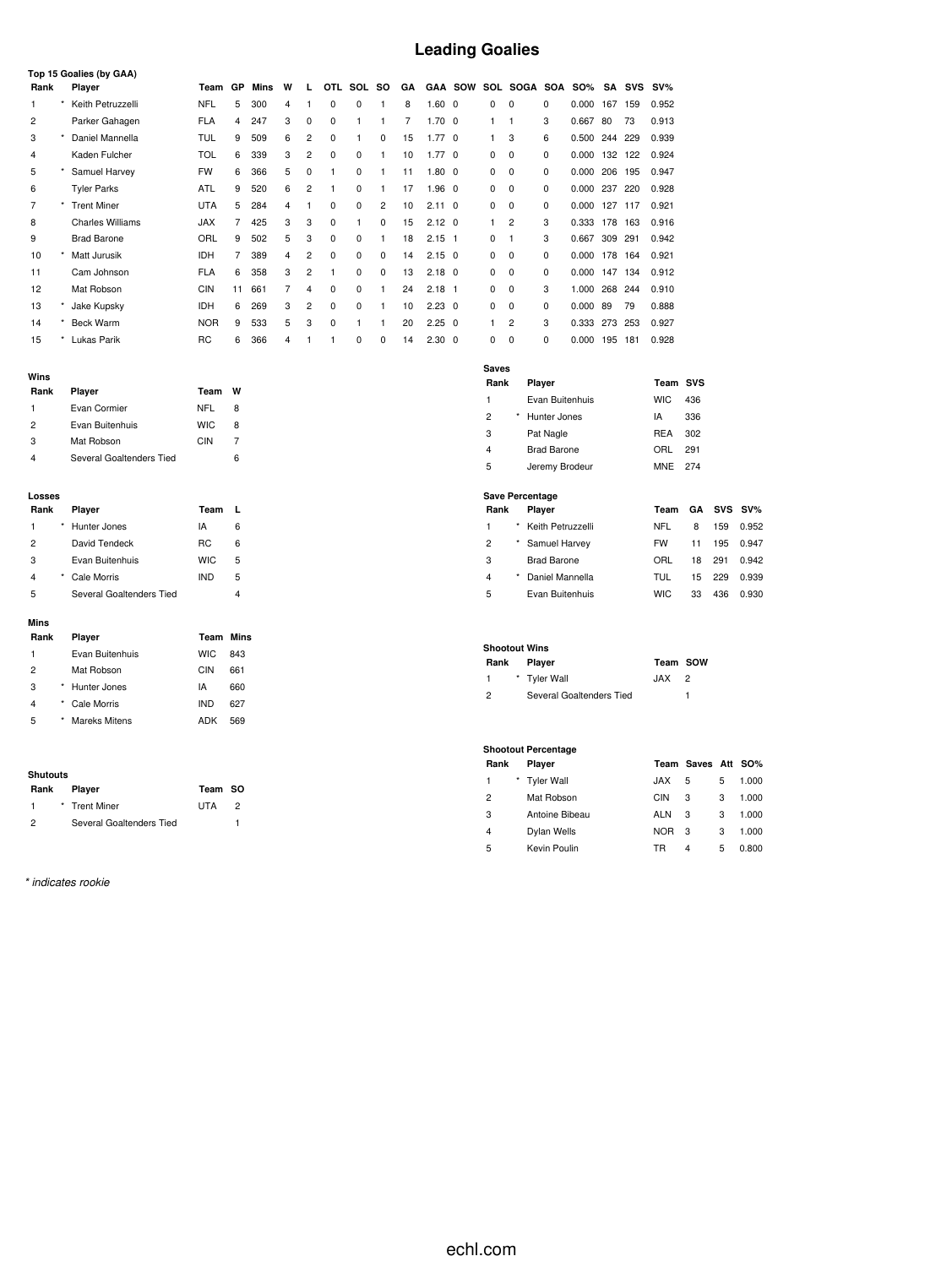### **Top 20 Scorers**

| Rank                   |            | Player                    | Team       | GP | G                       | A  | <b>PTS</b> |
|------------------------|------------|---------------------------|------------|----|-------------------------|----|------------|
| $\mathbf{1}$           | $\star$    | Kris Bennett              | IA         | 11 | 9                       | 10 | 19         |
| $\overline{c}$         | $^{\star}$ | <b>Brandon Cutler</b>     | <b>UTA</b> | 14 | $\overline{7}$          | 9  | 16         |
| 3                      | $^{\star}$ | Yauheni Aksiantsiuk       | <b>IDH</b> | 13 | 8                       | 7  | 15         |
| 4                      |            | Tyler Irvine              | <b>ADK</b> | 15 | 7                       | 8  | 15         |
| 5                      | $\star$    | Gavin Gould               | <b>ALN</b> | 11 | 5                       | 10 | 15         |
| 6                      | ×          | Chad Yetman               | <b>IND</b> | 14 | 4                       | 9  | 13         |
| 7                      | $\star$    | <b>Bryce Misley</b>       | IA         | 16 | 5                       | 7  | 12         |
| 8                      | $\star$    | Mason Mannek              | <b>UTA</b> | 15 | 4                       | 8  | 12         |
| 9                      | *          | Carter Johnson            | <b>WIC</b> | 12 | 5                       | 6  | 11         |
| 10                     | *          | Ryan Chyzowski            | <b>NFL</b> | 13 | 5                       | 6  | 11         |
| 11                     | $\star$    | Noah Corson               | <b>NOR</b> | 14 | 4                       | 7  | 11         |
| 12                     | *          | Justin Ducharme           | <b>TR</b>  | 12 | 6                       | 4  | 10         |
| 13                     | $^{\star}$ | <b>Westin Michaud</b>     | KC         | 9  | 4                       | 6  | 10         |
| 14                     | $^{\star}$ | Jacob Hayhurst            | <b>WOR</b> | 13 | 4                       | 6  | 10         |
| 15                     | *          | James Sanchez             | <b>JAX</b> | 13 | 3                       | 7  | 10         |
| 16                     | $\star$    | Luc Brown                 | <b>IDH</b> | 17 | 3                       | 7  | 10         |
| 17                     | $^{\star}$ | Patrick Holway            | SC         | 12 | 1                       | 9  | 10         |
| 18                     | $^{\star}$ | <b>Kaid Oliver</b>        | IA         | 15 | 1                       | 9  | 10         |
| 19                     |            | Several Players Tied      |            |    |                         |    | 9          |
| <b>Minor Penalties</b> |            |                           |            |    |                         |    |            |
| Rank                   |            | Player                    | Team       | GP | <b>MinPen</b>           |    |            |
| $\mathbf{1}$           |            | <b>Riley McKay</b>        | <b>IND</b> | 15 | 10                      |    |            |
| $\overline{c}$         | $\star$    | <b>Alex Brink</b>         | SC         | 13 | 9                       |    |            |
| 3                      |            | * Gabe Guertler           | <b>ATL</b> | 13 | 9                       |    |            |
| 4                      |            | Fedor Gordeev             | IA         | 16 | 9                       |    |            |
| 5                      |            | Several Players Tied      |            |    | 8                       |    |            |
|                        |            | <b>Power Play Goals</b>   |            |    |                         |    |            |
| Rank                   |            | Player                    | Team       | GP | <b>PPG</b>              |    |            |
| 1                      | $^\star$   | <b>Bryce Misley</b>       | IA         | 16 | 5                       |    |            |
| 2                      | $^{\star}$ | Dominic Franco            | <b>CIN</b> | 11 | $\overline{\mathbf{4}}$ |    |            |
| 3                      | $\star$    | <b>Brett Kemp</b>         | GRN        | 10 | 3                       |    |            |
| 4                      | $\star$    | Kris Bennett              | IA         | 11 | 3                       |    |            |
| 5                      |            | Several Players Tied      |            |    | $\overline{c}$          |    |            |
| <b>Shots</b>           |            |                           |            |    |                         |    |            |
| Rank                   |            | Player                    | Team       | GP | <b>Shots</b>            |    |            |
| 1                      |            | <b>Brandon Cutler</b>     | <b>UTA</b> | 14 | 63                      |    |            |
| $\overline{2}$         | $\star$    | Tyler Irvine              | ADK        | 15 | 60                      |    |            |
| 3                      | $^\star$   | Luc Brown                 | <b>IDH</b> | 17 | 54                      |    |            |
| 4                      | $^{\star}$ | Kris Bennett              | IA         | 11 | 46                      |    |            |
| 5                      |            | Several Players Tied      |            |    | 43                      |    |            |
|                        |            | <b>Game Winning Goals</b> |            |    |                         |    |            |
| Rank                   |            | Player                    | Team       | GP | GWG                     |    |            |
| 1                      |            | Isaac Johnson             | <b>NFL</b> | 11 | 3                       |    |            |
| $\overline{c}$         |            | Several Players Tied      |            |    | $\overline{c}$          |    |            |

#### **Shootout Goals**

| Rank | Player               | Team SOG SOA |  |
|------|----------------------|--------------|--|
|      | Several Players Tied |              |  |

# **Leaders (Rookies)**

| Goals<br>Rank  |          | Player                    | Team        | GP          | G              |
|----------------|----------|---------------------------|-------------|-------------|----------------|
| 1              | $\star$  | Kris Bennett              | IA          | 11          | 9              |
| $\overline{c}$ |          | * Yauheni Aksiantsiuk     | <b>IDH</b>  | 13          | 8              |
| 3              |          | * Brandon Cutler          | <b>UTA</b>  | 14          | 7              |
| 4              |          | * Tyler Irvine            | ADK         | 15          | 7              |
| 5              |          | Several Players Tied      |             |             | 6              |
| <b>Assists</b> |          |                           |             |             |                |
| Rank           |          | Player                    | Team        | GP          | A              |
| 1              | $\star$  | Kris Bennett              | IA          | 11          | 10             |
| $\overline{2}$ |          | * Gavin Gould             | <b>ALN</b>  | 11          | 10             |
| 3              |          | Several Players Tied      |             |             | 9              |
|                |          | <b>Penalty Minutes</b>    |             |             |                |
| Rank           |          | Player                    | Team        | GP          | PIM            |
| 1              | $\star$  | Kelly Bent                | ALN         | 13          | 40             |
| $\overline{c}$ |          | * Riley McKay             | <b>IND</b>  | 15          | 40             |
| 3              | $\star$  | Dominic Franco            | <b>CIN</b>  | 11          | 34             |
| 4              |          | * Jared Bethune           | ALN         | 15          | 31             |
| 5              |          | * Chris Ordoobodi         | <b>NOR</b>  | 9           | 29             |
|                |          | <b>Major Penalties</b>    |             |             |                |
| Rank           |          | Player                    | Team        |             | GP MajPen      |
| 1              | $^\star$ | Kelly Bent                | ALN         | 13          | 4              |
| $\overline{2}$ |          | * Chris Ordoobodi         | NOR         | 9           | 3              |
| 3              |          | * Austin Crossley         | UTA         | $7^{\circ}$ | 3              |
| $\overline{4}$ |          | * Zach Walker             | IDH         | 14          | 3              |
| 5              | $\star$  | Jacob Friend              | <b>XAL.</b> | 17          | 3              |
|                |          | <b>Short Handed Goals</b> |             |             |                |
| Rank           |          | Player                    | Team        | <b>GP</b>   | <b>SHG</b>     |
| 1              | *        | <b>Todd Burgess</b>       | NFL         | 3           | 2              |
| $\overline{2}$ | $\star$  | <b>Brandon Cutler</b>     | UTA         | 14          | $\overline{2}$ |
| 3              |          | Several Players Tied      |             |             | 1              |

#### **Shooting Percentage**

| Rank | <b>Plaver</b>        |       |    | Team GP Goals Shots PCT |    |      |
|------|----------------------|-------|----|-------------------------|----|------|
| 1    | * Eduards Tralmaks   | MNE 2 |    | 4                       | 10 | 40.0 |
| 2    | * Carter Cowlthorp   | SC.   | 8  | $4 \quad$               | 11 | 36.4 |
| 3    | * Carter Johnson     | WIC.  | 12 | -5                      | 16 | 31.3 |
| 4    | Several Players Tied |       |    |                         |    | 28.6 |
|      |                      |       |    |                         |    |      |

# **Plus/Minus**

| Rank                       |   | Player                | Team GP          |    | $+/-$ |       |  |  |  |
|----------------------------|---|-----------------------|------------------|----|-------|-------|--|--|--|
| 1                          | * | Matteo Pietroniro     | NFL              | 11 | 10    |       |  |  |  |
| 2                          | * | Orrin Centazzo        | <b>NFL</b>       | 12 | 10    |       |  |  |  |
| 3                          | * | <b>Brandon Cutler</b> | <b>UTA</b>       | 14 | 10    |       |  |  |  |
| 4                          | * | Derek Topatigh        | ATL              | 13 | 9     |       |  |  |  |
| 5                          | * | Casey Johnson         | IDH              | 16 | 9     |       |  |  |  |
| <b>Shootout Percentage</b> |   |                       |                  |    |       |       |  |  |  |
| Rank                       |   | Player                | Team SOG SOA SO% |    |       |       |  |  |  |
| 1                          |   | Several Players Tied  |                  |    |       | 100.0 |  |  |  |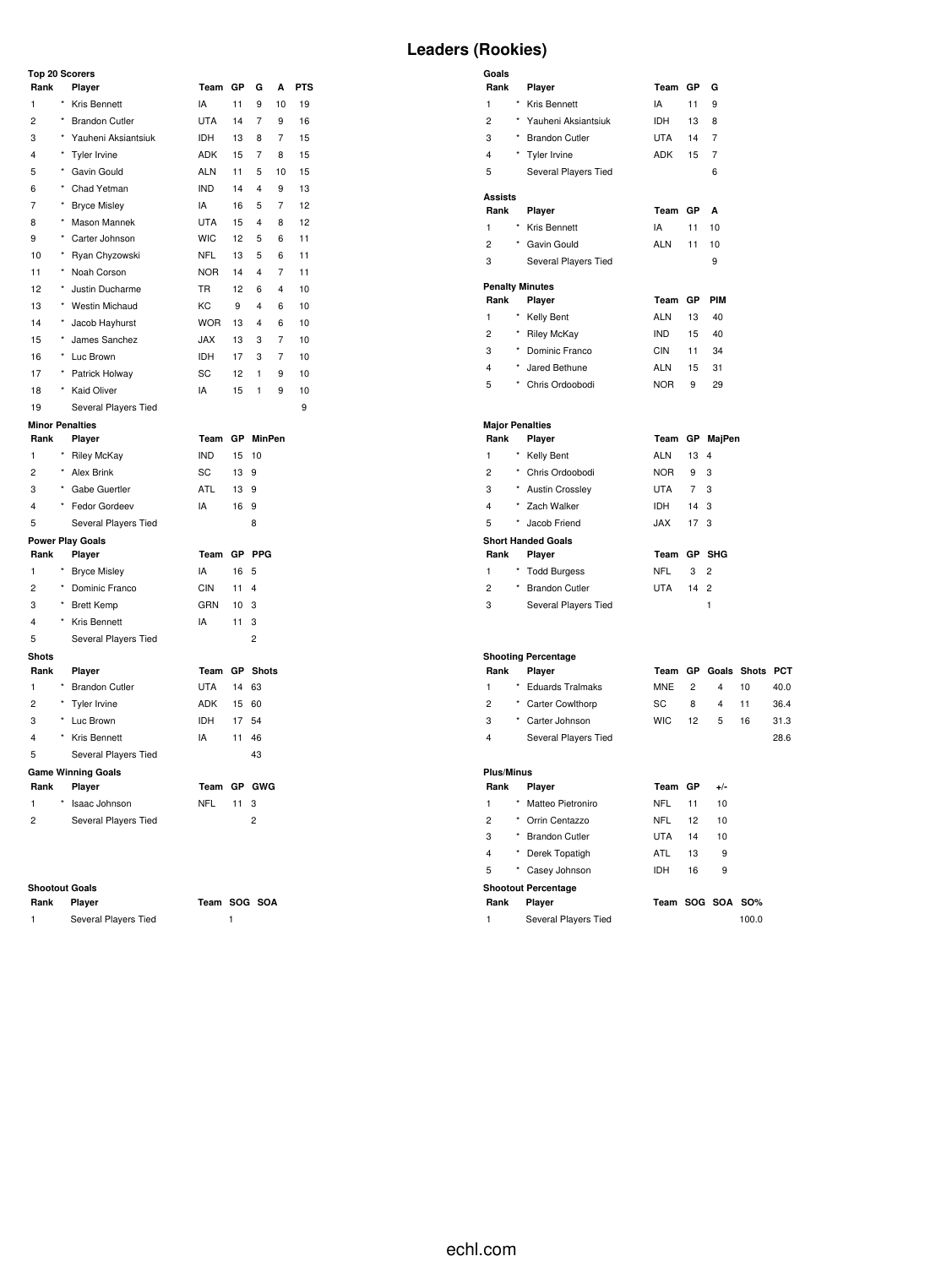### **Top 20 Scorers**

| <b>10p 20 Scorers</b>  |                         |            |           |               |    |            |  |  |  |
|------------------------|-------------------------|------------|-----------|---------------|----|------------|--|--|--|
| Rank                   | Player                  | Team       | GP        | G             | A  | <b>PTS</b> |  |  |  |
| 1                      | Charle-Edouard D'Astous | <b>UTA</b> | 15        | 10            | 8  | 18         |  |  |  |
| $\overline{c}$         | Michael Brodzinski      | ORL        | 15        | 4             | 11 | 15         |  |  |  |
| 3                      | Brenden Miller          | KAL        | 11        | 5             | 8  | 13         |  |  |  |
| 4                      | Mike Lee                | <b>IND</b> | 15        | 3             | 10 | 13         |  |  |  |
| 5                      | Blake Hillman           | <b>TOL</b> | 11        | 2             | 11 | 13         |  |  |  |
| 6                      | Marcus Crawford         | KC         | 15        | 2             | 10 | 12         |  |  |  |
| 7                      | Andrew Nielsen          | <b>UTA</b> | 15        | 4             | 7  | 11         |  |  |  |
| 8                      | Tim Davison             | ATL        | 13        | 3             | 8  | 11         |  |  |  |
| 9                      | Charles-David Beaudoin  | <b>TR</b>  | 14        | 3             | 8  | 11         |  |  |  |
| 10                     | Darren Brady            | <b>IDH</b> | 16        | 3             | 8  | 11         |  |  |  |
| 11                     | Jordan Subban           | SC         | 13        | 4             | 6  | 10         |  |  |  |
| 12                     | Daniel Brickley         | <b>NOR</b> | 14        | 3             | 7  | 10         |  |  |  |
| 13                     | Luke Martin             | <b>UTA</b> | 15        | 3             | 7  | 10         |  |  |  |
| 14                     | Joe Masonius            | <b>ADK</b> | 15        | 2             | 8  | 10         |  |  |  |
| 15<br>$\star$          | Patrick Holway          | SC         | 12        | 1             | 9  | 10         |  |  |  |
| 16                     | Jake McLaughlin         | <b>FLA</b> | 16        | 1             | 9  | 10         |  |  |  |
| 17                     | Cam Clarke              | <b>WIC</b> | 14        | $\Omega$      | 10 | 10         |  |  |  |
| 18                     | Several Players Tied    |            |           |               |    | 9          |  |  |  |
| <b>Minor Penalties</b> |                         |            |           |               |    |            |  |  |  |
| Rank                   | Player                  | Team       | <b>GP</b> | <b>MinPen</b> |    |            |  |  |  |

| 1              | Andrew Nielsen       | UTA | 15 16 |    |
|----------------|----------------------|-----|-------|----|
| $\overline{2}$ | Marcus Crawford      | KC. | 15 15 |    |
| -3             | Several Players Tied |     |       | 11 |

#### **Power Play Goals**

| Rank           | Player                    | Team       |    | GP PPG          |
|----------------|---------------------------|------------|----|-----------------|
| 1              | Charle-Edouard D'Astous   | UTA        | 15 | $\overline{4}$  |
| 2              | Noel Hoefenmayer          | NFL        | 7  | 3               |
| 3              | Several Players Tied      |            |    | 2               |
| <b>Shots</b>   |                           |            |    |                 |
| Rank           | Player                    | Team       |    | <b>GP</b> Shots |
| 1              | Charle-Edouard D'Astous   | <b>UTA</b> | 15 | 49              |
| 2              | Olivier Galipeau          | <b>TR</b>  | 14 | 47              |
| 3              | Daniel Brickley           | NOR.       | 14 | 42              |
| 4              | Darren Brady              | IDH        | 16 | 41              |
| 5              | Several Players Tied      |            |    | 39              |
|                | <b>Game Winning Goals</b> |            |    |                 |
| Rank           | Player                    | Team       |    | GP GWG          |
| 1              | <b>Blake Siebenaler</b>   | <b>FW</b>  | 3  | $\overline{2}$  |
| $\overline{c}$ | Kris Myllari              | <b>ALN</b> | 15 | $\overline{2}$  |
| 3              | Several Players Tied      |            |    | 1               |
|                |                           |            |    |                 |

**Rank Player Team SOG SOA** NOR 1 2

#### **Shootout Goals**

| Rank | Player        |
|------|---------------|
|      | Eric Williams |

| Goals                  |                            |            |                |                         |                |      |
|------------------------|----------------------------|------------|----------------|-------------------------|----------------|------|
| Rank                   | Player                     | Team       | GP             | G                       |                |      |
| 1                      | Charle-Edouard D'Astous    | <b>UTA</b> | 15             | 10                      |                |      |
| $\overline{2}$         | <b>Brenden Miller</b>      | KAL        | 11             | 5                       |                |      |
| 3                      | Several Players Tied       |            |                | 4                       |                |      |
| <b>Assists</b>         |                            |            |                |                         |                |      |
| Rank                   | Player                     | Team       | GР             | A                       |                |      |
| 1                      | <b>Blake Hillman</b>       | <b>TOL</b> | 11             | 11                      |                |      |
| $\overline{2}$         | Michael Brodzinski         | ORL        | 15             | 11                      |                |      |
| 3                      | Cam Clarke                 | <b>WIC</b> | 14             | 10                      |                |      |
| 4                      | Marcus Crawford            | KC         | 15             | 10                      |                |      |
| 5                      | Mike Lee                   | <b>IND</b> | 15             | 10                      |                |      |
| <b>Penalty Minutes</b> |                            |            |                |                         |                |      |
| Rank                   | Player                     | Team       | GP             | PIM                     |                |      |
| 1                      | Sean Allen                 | <b>WIC</b> | 11             | 52                      |                |      |
| 2                      | James Melindy              | <b>NFL</b> | 13             | 42                      |                |      |
| 3                      | Andrew Nielsen             | <b>UTA</b> | 15             | 42                      |                |      |
| 4                      | Darian Skeoch              | <b>ALN</b> | 13             | 41                      |                |      |
| 5                      | Marcus Crawford            | KC         | 15             | 40                      |                |      |
| <b>Major Penalties</b> |                            |            |                |                         |                |      |
| Rank                   | Player                     |            |                | Team GP MajPen          |                |      |
| 1                      | Sean Allen                 | <b>WIC</b> | 11             | 4                       |                |      |
| $\overline{c}$         | Darian Skeoch              | <b>ALN</b> | 13             | 3                       |                |      |
| 3                      | Joe Masonius               | <b>ADK</b> | 15             | 3                       |                |      |
| 4                      | <b>Austin Crossley</b>     | <b>UTA</b> | 7              | 3                       |                |      |
| 5                      | Jacob Friend               | <b>JAX</b> | 17             | 3                       |                |      |
|                        | <b>Short Handed Goals</b>  |            |                |                         |                |      |
| Rank                   | Player                     | Team GP    |                | <b>SHG</b>              |                |      |
| 1                      | Several Players Tied       |            |                | 1                       |                |      |
|                        |                            |            |                |                         |                |      |
|                        | <b>Shooting Percentage</b> |            |                |                         |                |      |
| Rank                   | Player                     |            |                | Team GP Goals Shots PCT |                |      |
| 1                      | Noel Hoefenmayer           | <b>NFL</b> | $\overline{7}$ | $\overline{\mathbf{4}}$ | 11             | 36.4 |
| $\overline{c}$         | * Giovanni Vallati         | KAL        | 6              | $\overline{2}$          | $\overline{7}$ | 28.6 |
| 3                      | Matt Murphy                | <b>FW</b>  | 6              | $\overline{\mathbf{4}}$ | 16             | 25.0 |
| 4                      | Philip Beaulieu            | <b>ALN</b> | 13             | $\overline{c}$          | 8              | 25.0 |
| 5                      | <b>Will Reilly</b>         | <b>WHL</b> | 3              | $\overline{c}$          | 8              | 25.0 |
| <b>Plus/Minus</b>      |                            |            |                |                         |                |      |
| Rank                   | Player                     | Team       | GP             | $+/-$                   |                |      |
| 1                      | Charle-Edouard D'Astous    | <b>UTA</b> | 15             | 13                      |                |      |
| $\overline{c}$         | Luke Martin                | <b>UTA</b> | 15             | 13                      |                |      |
| 3                      | <b>Blake Hillman</b>       | <b>TOL</b> | 11             | 10                      |                |      |

 \* Matteo Pietroniro NFL 11 10 Several Players Tied 9 **Shootout Percentage Rank Player Team SOG SOA SO%**

| Eric Williams | <b>NOR</b> | 50.0 |
|---------------|------------|------|
|               |            |      |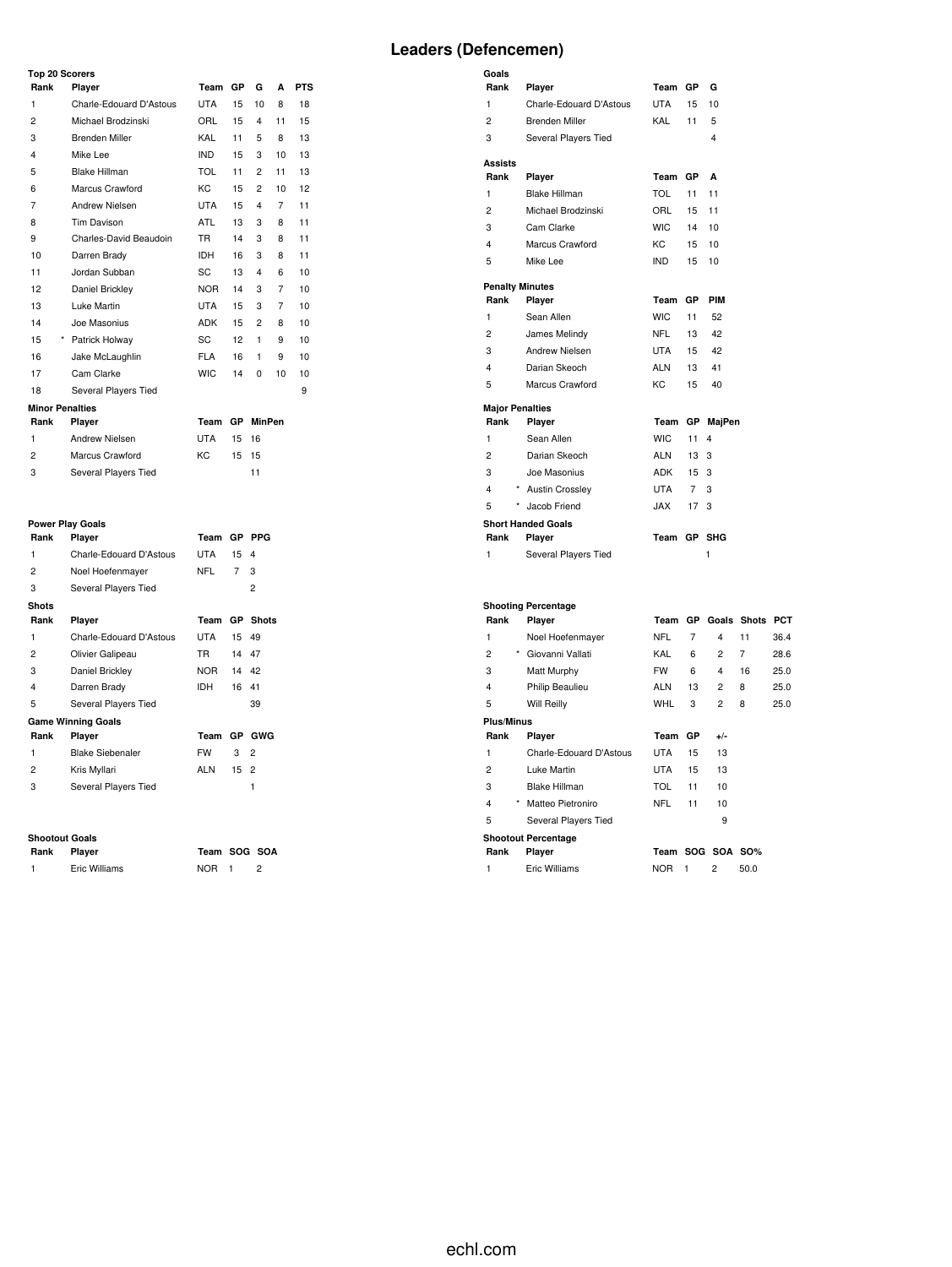# **Specialty Team Records**

|                | <b>Team Power Play</b>    |       | <b>Team Penalty Kill</b> |    |                   |                 |    |                                 |       |    |                   |          |  |  |
|----------------|---------------------------|-------|--------------------------|----|-------------------|-----------------|----|---------------------------------|-------|----|-------------------|----------|--|--|
|                | Rank Team                 | GP.   |                          |    |                   | ADV GF PP% SHGA |    | Rank Team                       | GP    |    | TSH PPGA PK% SHGF |          |  |  |
| 1              | <b>Maine Mariners</b>     | 14    | 40                       | 14 | 35.0 <sub>3</sub> |                 |    | <b>Newfoundland Growlers</b>    | 14    | 60 | 7                 | 88.3 6   |  |  |
| 2              | Orlando Solar Bears       | 15 35 |                          | 11 | $31.4 \quad 3$    |                 | 2  | Wichita Thunder                 | 14    | 59 | 7                 | 88.1 4   |  |  |
| 3              | Rapid City Rush           | 15 50 |                          | 13 | 26.02             |                 | 3  | South Carolina Stingrays        | 13 50 |    | 6                 | 88.0 2   |  |  |
| 4              | Kalamazoo Wings           | 13 44 |                          | 10 | $22.7\quad0$      |                 | 4  | Cincinnati Cyclones             | 15    | 58 | 7                 | 87.9 0   |  |  |
| 5              | <b>Toledo Walleye</b>     | 15 53 |                          |    | 12 22.6 2         |                 | 5  | Idaho Steelheads                | 17 43 |    | 6                 | 86.0 1   |  |  |
| 6              | Idaho Steelheads          | 17 70 |                          | 15 | 21.4 <sup>3</sup> |                 | 6  | Fort Wayne Komets               | 15 62 |    | 9                 | 85.5 2   |  |  |
| $\overline{7}$ | <b>Adirondack Thunder</b> | 15 62 |                          | 13 | 21.04             |                 | 7  | Kansas City Mavericks           | 15 69 |    | 11                | 84.1 3   |  |  |
| 8              | Trois-Rivières Lions      | 14 48 |                          | 10 | $20.8$ 4          |                 | 8  | <b>Florida Everblades</b>       | 16 67 |    | 11                | 83.6 1   |  |  |
| 9              | Wichita Thunder           | 14 53 |                          | 11 | $20.8$ 2          |                 | 9  | <b>Norfolk Admirals</b>         | 14    | 48 | 8                 | 83.3 1   |  |  |
| 10             | <b>Wheeling Nailers</b>   | 14 54 |                          | 11 | 20.4 <sup>2</sup> |                 | 10 | Orlando Solar Bears             | 15 41 |    | $\overline{7}$    | 82.9 1   |  |  |
| 11             | <b>Reading Royals</b>     | 15 50 |                          | 10 | $20.0$ 1          |                 | 11 | <b>Toledo Walleye</b>           | 15    | 39 | $\overline{7}$    | 82.1 2   |  |  |
| 12             | Greenville Swamp Rabbits  | 13 68 |                          | 13 | 19.12             |                 | 12 | Trois-Rivières Lions            | 14    | 50 | 9                 | 82.0 1   |  |  |
| 13             | Allen Americans           | 15 58 |                          | 11 | 19.08             |                 | 13 | <b>Tulsa Oilers</b>             | 12 50 |    | 9                 | 82.0 1   |  |  |
| 14             | Newfoundland Growlers     | 14 60 |                          | 11 | $18.3$ 1          |                 | 14 | <b>Maine Mariners</b>           | 14    | 44 | 8                 | $81.8$ 0 |  |  |
| 15             | <b>Utah Grizzlies</b>     | 15 51 |                          | 9  | $17.6 \quad 0$    |                 | 15 | Rapid City Rush                 | 15 58 |    | 11                | $81.0$ 1 |  |  |
| 16             | South Carolina Stingrays  | 13 46 |                          | 8  | $17.4$ 4          |                 | 16 | <b>Wheeling Nailers</b>         | 14 62 |    | 12                | 80.6 3   |  |  |
| 17             | Florida Everblades        |       | 16 53                    | 9  | 17.02             |                 | 17 | <b>Greenville Swamp Rabbits</b> | 13    | 46 | 9                 | 80.4 1   |  |  |
| 18             | Kansas City Mavericks     | 15 71 |                          | 12 | 16.9 2            |                 | 18 | Jacksonville Icemen             | 17 56 |    | 11                | 80.4 6   |  |  |
| 19             | <b>Iowa Heartlanders</b>  |       | 16 66                    | 11 | 16.7 <sub>1</sub> |                 | 19 | Kalamazoo Wings                 | 13    | 39 | 8                 | 79.5 4   |  |  |
| 20             | <b>Worcester Railers</b>  | 13 48 |                          | 8  | $16.7 \quad 0$    |                 | 20 | Allen Americans                 | 15 61 |    | 13                | 78.7 3   |  |  |
| 21             | Cincinnati Cyclones       | 15 55 |                          | 9  | 16.4 3            |                 | 21 | <b>Atlanta Gladiators</b>       | 13 61 |    | 13                | 78.7 4   |  |  |
| 22             | Norfolk Admirals          | 14 49 |                          | 8  | 16.3 <sub>1</sub> |                 | 22 | <b>Reading Royals</b>           | 15 43 |    | 10                | 76.7 0   |  |  |
| 23             | Indy Fuel                 |       | 15 58                    | 9  | 15.5 3            |                 | 23 | <b>Iowa Heartlanders</b>        | 16 54 |    | 13                | 75.9 1   |  |  |
| 24             | Fort Wayne Komets         | 15 59 |                          | 8  | 13.6 2            |                 | 24 | Indy Fuel                       | 15 64 |    | 16                | 75.0 2   |  |  |
| 25             | Jacksonville Icemen       | 17 64 |                          | 8  | $12.5$ 1          |                 | 25 | <b>Utah Grizzlies</b>           | 15    | 70 | 18                | 74.3 5   |  |  |
| 26             | <b>Tulsa Oilers</b>       | 12 41 |                          | 5  | $12.2$ 1          |                 | 26 | <b>Adirondack Thunder</b>       | 15 57 |    | 16                | 71.9 1   |  |  |
| 27             | Atlanta Gladiators        | 13 46 |                          | 5  | 10.9 <sub>1</sub> |                 | 27 | <b>Worcester Railers</b>        | 13 41 |    | 12                | 70.7 2   |  |  |

### **Team Overtime Performance**

|    | Rank Team                    | GР                      | W              | L              |              | SW SOL PTS |                | <b>PCT</b> |
|----|------------------------------|-------------------------|----------------|----------------|--------------|------------|----------------|------------|
| 1  | Norfolk Admirals             | 5                       | 3              | 0              | $\mathbf{1}$ | 1          | 9              | 0.900      |
| 2  | Idaho Steelheads             | 2                       | 2              | 0              | $\Omega$     | 0          | $\overline{4}$ | 1.000      |
| 3  | <b>Toledo Walleye</b>        | $\overline{c}$          | 2              | 0              | 0            | 0          | $\overline{4}$ | 1.000      |
| 4  | Trois-Rivières Lions         | 3                       | 2              | 0              | 1            | 0          | 6              | 1.000      |
| 5  | <b>Utah Grizzlies</b>        | 2                       | $\overline{2}$ | 0              | 0            | 0          | $\overline{4}$ | 1.000      |
| 6  | <b>Wheeling Nailers</b>      | $\overline{c}$          | $\overline{2}$ | 0              | 0            | 0          | $\overline{4}$ | 1.000      |
| 7  | Jacksonville Icemen          | 6                       | $\overline{2}$ | 1              | 2            | 1          | 10             | 0.833      |
| 8  | Orlando Solar Bears          | $\overline{\mathbf{4}}$ | $\overline{2}$ | 1              | 1            | 0          | $\overline{7}$ | 0.875      |
| 9  | Rapid City Rush              | $\overline{\mathbf{4}}$ | $\overline{2}$ | $\mathbf{1}$   | 0            | 1          | 6              | 0.750      |
| 10 | Greenville Swamp Rabbits     | 1                       | $\mathbf{1}$   | 0              | $\mathbf 0$  | 0          | 2              | 1.000      |
| 11 | Kalamazoo Wings              | 1                       | 1              | 0              | 0            | 0          | $\overline{2}$ | 1.000      |
| 12 | <b>Newfoundland Growlers</b> | 2                       | 1              | 0              | $\mathbf{1}$ | 0          | $\overline{4}$ | 1.000      |
| 13 | Atlanta Gladiators           | $\overline{c}$          | $\mathbf{1}$   | 1              | 0            | 0          | 3              | 0.750      |
| 14 | <b>Reading Royals</b>        | 6                       | 1              | 4              | 0            | 1          | 7              | 0.583      |
| 15 | Cincinnati Cyclones          | 1                       | 0              | 0              | 1            | 0          | $\overline{2}$ | 1.000      |
| 16 | <b>Tulsa Oilers</b>          | 1                       | 0              | 0              | 0            | 1          | 1              | 0.500      |
| 17 | <b>Worcester Railers</b>     | 1                       | 0              | 0              | 0            | 1          | 1              | 0.500      |
| 18 | <b>Adirondack Thunder</b>    | 1                       | 0              | 1              | 0            | 0          | 1              | 0.500      |
| 19 | Indy Fuel                    | 2                       | 0              | 1              | 0            | 1          | 2              | 0.500      |
| 20 | Kansas City Mavericks        | 1                       | 0              | $\mathbf{1}$   | 0            | 0          | 1              | 0.500      |
| 21 | South Carolina Stingrays     | 2                       | 0              | 1              | 1            | 0          | 3              | 0.750      |
| 22 | Wichita Thunder              | $\overline{c}$          | 0              | 1              | 1            | 0          | 3              | 0.750      |
| 23 | Florida Everblades           | 5                       | 0              | 2              | 0            | 3          | 5              | 0.500      |
| 24 | Fort Wayne Komets            | $\overline{c}$          | 0              | 2              | 0            | 0          | 2              | 0.500      |
| 25 | <b>Iowa Heartlanders</b>     | $\overline{c}$          | 0              | $\overline{2}$ | 0            | 0          | 2              | 0.500      |
| 26 | <b>Maine Mariners</b>        | 2                       | 0              | 2              | 0            | 0          | $\overline{2}$ | 0.500      |
| 27 | <b>Allen Americans</b>       | $\overline{\mathbf{4}}$ | 0              | 3              | 1            | 0          | 5              | 0.625      |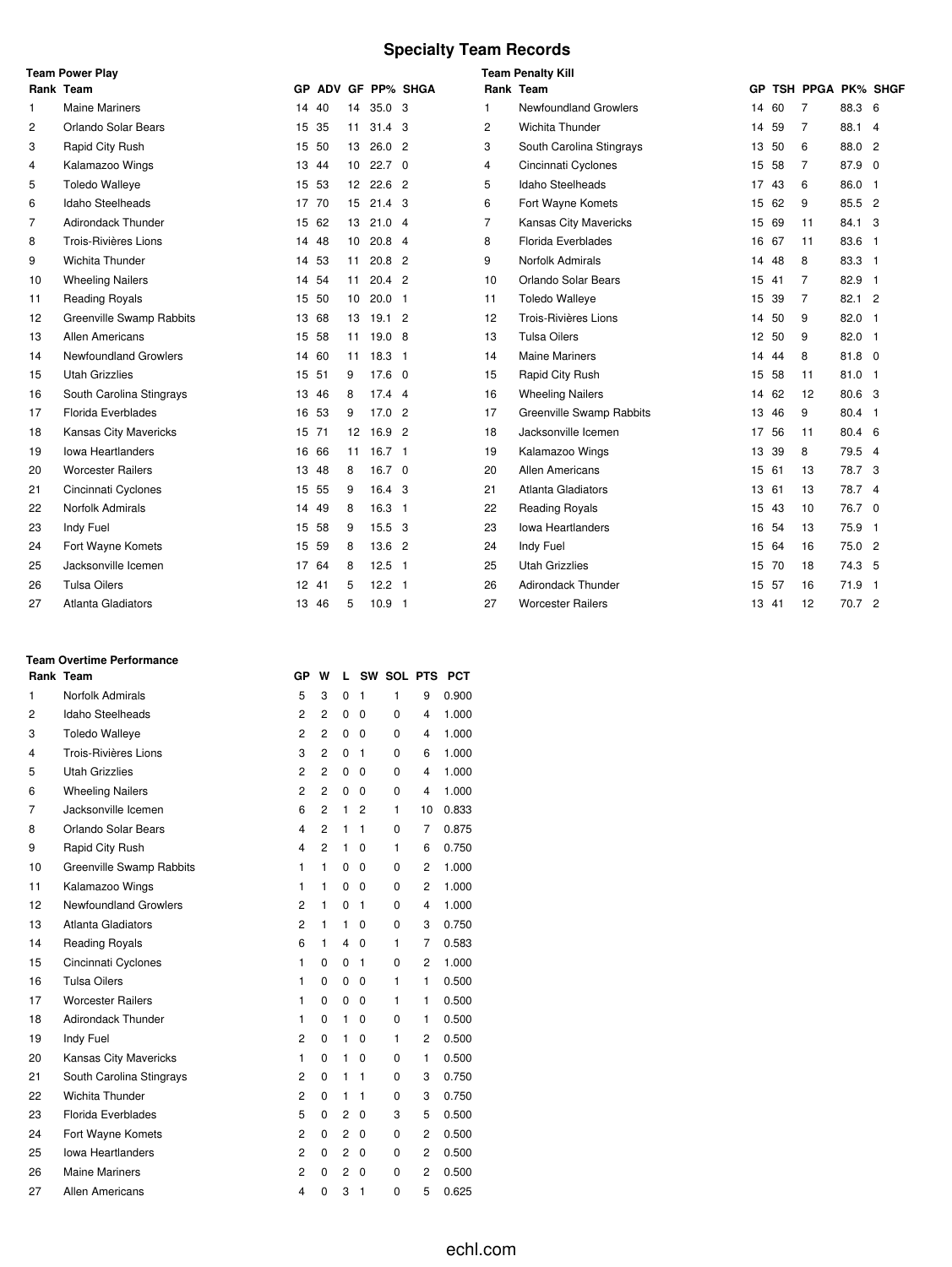# **Player Streaks**

|                |                | <b>Player Goal Streaks (Current)</b>      |            |              |              |                |                             |                      |
|----------------|----------------|-------------------------------------------|------------|--------------|--------------|----------------|-----------------------------|----------------------|
| Rank           |                | <b>GP Player</b>                          | Team       | From         | To           |                | <b>Goals Assists Points</b> |                      |
| 1              | 3              | Ryan Lohin                                | <b>ALN</b> | Oct 31, 2021 | Nov 6, 2021  | 4              | $\overline{c}$              | 6                    |
| 2              | 3              | Yushiroh Hirano                           | <b>CIN</b> | Nov 24, 2021 | Nov 27, 2021 | 3              | 3                           | 6                    |
| 3              | $*3$           | Logan Lambdin                             | KAL        | Nov 24, 2021 | Nov 27, 2021 | 3              | 0                           | 3                    |
| $^\star$<br>4  | 3              | <b>Todd Burgess</b>                       | <b>NFL</b> | Oct 22, 2021 | Oct 26, 2021 | 3              | 0                           | 3                    |
| 5              | $\overline{c}$ | Several Players Tied                      |            |              |              |                |                             |                      |
|                |                | <b>Player Goal Streaks (All Season)</b>   |            |              |              |                |                             |                      |
| Rank           |                | <b>GP Player</b>                          | Team       | From         | To           |                | <b>Goals Assists Points</b> |                      |
| 1              | 6              | Cody Sylvester                            | <b>ATL</b> | Nov 5, 2021  | Nov 19, 2021 | 6              | 2                           | 8                    |
| $\overline{2}$ | 5              | Josh Dickinson                            | <b>TOL</b> | Nov 14, 2021 | Nov 25, 2021 | $\overline{7}$ | 4                           | 11                   |
| 3              | 5              | <b>TJ Hensick</b>                         | <b>TOL</b> | Oct 30, 2021 | Nov 7, 2021  | 6              | $\overline{c}$              | 8                    |
| 4              | 3              | Several Players Tied                      |            |              |              |                |                             |                      |
|                |                | <b>Player Assist Streaks (Current)</b>    |            |              |              |                |                             |                      |
| Rank           |                | <b>GP Player</b>                          | Team       | <b>From</b>  | To           |                | <b>Goals Assists Points</b> |                      |
| 1              | 5              | <b>Trey Bradley</b>                       | <b>UTA</b> | Oct 29, 2021 | Nov 6, 2021  | 1              | 9                           | 10                   |
| 2              | 5              | Peter Abbandonato                         | TR         | Nov 19, 2021 | Nov 27, 2021 | $\overline{2}$ | 6                           | 8                    |
| 3              | 4              | <b>Matthew Boucher</b>                    | <b>UTA</b> | Oct 24, 2021 | Oct 31, 2021 | $\overline{2}$ | 5                           | 7                    |
| 4              | 4              | Eddie Matsushima                          | <b>TUL</b> | Nov 19, 2021 | Nov 27, 2021 | 1              | 5                           | 6                    |
| 5              | 3              | Several Players Tied                      |            |              |              |                |                             |                      |
|                |                | <b>Player Assist Streaks (All Season)</b> |            |              |              |                |                             |                      |
| Rank           |                | <b>GP</b> Player                          | Team       | <b>From</b>  | To           |                | <b>Goals Assists Points</b> |                      |
| 1              | 6              | Aaron Luchuk                              | ORL        | Oct 23, 2021 | Nov 9, 2021  | 5              | 8                           | 13                   |
| $\overline{c}$ | 5              | Several Players Tied                      |            |              |              |                |                             |                      |
|                |                | <b>Player Point Streaks (Current)</b>     |            |              |              |                |                             |                      |
| Rank           |                | <b>GP Player</b>                          | Team       | <b>From</b>  | To           |                | <b>Goals Assists Points</b> |                      |
| 1              | 9              | Nick Hutchison                            | <b>WHL</b> | Nov 7, 2021  | Nov 27, 2021 | 5              | 11                          | 16                   |
| 2              | $*$ 8          | Kris Bennett                              | IA         | Nov 12, 2021 | Nov 27, 2021 | 6              | 8                           | 14                   |
| 3              | $*$ 8          | <b>Brandon Cutler</b>                     | <b>UTA</b> | Nov 5, 2021  | Nov 27, 2021 | 6              | 6                           | 12                   |
| 4              | 8              | Joe Pendenza                              | <b>FLA</b> | Nov 12, 2021 | Nov 27, 2021 | 5              | 5                           | 10                   |
| 5              | $\overline{7}$ | Several Players Tied                      |            |              |              |                |                             |                      |
|                |                | <b>Player Point Streaks (All Season)</b>  |            |              |              |                |                             |                      |
| Rank           |                | <b>GP</b> Player                          | Team       | <b>From</b>  | To           |                | <b>Goals Assists Points</b> |                      |
| 1              | 11             | Aaron Luchuk                              | ORL        | Oct 23, 2021 | Nov 17, 2021 | 9              | 10                          | 19                   |
| 2              | 10             | <b>Blake Winiecki</b>                     | <b>FLA</b> | Nov 5, 2021  | Nov 24, 2021 | 10             |                             | 6<br>16              |
| 3              | 10             | <b>Charle-Edouard D'Astous</b>            | <b>UTA</b> | Oct 30, 2021 | Nov 21, 2021 | 8              |                             | $\overline{7}$<br>15 |
| 4              | 9              | Several Players Tied                      |            |              |              |                |                             |                      |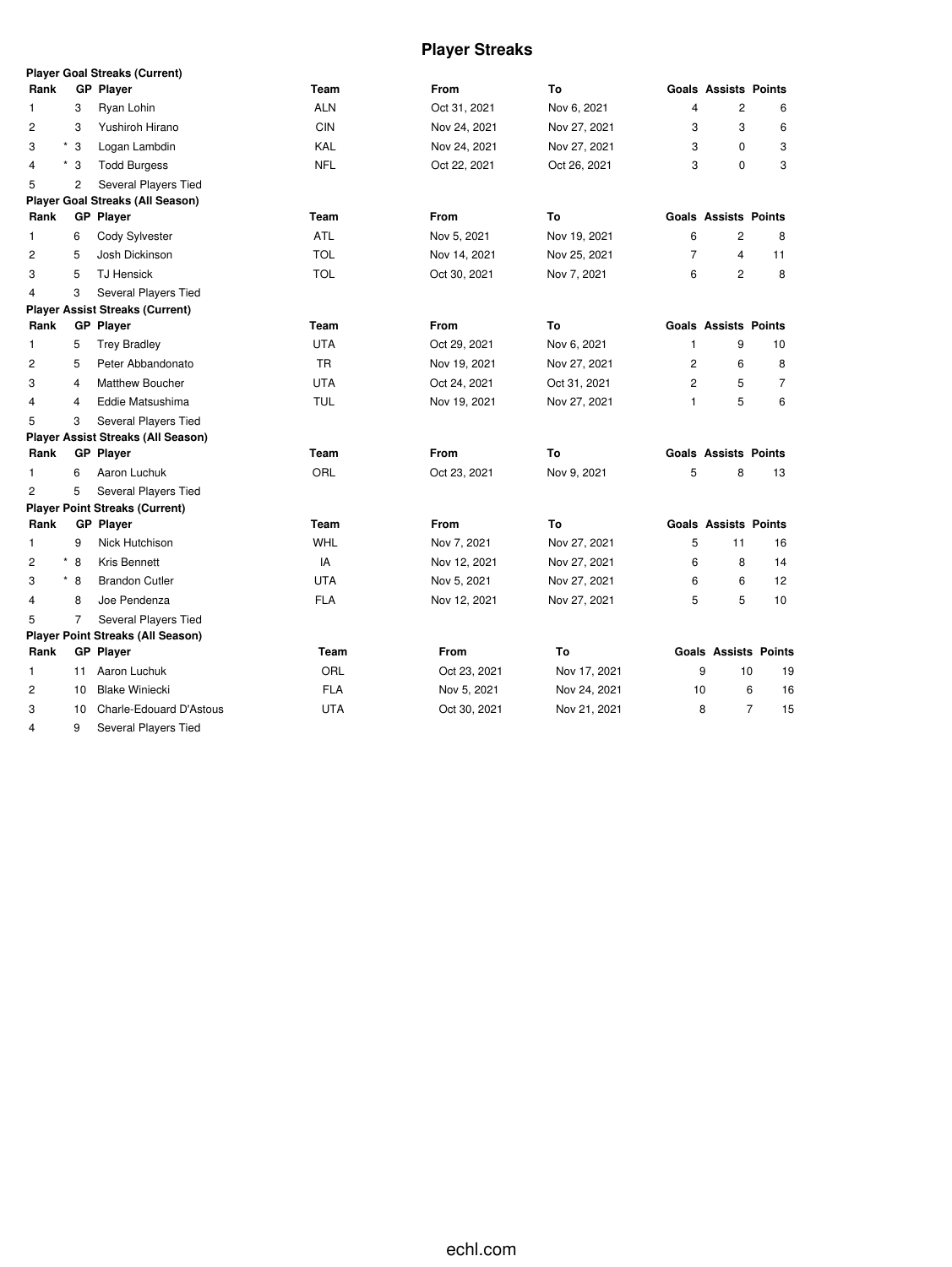### **Newfoundland Growlers Roster**

|    | <b>PLAYERS</b>        |                                          |   |   |         |                       |                            |
|----|-----------------------|------------------------------------------|---|---|---------|-----------------------|----------------------------|
| #  | Name                  | Pronunciation Pos. Sh. Ht. Wt. Birthdate |   |   |         |                       | <b>Birthtown</b>           |
| 3  | Garrett Johnston      |                                          | D | L | $6 - 2$ | 190 May 6, 1995       | Winnipeg, MB, Canada       |
| 4  | Luke Bafia            |                                          | D | R | 6-2     | 201 Jan 19, 1996      | Parrish, FL, United States |
| 5  | Brennan Kapcheck      |                                          | D | R | $5-9$   | 160 Nov 17, 1996      | Mt. Prospect, IL           |
| 7  | Matteo Pietroniro     |                                          | D | R | $6-0$   | 184 Oct 20, 1998      | Boise, ID                  |
| 9  | <b>Marcus Power</b>   |                                          | F | L | $6-0$   | 185 Jul 14, 1993      | St. John's, NL, Canada     |
| 10 | Zach O'Brien          |                                          | F | R |         | 5-11 193 Jun 29, 1992 | St. John's, NL             |
| 11 | Derian Plouffe        |                                          | F | L |         | 5-10 187 Jan 15, 1995 | Nepean, ON, Canada         |
|    | 13 Bobby Lynch        |                                          | F | R | $6 - 1$ | 173 Jun 16, 1998      | Grand Blanc, MI            |
| 14 | <b>Brendan Soucie</b> |                                          | F | L |         | 5-10 190 May 20, 1995 | South Dennis, MA, USA      |
| 15 | <b>Todd Skirving</b>  | SKERR-ving                               | F | L | $6 - 2$ | 190 Apr 30, 1992      | Thunder Bay, ON, Canada    |
|    | 16 Nathan Noel        |                                          | F | R |         | 5-11 174 Jun 21, 1997 | St. John's, NL             |
| 17 | Ty Pelton-Byce        |                                          | F | R | $6 - 2$ | 195 Apr 14, 1997      | Madison, WI, USA           |
|    | 18 Tristan Pomerleau  |                                          | D | R |         | 5-11 200 Jun 22, 1996 | Riviere-du-Loup, QC        |
|    | 19 Gordie Green       |                                          | F | R | $5-8$   | 172 Feb 24, 1997      | Ann Arbor, MI, USA         |
| 20 | Isaac Johnson         |                                          | F | R | 6-3     | 183 Jan 24, 1999      | Andover, MN, USA           |
| 21 | <b>Trent Bourgue</b>  |                                          | D | L | $6-2$   | 201 Jun 11, 1998      | Burlington, ON             |
| 26 | Marc Johnstone        |                                          | F | R | $6-0$   | 180 Jun 19, 1996      | Cranford, NJ               |
| 27 | <b>Riley McCourt</b>  |                                          | D | L |         | 5-11 172 Jun 26, 2000 | St. Catharines, ON, Canada |
| 29 | Orrin Centazzo        |                                          | F | R | $5-8$   | 163 Apr 17, 2000      | Marwayne, AB, Canada       |
|    | 33 Kris Oldham        | OLD-uhm                                  | G | R | $6 - 4$ | 205 Jun 25, 1997      | Anchorage, AK, USA         |
|    | 34 Evan Cormier       |                                          | G | R | $6 - 3$ | 205 Nov 6, 1997       | Bowmanville, ON, Canada    |
|    | 43 James Melindy      |                                          | D | R | $6 - 3$ | 197 Dec 11, 1993      | St. John's, NF             |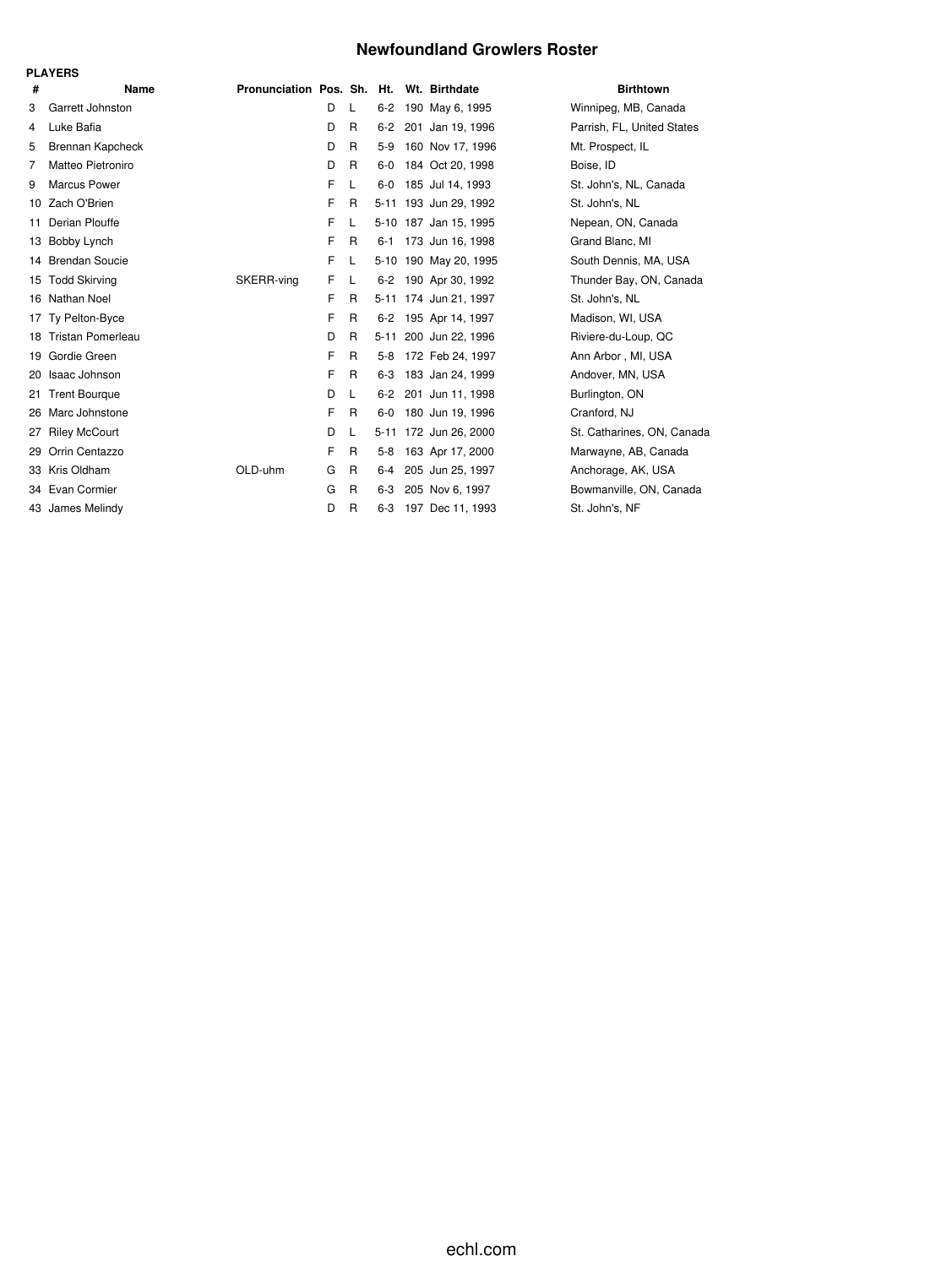### **Worcester Railers Roster**

|    | <b>PLAYERS</b>           |                |   |              |         |                            |                                 |
|----|--------------------------|----------------|---|--------------|---------|----------------------------|---------------------------------|
| #  | Name                     | Pronunciation  |   |              |         | Pos. Sh. Ht. Wt. Birthdate | <b>Birthtown</b>                |
| 4  | Zach Malatesta           | MAL-uh-TEST-uh | D | R            | $5-9$   | 174 Jul 31, 1996           | Wilmington, MA, United States   |
| 7  | Liam Coughlin            |                | F | L            | 6'2     | 201 Sep 19, 1994           | South Boston, MA, United States |
| 9  | <b>Charlie Spetz</b>     |                | D | L            | 6-1     | 200 Sep 12, 1996           | Oak Ridge, NJ                   |
| 10 | <b>Blake Christensen</b> |                | F | L            | $5-9$   | 175 Sep 15, 1995           | Coral Springs, FL               |
| 11 | Nolan Vesey              |                | F | L            | $6-0$   | 190 Mar 28, 1995           | North Reading, MA               |
|    | 12 Brent Beaudoin        |                | F | L            |         | 5-11 180 Feb 29, 1996      | Londonderry, NH                 |
|    | 14 Jordan Smotherman     |                | F | L            | 6-3     | 225 May 11, 1986           | Corvallis, OR                   |
|    | 16 Jacob Hayhurst        |                | F | L            | $5-9$   | 170 Jan 20, 1997           | Mississauga, ON                 |
|    | 18 Dom Procopio          |                | D | L            | $6 - 2$ | 205 Jun 11, 1997           | Grosse Pointe, MI               |
| 21 | John Furgele             | FERG-elly      | D | R            |         | 5-10 181 Jan 15, 1993      | Glen Mills, PA, USA             |
|    | 22 Carlos Fornaris       |                | F | L            | 5-9     | 165 Feb 7, 1995            | Miami, FL                       |
|    | 23 Ross Olsson           |                | F | L            | $6-4$   | 220 Nov 22, 1994           | Billerica, MA                   |
|    | 25 Grant Jozefek         |                | F |              |         | 5-10 185 Oct 25, 1997      | Chester, NJ                     |
| 27 | <b>Myles McGurty</b>     |                | D | $\mathsf{R}$ | $6 - 1$ | 201 Feb 28, 1994           | Weehawken, NJ                   |
| 35 | Ken Appleby              |                | G | L            | $6-4$   | 205 Apr 10, 1995           | North Bay, ON                   |
|    | 44 Will Cullen           |                | D | $\mathsf{R}$ | $6-0$   | 84 Jul 24, 1996            | Pelham Manor, NY                |
|    | 72 Drew Callin           |                | F | R            | 6-3     | 205 Apr 5, 1995            | Middleton, WI                   |
| 81 | Anthony Repaci           |                | F | L            | 6-0     | 195 Sep 15, 1994           | Toronto, ON                     |
|    | 86 Karl Boudrias         |                | D | <b>L</b>     | $6-0$   | 197 Apr 1, 2000            | Chateauguay, QC                 |
|    | 92 Colten Ellis          |                | G | -L           | 6-1     | 185 Oct 5, 2000            | River Denys, NS                 |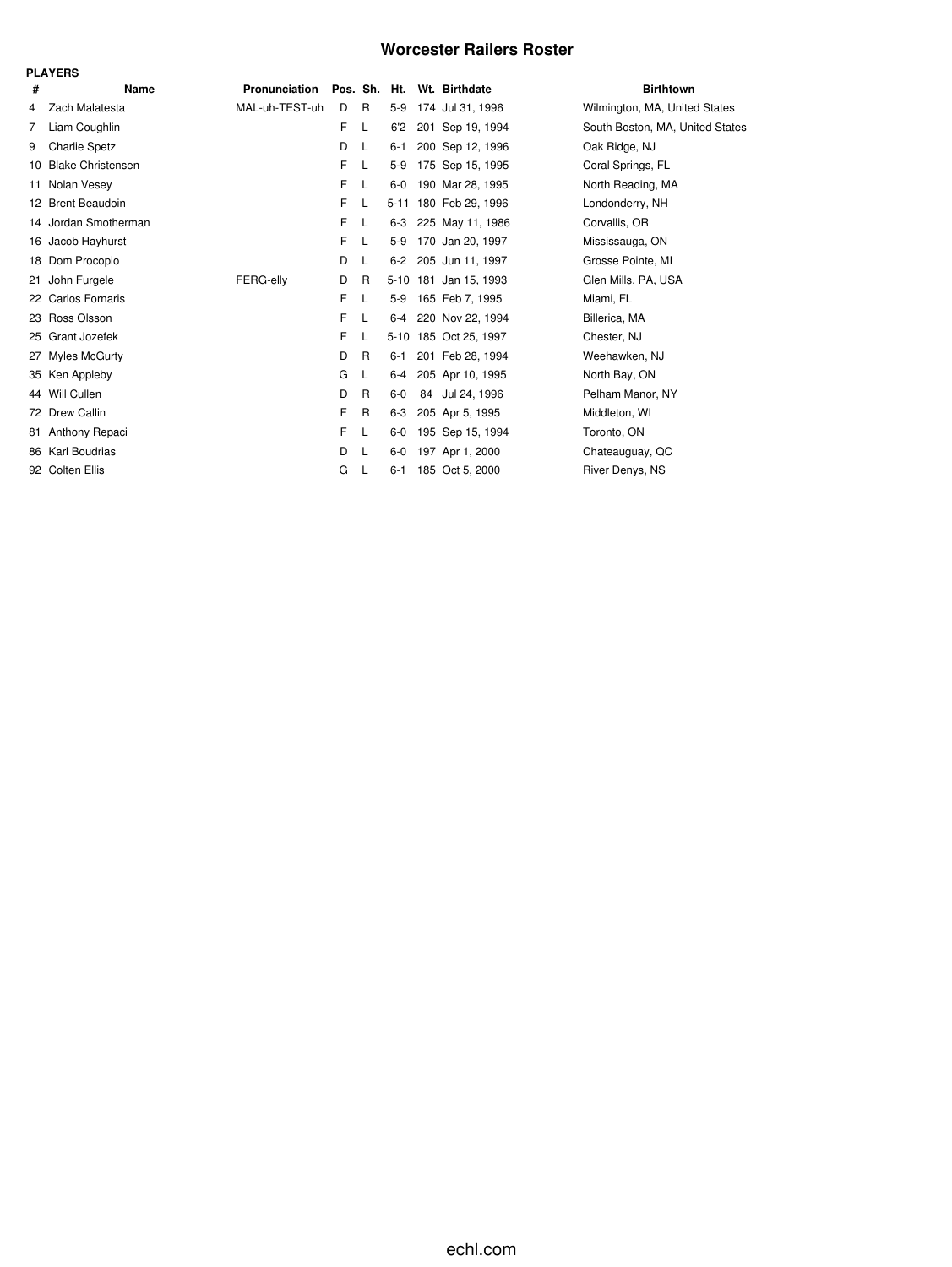### **2021-22 Regular Season Team Statistics Newfoundland Growlers**

|         | <b>PLAYERS</b> |                         |    |      |           |                |                |                |       |                |            |                |          |              |        |             |   |   |          |          |          |   |                             |            |      |            |                |        |
|---------|----------------|-------------------------|----|------|-----------|----------------|----------------|----------------|-------|----------------|------------|----------------|----------|--------------|--------|-------------|---|---|----------|----------|----------|---|-----------------------------|------------|------|------------|----------------|--------|
|         | #              | Name                    |    | Pos  | <b>GP</b> | G              | A              | <b>PTS</b>     | $+/-$ | <b>PIM</b>     | <b>PPG</b> | <b>PPA</b>     |          | SH SHA GW    |        |             |   |   |          |          |          |   | FG IG OT UA EN SOG SOA SOGW | <b>SO%</b> |      | Pt/G PIMPG |                | SA SH% |
|         | 10             | Zach O'Brien            | F  |      | 14        | 2              | 14             | 16             | 1     | 4              | 1          | 5              | 0        | $\mathbf{1}$ | 0      | 1           | 1 | 0 | 0        | 1        | 1        | 1 | 0                           | 100.0      | 1.14 | 0.29       | 44             | 4.5    |
|         | 19             | Gordie Green            | F  |      | 13        | 4              | 8              | 12             | 8     | 0              | 1          | 2              | 0        | 0            | 2      | 3           | 0 | 0 | 0        | 0        | 0        | 0 | 0                           | 0.0        | 0.92 | 0.00       | 22             | 18.2   |
|         | 9              | Marcus Power            | F  |      | 13        | 6              | 5              | 11             | -2    | 8              | 2          | 3              | 0        | 0            | 0      | 1           | 0 | 0 | 0        | 1        | 1        | 1 | 1                           | 100.0      | 0.85 | 0.62       | 34             | 17.6   |
|         | *X 23          | Ryan Chyzowski          | F  |      | 13        | 5              | 6              | 11             | 4     | 9              | 2          | 0              | $\Omega$ | 0            | 0      | 1           | 2 | 0 | $\Omega$ | $\Omega$ | $\Omega$ | 0 | $\Omega$                    | 0.0        | 0.85 | 0.69       | 43             | 11.6   |
| $\star$ | 29             | Orrin Centazzo          | F  |      | 12        | 3              | 6              | 9              | 10    | $\overline{c}$ | 1          | $\mathbf{1}$   | 0        | 0            | 0      | 1           | 0 | 0 | 0        | 0        | 0        | 1 | 0                           | 0.0        | 0.75 | 0.17       | 26             | 11.5   |
|         | 5              | Brennan Kapcheck D      |    |      | 14        | 1              | 8              | 9              | 5     | 24             | 0          | 3              | 0        | $\mathbf{1}$ | 0      | 0           | 0 | 0 | 0        | 0        | 0        | 0 | 0                           | 0.0        | 0.64 | 1.71       | 24             | 4.2    |
| $\star$ | 20             | Isaac Johnson           | F  |      | 11        | 6              | 2              | 8              | 6     | 6              | 1          | 0              | 0        | 0            | 3      | 0           | 2 | 0 | 1        | 1        | $\Omega$ | 0 | 0                           | 0.0        | 0.73 | 0.55       | 21             | 28.6   |
|         |                | 16 Nathan Noel          | F  |      | 9         | 3              | 5              | 8              | 1     | 23             | 0          | $\overline{2}$ | 0        | 0            | 0      | 1           | 1 | 0 | 0        | 1        | 0        | 0 | 0                           | 0.0        | 0.89 | 2.56       | 15             | 20.0   |
| X.      | 22             | Noel Hoefenmayer        | D  |      | 7         | 4              | 3              | 7              | 1     | 6              | 3          | 0              | 0        | $\mathbf 0$  | 0      | 0           | 1 | 0 | 1        | 1        | 0        | 0 | 0                           | 0.0        | 1.00 | 0.86       | 11             | 36.4   |
| $\star$ | 7              | Matteo Pietroniro       | D  |      | 11        | $\overline{c}$ | 5              | 7              | 10    | 12             | 0          | $\overline{2}$ | 1        | 1            | 1      | 1           | 0 | 0 | 0        | 0        | $\Omega$ | 0 | 0                           | 0.0        | 0.64 | 1.09       | 17             | 11.8   |
|         |                | 15 Todd Skirving        | F  |      | 12        | 2              | 4              | 6              | 3     | 6              | 0          | $\mathbf{1}$   | 2        | $\mathbf 0$  | 1      | 0           | 0 | 0 | 1        | 1        | 0        | 0 | 0                           | 0.0        | 0.50 | 0.50       | 29             | 6.9    |
| $\star$ | 18             | Tristan Pomerleau       | D  |      | 12        | 1              | 5              | 6              | 7     | 8              | 0          | 0              | 0        | 0            | 0      | 1           | 0 | 0 | 0        | 0        | 0        | 0 | 0                           | 0.0        | 0.50 | 0.67       | 14             | 7.1    |
| $\star$ |                | 26 Marc Johnstone       | F  |      | 13        | 2              | 3              | 5              | 0     | 6              | 0          | 0              | 0        | 2            | 0      | 0           | 0 | 0 | 0        | 0        | 0        | 0 | 0                           | 0.0        | 0.38 | 0.46       | 20             | 10.0   |
| $\star$ | 17             | Ty Pelton-Byce          | F  |      | 10        | $\mathbf{1}$   | 4              | 5              | 2     | 4              | 0          | $\mathbf{1}$   | 0        | 0            | 0      | 1           | 0 | 0 | 0        | 0        | 0        | 0 | 0                           | 0.0        | 0.50 | 0.40       | 23             | 4.3    |
| X       | 8              | Bobby McMann            | F  |      | 4         | 2              | $\overline{2}$ | 4              | 1     | 8              | 0          | 0              | 0        | 0            | 1      | 0           | 0 | 0 | 0        | 1        | $\Omega$ | 0 | 0                           | 0.0        | 1.00 | 2.00       | 16             | 12.5   |
|         | 27             | <b>Riley McCourt</b>    | D  |      | 11        | 1              | 3              | 4              | 3     | 14             | 0          | $\mathbf{1}$   | 0        | $\mathbf 0$  | 0      | 0           | 1 | 0 | 0        | 0        | 0        | 1 | 0                           | 0.0        | 0.36 | 1.27       | 26             | 3.8    |
|         | *X 24          | <b>Todd Burgess</b>     | F  |      | 3         | 3              | 0              | 3              | 6     | 2              | 0          | 0              | 2        | 0            | 1      | -1          | 0 | 0 | 1        | $\Omega$ | 0        | 0 | 0                           | 0.0        | 1.00 | 0.67       | 6              | 50.0   |
|         |                | 13 Bobby Lynch          | F  |      | 2         | 1              | 1              | 2              | 0     | 0              | 0          | 0              | 0        | 0            | 0      | 0           | 0 | 0 | 0        | 0        | $\Omega$ | 0 | 0                           | 0.0        | 1.00 | 0.00       | 5              | 20.0   |
|         | X 12           | Jeremy McKenna          | F  |      | 2         | 1              | 1              | $\overline{c}$ | 3     | 0              | 0          | 0              | 0        | 0            | 1      | 0           | 0 | 1 | 0        | 0        | 0        | 0 | 0                           | 0.0        | 1.00 | 0.00       | 6              | 16.7   |
|         |                | 11 Derian Plouffe       | F  |      | 3         | 1              | 1              | $\overline{c}$ | 1.    | 0              | $\Omega$   | $\mathbf 0$    | 1        | 0            | 1      | 0           | 0 | 0 | 0        | 0        | $\Omega$ | 0 | 0                           | 0.0        | 0.67 | 0.00       | 4              | 25.0   |
| $\star$ | 14             | <b>Brendan Soucie</b>   | F  |      | 5         | 1              | 1              | 2              | 0     | 0              | 0          | 0              | 0        | $\mathbf 0$  | 0      | $\mathbf 0$ | 0 | 0 | 0        | 1        | 0        | 0 | 0                           | 0.0        | 0.40 | 0.00       | 5              | 20.0   |
|         | 43             | James Melindy           | D  |      | 13        | 0              | 2              | 2              | 7     | 42             | 0          | 0              | 0        | 0            | 0      | 0           | 0 | 0 | 0        | $\Omega$ | 0        | 0 | 0                           | 0.0        | 0.15 | 3.23       | 13             | 0.0    |
|         | 21             | <b>Trent Bourque</b>    | D  |      | 7         | 1              | 0              | -1             | -3    | 8              | 0          | 0              | 0        | 0            | 0      | 0           | 0 | 0 | 0        | 0        | 0        | 0 | 0                           | 0.0        | 0.14 | 1.14       | 11             | 9.1    |
| *X 6    |                | Matt Hellickson         | D  |      |           | 0              | 0              | 0              | 0     | 0              | 0          | 0              | 0        | 0            | 0      | 0           | 0 | 0 | 0        | 0        | 0        | 0 | 0                           | 0.0        | 0.00 | 0.00       | 0              | 0.0    |
|         | 3              | Garrett Johnston        | D  |      | 4         | 0              | 0              | 0              | -1    | 0              | 0          | 0              | 0        | 0            | 0      | 0           | 0 | 0 | 0        | 0        | 0        | 0 | 0                           | 0.0        | 0.00 | 0.00       | $\overline{2}$ | 0.0    |
|         | 4              | Luke Bafia              | D  |      | 5         | 0              | 0              | $\Omega$       | 4     | 8              | $\Omega$   | 0              | 0        | $\mathbf 0$  | 0      | $\mathbf C$ | 0 | 0 | $\Omega$ | $\Omega$ | $\Omega$ | 0 | 0                           | 0.0        | 0.00 | 1.60       | 6              | 0.0    |
|         | Goalies        |                         |    |      |           |                |                |                |       |                |            |                |          |              |        |             |   |   |          |          |          |   |                             |            |      |            |                |        |
|         | #              | Name                    | GР | Mins |           | GА             | <b>SO</b>      | <b>GAA</b>     | W     | L.             | OTL.       | SOL            | SA       | <b>SVS</b>   | $SV\%$ |             |   |   |          |          |          |   |                             |            |      |            |                |        |
|         | 34             | Evan Cormier            | 9  | 547  |           | 24             | 0              | 2.63           | 8     | 1              | 0          | 0              | 251      | 227          | 0.904  |             |   |   |          |          |          |   |                             |            |      |            |                |        |
|         |                | *X 35 Keith Petruzzelli | 5  | 300  | 8         |                | 1              | 1.60           | 4     | $1\quad0$      |            | 0              | 167      | 159          | 0.952  |             |   |   |          |          |          |   |                             |            |      |            |                |        |
|         |                | <b>Empty Net</b>        |    | 4    | 0         |                |                |                |       |                |            |                | 0        |              |        |             |   |   |          |          |          |   |                             |            |      |            |                |        |
|         |                | Totals                  | 14 | 847  |           | 32             | $\mathbf{1}$   | 2.26           |       | 12, 2, 0       |            | 0              | 418 386  |              | 0.923  |             |   |   |          |          |          |   |                             |            |      |            |                |        |

*\* indicates rookie*

*X indicates inactive*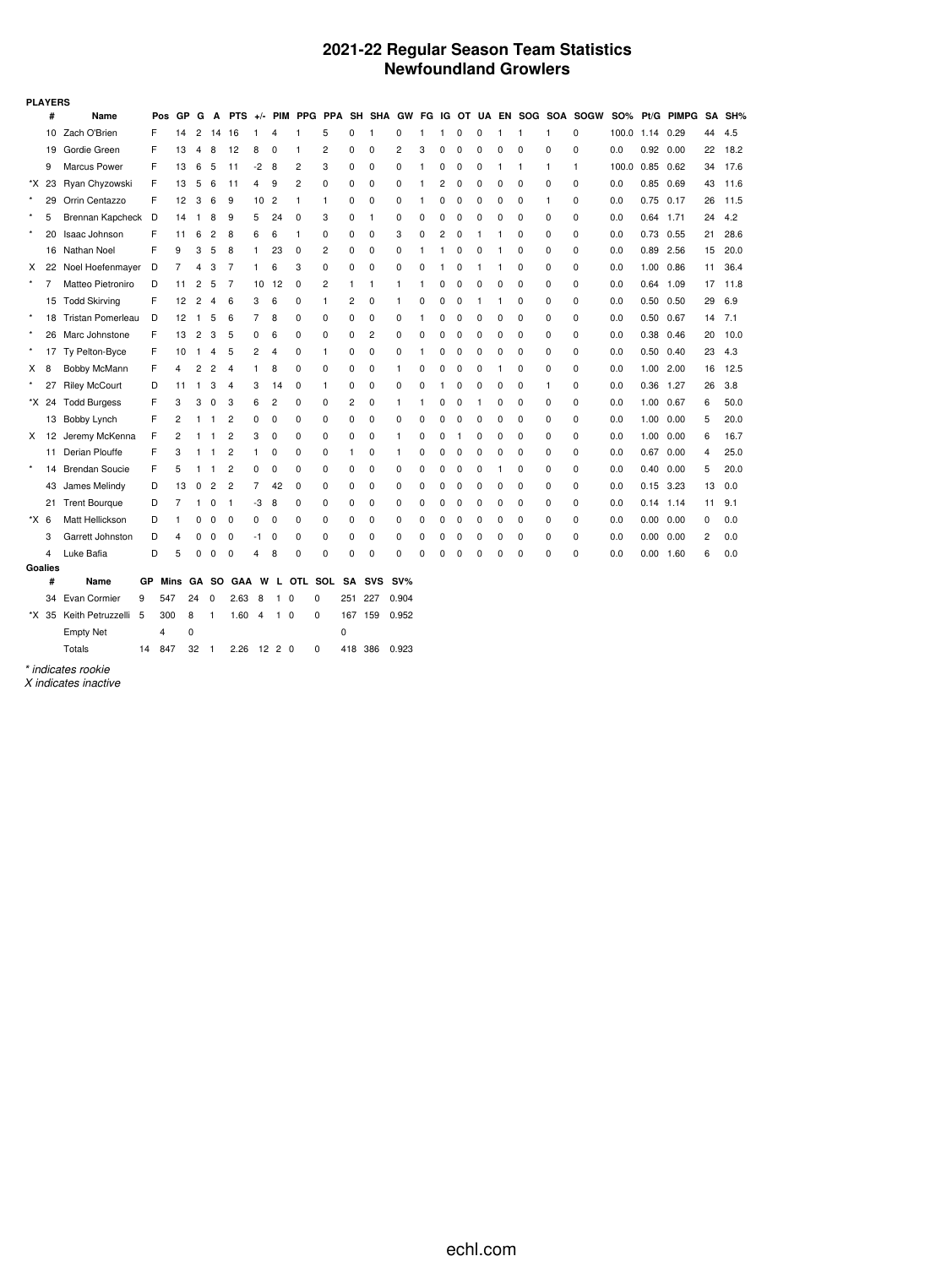### **2021-22 Regular Season Team Statistics Worcester Railers**

| SH%<br>SA<br>39<br>10.3<br>11.8<br>34<br>35.7<br>14<br>35<br>11.4<br>14.3 |
|---------------------------------------------------------------------------|
|                                                                           |
|                                                                           |
|                                                                           |
|                                                                           |
|                                                                           |
|                                                                           |
| 33<br>9.1                                                                 |
| 11.1                                                                      |
| 22<br>13.6                                                                |
| 25.0                                                                      |
| 33<br>6.1                                                                 |
| 0.0                                                                       |
| 11.8<br>17                                                                |
| 7.1<br>14                                                                 |
| 7.1<br>14                                                                 |
| 11.1                                                                      |
| 15<br>6.7                                                                 |
| 12<br>8.3                                                                 |
| 18<br>5.6                                                                 |
| 0.0                                                                       |
| 0.0<br>14                                                                 |
| 16.7                                                                      |
| 0.0<br>16                                                                 |
| 0.0                                                                       |
| 0.0                                                                       |
| 0.0                                                                       |
| 0.0                                                                       |
| 0.0                                                                       |
|                                                                           |
|                                                                           |
|                                                                           |
|                                                                           |
|                                                                           |
|                                                                           |
|                                                                           |

*\* indicates rookie*

*X indicates inactive*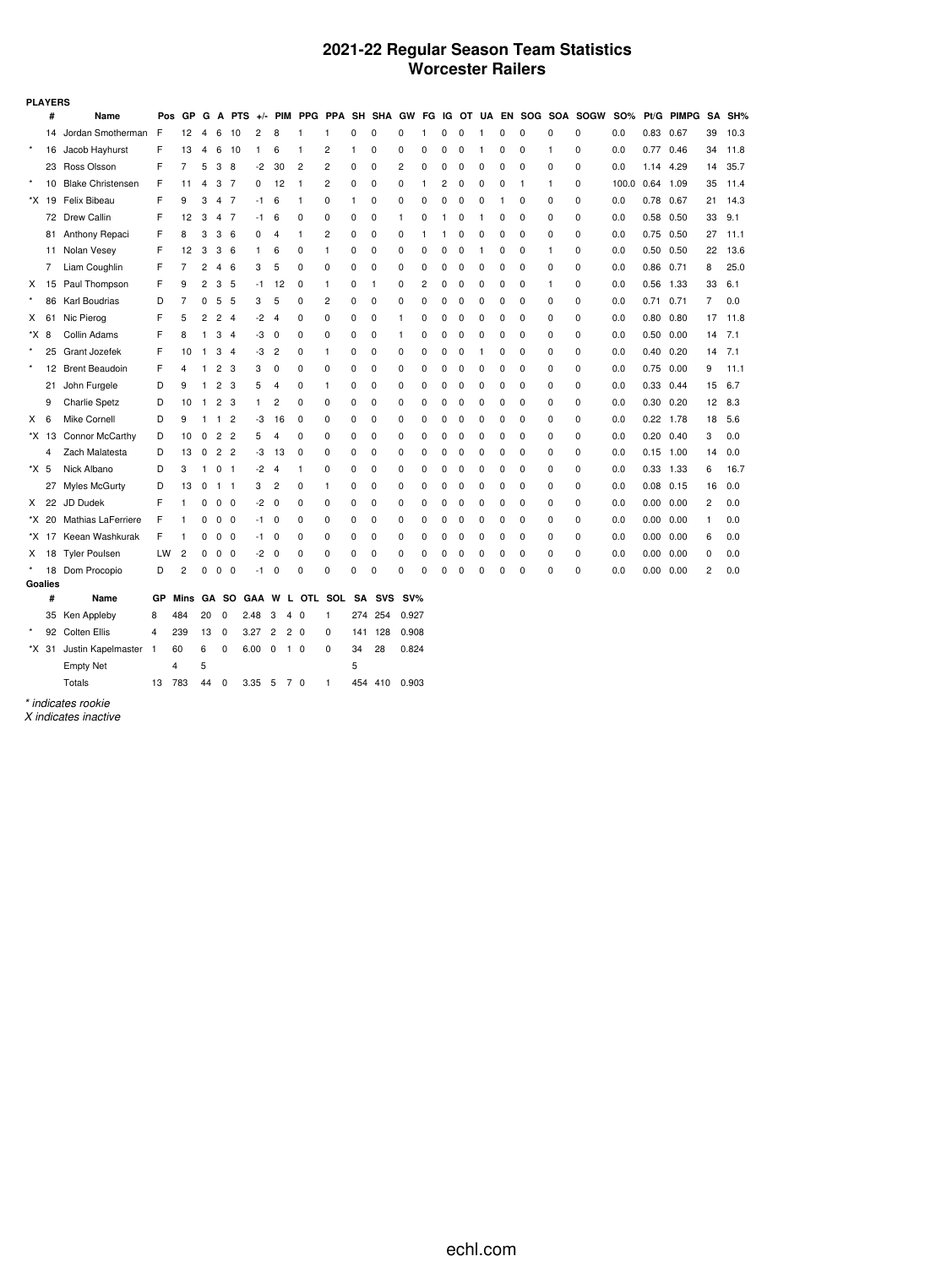### **Worcester Railers 2021-22 Regular Season Game Schedule**

| Date    | Opponent          | Result      | Record          |         | Score GWG    | Goaltender                        | <b>Opposing Goaltender</b>          |
|---------|-------------------|-------------|-----------------|---------|--------------|-----------------------------------|-------------------------------------|
| Oct. 22 | at Maine          |             | $0 - 1 - 0 - 0$ | $3-6$   |              | Justin Kapelmaster (6 GA, 28 SVS) | Jeremy Brodeur (3 GA, 51 SVS)       |
| Oct. 23 | Maine             | W           | $1 - 1 - 0 - 0$ | $4 - 3$ | Nic Pierog   | Colten Ellis (3 GA, 42 SVS)       | Zachary Bouthillier (4 GA, 26 SVS)  |
| Oct. 27 | at Adirondack     |             | $1 - 2 - 0 - 0$ | $2 - 6$ |              | Colten Ellis (5 GA, 29 SVS)       | Mareks Mitens (2 GA, 25 SVS)        |
| Nov. 6  | Florida           |             | $1 - 3 - 0 - 0$ | $2 - 4$ |              | Ken Appleby (3 GA, 29 SVS)        | Tomas Vomacka (2 GA, 33 SVS)        |
| Nov. 7  | Florida           |             | $1 - 4 - 0 - 0$ | $1 - 4$ |              | Ken Appleby (3 GA, 17 SVS)        | Cam Johnson (1 GA, 11 SVS)          |
| Nov. 12 | at Newfoundland   | SOL         | $1 - 4 - 0 - 1$ | 2-3 SO  |              | Ken Appleby (2 GA, 29 SVS)        | Evan Cormier (2 GA, 29 SVS)         |
| Nov. 13 | at Newfoundland   | w           | $2 - 4 - 0 - 1$ | $5 - 2$ | Ross Olsson  | Ken Appleby (2 GA, 30 SVS)        | Keith Petruzzelli (5 GA, 35 SVS)    |
| Nov. 14 | at Newfoundland   |             | $2 - 5 - 0 - 1$ | $3-5$   |              | Ken Appleby (4 GA, 28 SVS)        | Evan Cormier (3 GA, 23 SVS)         |
| Nov. 17 | at Trois-Rivières | W           | $3 - 5 - 0 - 1$ | $6 - 2$ | Drew Callin  | Ken Appleby (2 GA, 47 SVS)        | Philippe Desrosiers (4 GA, 14 SVS)  |
| Nov. 19 | Trois-Rivières    |             | $3 - 6 - 0 - 1$ | $1 - 4$ |              | Colten Ellis (4 GA, 26 SVS)       | Philippe Desrosiers (1 GA, 28 SVS)  |
| Nov. 20 | Trois-Rivières    | W           | $4 - 6 - 0 - 1$ | $3 - 1$ | Collin Adams | Ken Appleby (1 GA, 35 SVS)        | Philippe Desrosiers (3 GA, 30 SVS)  |
| Nov. 24 | at Maine          |             | $4 - 7 - 0 - 1$ | $2 - 4$ |              | Ken Appleby (3 GA, 39 SVS)        | Jeremy Brodeur (2 GA, 27 SVS)       |
| Nov. 26 | at Adirondack     | W           | $5 - 7 - 0 - 1$ | $8 - 1$ | Ross Olsson  | Colten Ellis (1 GA, 31 SVS)       | Alex Sakellaropoulos (4 GA, 27 SVS) |
| Nov. 28 | Newfoundland      | 3:05 pm EST |                 |         |              |                                   |                                     |
| Dec. 1  | Maine             | 7:05 pm EST |                 |         |              |                                   |                                     |
| Dec. 3  | Adirondack        | 7:05 pm EST |                 |         |              |                                   |                                     |

\* Overtime Game \*\* Shootout Game

Dec. 8 Maine 10:05 am EST Dec. 10 at Maine 7:15 pm EST Dec. 11 Maine 7:05 pm EST Dec. 17 at Reading 7:00 pm EST Dec. 18 at Reading 7:00 pm EST Dec. 19 at Reading 3:00 pm EST Dec. 26 Maine 3:05 pm EST Dec. 27 Reading 7:05 pm EST Dec. 29 at Maine 3:00 pm EST Dec. 31 at Reading 3:00 pm EST Jan. 2 Reading 3:05 pm EST Jan. 7 at Reading 7:00 pm EST Jan. 8 at Reading 7:00 pm EST Jan. 12 Trois-Rivières 7:05 pm EST Jan. 14 Reading 7:05 pm EST Jan. 15 Reading 7:05 pm EST Jan. 17 at Reading 1:00 pm EST Jan. 21 Trois-Rivières 7:05 pm EST Jan. 22 Adirondack 7:05 pm EST Jan. 23 Adirondack 3:05 pm EST Jan. 28 at Maine 7:15 pm EST Jan. 29 Fort Wayne 7:05 pm EST Jan. 30 Fort Wayne 3:05 pm EST Feb. 4 Kalamazoo 7:05 pm EST Feb. 5 Kalamazoo 7:05 pm EST Feb. 6 Kalamazoo 3:05 pm EST Feb. 12 Adirondack 7:05 pm EST Feb. 13 Adirondack 1:05 pm EST Feb. 18 at Utah 7:10 pm MST Feb. 20 at Utah 1:10 pm MST Feb. 21 at Utah 1:10 pm MST Feb. 23 at Idaho 7:10 pm MST Feb. 25 at Idaho 7:10 pm MST Feb. 26 at Idaho 7:10 pm MST Mar. 4 Reading 7:05 pm EST Mar. 5 Maine 7:05 pm EST Mar. 6 Maine 3:05 pm EST Mar. 9 at Maine 7:00 pm EST Mar. 11 Adirondack 7:05 pm EST Mar. 12 at Adirondack 7:00 pm EST Mar. 16 at Trois-Rivières 7:00 pm EDT Mar. 18 South Carolina 7:05 pm EDT Mar. 19 Newfoundland 7:05 pm EDT Mar. 20 Newfoundland 3:05 pm EDT Mar. 25 at Adirondack 7:00 pm EDT Mar. 26 at Adirondack 7:00 pm EDT Mar. 27 at Reading 3:00 pm EDT Apr. 1 at Newfoundland 7:00 pm NDT Apr. 2 at Newfoundland 7:00 pm NDT Apr. 3 at Newfoundland 4:00 pm NDT Apr. 6 Maine 7:05 pm EDT Apr. 8 Trois-Rivières 7:05 pm EDT Apr. 9 Trois-Rivières 7:05 pm EDT Apr. 10 at Adirondack 3:00 pm EDT Apr. 15 at Trois-Rivières 7:00 pm EDT Apr. 16 at Trois-Rivières 3:00 pm EDT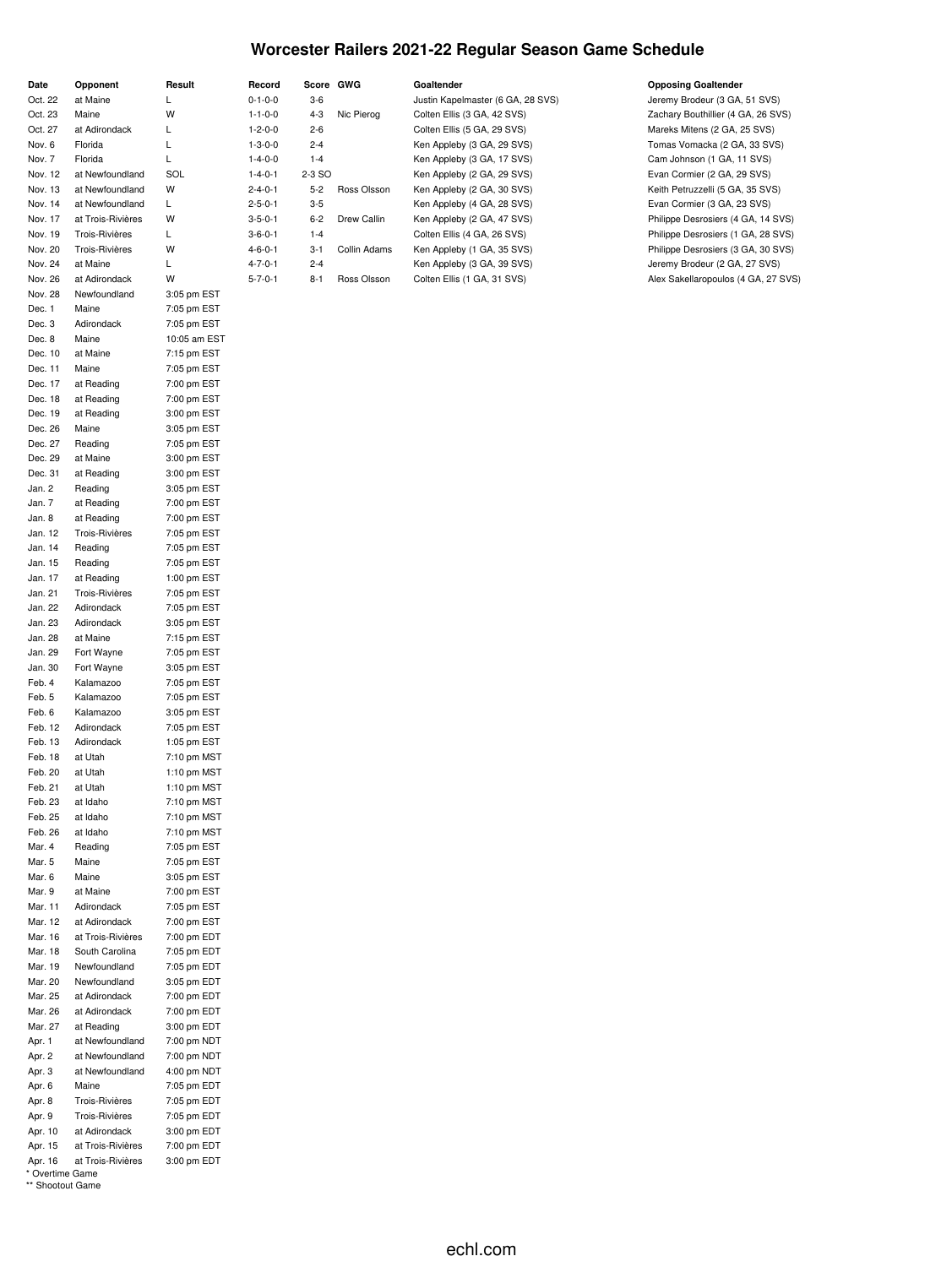# **Newfoundland Growlers 2021-22 Regular Season Game Schedule**

| Date               | Opponent                         | Result                     | Record           | Score GWG |                      | Goaltender                       | <b>Opposing Goaltender</b>          |
|--------------------|----------------------------------|----------------------------|------------------|-----------|----------------------|----------------------------------|-------------------------------------|
| Oct. 21            | at Trois-Rivières                | W                          | $1 - 0 - 0 - 0$  | $6 - 3$   | Bobby McMann         | Evan Cormier (3 GA, 22 SVS)      | Kevin Poulin (5 GA, 28 SVS)         |
| Oct. 22            | at Trois-Rivières                | W                          | $2 - 0 - 0 - 0$  | $3 - 1$   | <b>Todd Burgess</b>  | Keith Petruzzelli (1 GA, 35 SVS) | Philippe Desrosiers (2 GA, 20 SVS)  |
| Oct. 23            | at Adirondack                    | W                          | $3 - 0 - 0 - 0$  | $3 - 2$   | Matteo Pietroniro    | Evan Cormier (2 GA, 26 SVS)      | Alex Sakellaropoulos (3 GA, 25 SVS) |
| Oct. 26            | at Trois-Rivières                | W                          | $4 - 0 - 0 - 0$  | $4-1$     | Isaac Johnson        | Keith Petruzzelli (1 GA, 35 SVS) | Kevin Poulin (2 GA, 26 SVS)         |
| Nov. 5             | Adirondack                       | W                          | $5 - 0 - 0 - 0$  | $4 - 1$   | Derian Plouffe       | Keith Petruzzelli (1 GA, 27 SVS) | Mareks Mitens (3 GA, 24 SVS)        |
| Nov. 6             | Adirondack                       | L                          | $5 - 1 - 0 - 0$  | $4 - 6$   |                      | Evan Cormier (6 GA, 24 SVS)      | Mareks Mitens (4 GA, 31 SVS)        |
| Nov. 7             | Adirondack                       | W                          | $6 - 1 - 0 - 0$  | $5 - 0$   | Gordie Green         | Keith Petruzzelli (0 GA, 27 SVS) | Alex Sakellaropoulos (4 GA, 30 SVS) |
| Nov. 12            | Worcester                        | W                          | $7 - 1 - 0 - 0$  | 3-2 SO    |                      | Evan Cormier (2 GA, 29 SVS)      | Ken Appleby (2 GA, 29 SVS)          |
| Nov. 13            | Worcester                        | L                          | $7 - 2 - 0 - 0$  | $2 - 5$   |                      | Keith Petruzzelli (5 GA, 35 SVS) | Ken Appleby (2 GA, 30 SVS)          |
| Nov. 14            | Worcester                        | W                          | $8 - 2 - 0 - 0$  | $5 - 3$   | Isaac Johnson        | Evan Cormier (3 GA, 23 SVS)      | Ken Appleby (4 GA, 28 SVS)          |
| Nov. 19            | at Reading                       | W                          | $9 - 2 - 0 - 0$  | $3 - 2$   | Gordie Green         | Evan Cormier (2 GA, 20 SVS)      | Kirill Ustimenko (3 GA, 24 SVS)     |
| Nov. 20            | at Reading                       | W                          | $10-2-0-0$       | 2-1 OT    | Jeremy McKenna       | Evan Cormier (1 GA, 35 SVS)      | Kirill Ustimenko (2 GA, 34 SVS)     |
| Nov. 24            | at Adirondack                    | W                          | $11 - 2 - 0 - 0$ | $6 - 3$   | Isaac Johnson        | Evan Cormier (3 GA, 23 SVS)      | Alex Sakellaropoulos (5 GA, 29 SVS) |
| Nov. 26            | at Maine                         | W                          | $12 - 2 - 0 - 0$ | $4 - 2$   | <b>Todd Skirving</b> | Evan Cormier (2 GA, 25 SVS)      | Jeremy Brodeur (4 GA, 32 SVS)       |
| Nov. 28            | at Worcester                     | 3:05 pm EST                |                  |           |                      |                                  |                                     |
| Dec. 1             | Reading                          | 7:00 pm NST                |                  |           |                      |                                  |                                     |
| Dec. 3             | Reading                          | 7:00 pm NST                |                  |           |                      |                                  |                                     |
| Dec. 4             | Reading                          | 7:00 pm NST                |                  |           |                      |                                  |                                     |
| Dec. 10            | Trois-Rivières                   | 7:00 pm NST                |                  |           |                      |                                  |                                     |
| Dec. 11            | Trois-Rivières                   | 7:00 pm NST                |                  |           |                      |                                  |                                     |
| Dec. 12            | Trois-Rivières                   | 4:00 pm NST                |                  |           |                      |                                  |                                     |
| Dec. 17            | at Adirondack                    | 7:00 pm EST                |                  |           |                      |                                  |                                     |
| Dec. 18            | at Adirondack                    | 7:00 pm EST                |                  |           |                      |                                  |                                     |
| Dec. 19            | at Adirondack                    | 3:00 pm EST                |                  |           |                      |                                  |                                     |
| Dec. 29            | at Trois-Rivières                | 7:00 pm EST                |                  |           |                      |                                  |                                     |
| Dec. 30            | at Trois-Rivières                | 7:00 pm EST                |                  |           |                      |                                  |                                     |
| Dec. 31            | at Adirondack                    | 5:00 pm EST                |                  |           |                      |                                  |                                     |
| Jan. 7             | Trois-Rivières                   | 7:00 pm NST                |                  |           |                      |                                  |                                     |
| Jan. 8             | Trois-Rivières                   | 7:00 pm NST                |                  |           |                      |                                  |                                     |
| Jan. 9             | Trois-Rivières                   | 4:00 pm NST                |                  |           |                      |                                  |                                     |
| Jan. 12            | Maine                            | 7:00 pm NST                |                  |           |                      |                                  |                                     |
| Jan. 14            | Maine                            | 7:00 pm NST                |                  |           |                      |                                  |                                     |
| Jan. 15            | Maine                            | 7:00 pm NST                |                  |           |                      |                                  |                                     |
| Jan. 21            | at Kansas City                   | 7:05 pm CST                |                  |           |                      |                                  |                                     |
| Jan. 22            | at Kansas City                   | 7:05 pm CST                |                  |           |                      |                                  |                                     |
| Jan. 23            | at Tulsa                         | 4:05 pm CST                |                  |           |                      |                                  |                                     |
| Jan. 26            | at Wichita                       | 7:05 pm CST                |                  |           |                      |                                  |                                     |
| Jan. 28            | at Allen                         | 7:05 pm CST                |                  |           |                      |                                  |                                     |
| Jan. 29            | at Allen                         | 7:05 pm CST                |                  |           |                      |                                  |                                     |
| Jan. 30            | at Allen                         | 2:05 pm CST                |                  |           |                      |                                  |                                     |
| Feb. 2             | Reading                          | 7:00 pm NST                |                  |           |                      |                                  |                                     |
| Feb. 4             | Reading                          | 7:00 pm NST                |                  |           |                      |                                  |                                     |
| Feb. 5             | Reading                          | 7:00 pm NST                |                  |           |                      |                                  |                                     |
| Feb. 9             | Maine                            | 7:00 pm NST                |                  |           |                      |                                  |                                     |
| Feb. 11            | Maine                            | 7:00 pm NST                |                  |           |                      |                                  |                                     |
| Feb. 12            | Maine                            | 7:00 pm NST                |                  |           |                      |                                  |                                     |
| Feb. 18            | at Maine                         | 7:15 pm EST                |                  |           |                      |                                  |                                     |
| Feb. 19            | at Adirondack                    | 7:00 pm EST                |                  |           |                      |                                  |                                     |
| Feb. 20            | at Reading                       | 3:00 pm EST                |                  |           |                      |                                  |                                     |
| Feb. 25            | at Trois-Rivières                | 7:00 pm EST                |                  |           |                      |                                  |                                     |
| Feb. 26            | at Trois-Rivières                | 3:00 pm EST                |                  |           |                      |                                  |                                     |
| Mar. 4             | Adirondack                       | 7:00 pm NST                |                  |           |                      |                                  |                                     |
| Mar. 5             | Adirondack                       | 7:00 pm NST                |                  |           |                      |                                  |                                     |
| Mar. 6             | Adirondack                       | 4:00 pm NST                |                  |           |                      |                                  |                                     |
| Mar. 9             | Trois-Rivières<br>Trois-Rivières | 7:00 pm NST<br>7:00 pm NST |                  |           |                      |                                  |                                     |
| Mar. 11            |                                  |                            |                  |           |                      |                                  |                                     |
| Mar. 12            | Trois-Rivières                   | 7:00 pm NST                |                  |           |                      |                                  |                                     |
| Mar. 19            | at Worcester<br>at Worcester     | 7:05 pm EDT<br>3:05 pm EDT |                  |           |                      |                                  |                                     |
| Mar. 20<br>Mar. 23 | at Adirondack                    | 7:00 pm EDT                |                  |           |                      |                                  |                                     |
| Mar. 25            | at Maine                         | 7:15 pm EDT                |                  |           |                      |                                  |                                     |
|                    | at Maine                         | 6:00 pm EDT                |                  |           |                      |                                  |                                     |
| Mar. 26<br>Mar. 27 | at Maine                         | 3:00 pm EDT                |                  |           |                      |                                  |                                     |
| Apr. 1             | Worcester                        | 7:00 pm NDT                |                  |           |                      |                                  |                                     |
| Apr. 2             | Worcester                        | 7:00 pm NDT                |                  |           |                      |                                  |                                     |
| Apr. 3             | Worcester                        | 4:00 pm NDT                |                  |           |                      |                                  |                                     |
| Apr. 8             | Cincinnati                       | 7:00 pm NDT                |                  |           |                      |                                  |                                     |
| Apr. 9             | Cincinnati                       | 7:00 pm NDT                |                  |           |                      |                                  |                                     |
| Apr. 10            | Cincinnati                       | 4:00 pm NDT                |                  |           |                      |                                  |                                     |
| Apr. 15            | at Maine                         | 7:15 pm EDT                |                  |           |                      |                                  |                                     |
| Apr. 16            | at Maine                         | 6:00 pm EDT                |                  |           |                      |                                  |                                     |
| Apr. 17            | at Adirondack                    | 3:00 pm EDT                |                  |           |                      |                                  |                                     |
| * Overtime Game    |                                  |                            |                  |           |                      |                                  |                                     |
| ** Shootout Game   |                                  |                            |                  |           |                      |                                  |                                     |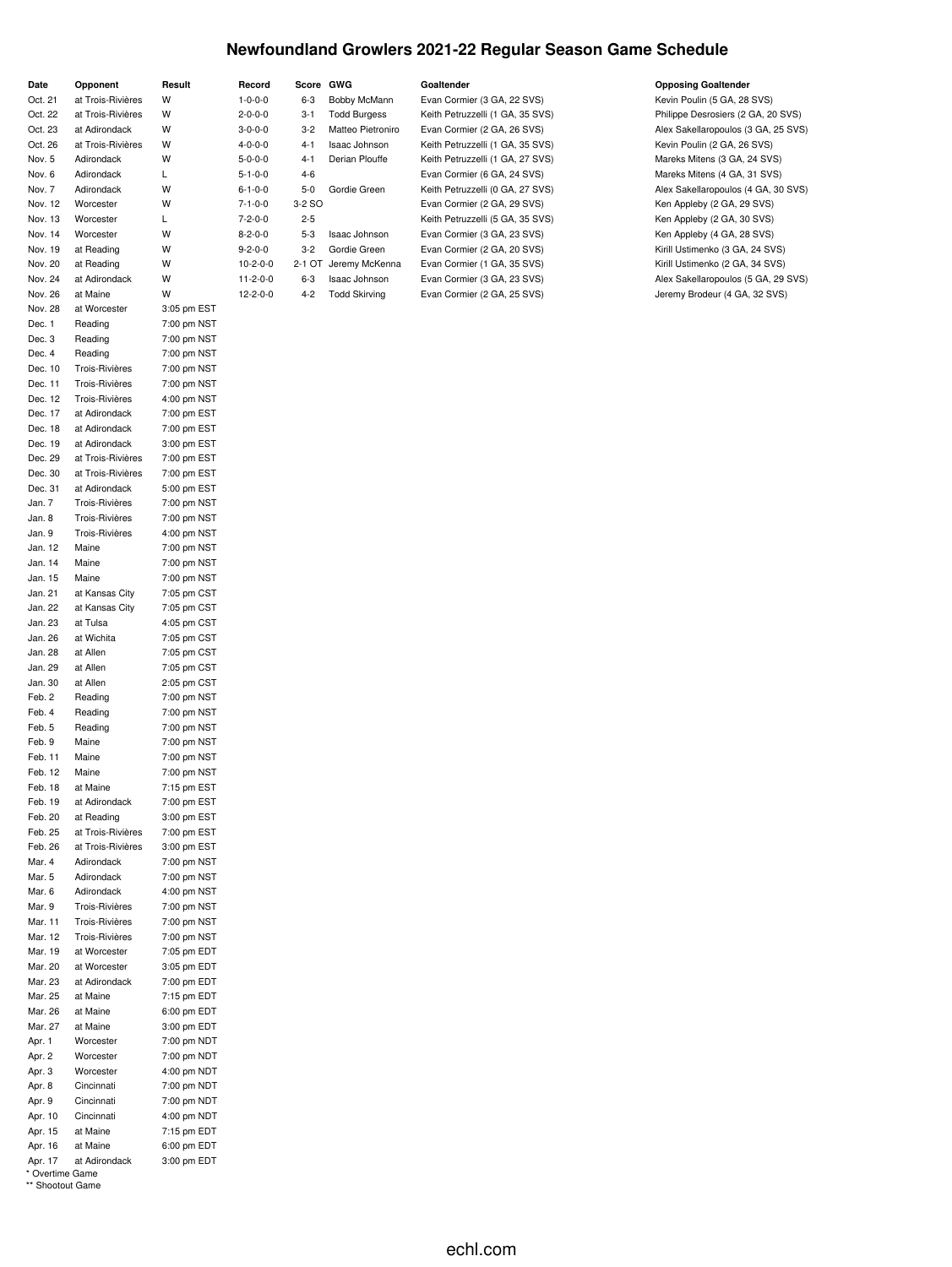### **Newfoundland Growlers vs Worcester Railers Head to Head**

#### **Summary**

| Description                                                    | Result                                                                                                                                                          |                       |
|----------------------------------------------------------------|-----------------------------------------------------------------------------------------------------------------------------------------------------------------|-----------------------|
| Head to Head Record 2021-22 Regular Season                     | Worcester 1-1-0-1                                                                                                                                               | Newfoundland 2-1-0-0  |
| Head to Head Record 2020-21 Regular Season                     | Worcester 0-0-0-0                                                                                                                                               | Newfoundland 0-0-0-0  |
| Last 5 Years record between teams                              | Worcester 5-13-1-1                                                                                                                                              | Newfoundland 15-4-1-0 |
| Worcester vs. Newfoundland Last 5 Years record at Worcester    | Worcester 3-6-0-0                                                                                                                                               | Newfoundland 6-2-1-0  |
| Worcester vs. Newfoundland Last 5 Years record at Newfoundland | Worcester 2-7-1-1                                                                                                                                               | Newfoundland 9-2-0-0  |
| Previous Meetings This Season                                  | Worcester 3 @ Newfoundland 5 (Nov 14 2021) Final<br>Worcester 5 @ Newfoundland 2 (Nov 13 2021) Final<br>Worcester 2 @ Newfoundland 3 (Nov 12 2021) Final<br>SO. |                       |

### **Match Up**

|                        | Newfoundland                            | <b>Worcester</b>                            |
|------------------------|-----------------------------------------|---------------------------------------------|
| <b>Team Record</b>     | 12-2-0-0 -- 24 points                   | 5-7-0-1 -- 11 points                        |
| Division Ranking       | 1st North                               | 6th North                                   |
| Conference Ranking     | 1st Eastern                             | 13th Eastern                                |
| League Ranking         | 1st                                     | 25th                                        |
| Past 10 Games          | $8 - 2 - 0 - 0$                         | $4 - 5 - 0 - 1$                             |
| Streak                 | $5 - 0 - 0 - 0$                         | $1 - 0 - 0 - 0$                             |
| Last Game              | 4-2 W @ Maine (Nov 26 2021) Final       | 8-1 W @ Adirondack (Nov 26 2021) Final      |
| Home Record            | $4 - 2 - 0 - 0$                         | $2 - 3 - 0 - 0$                             |
| Away Record            | $8 - 0 - 0 - 0$                         | $3 - 4 - 0 - 1$                             |
| GF                     | 54                                      | 42                                          |
| GА                     | 32                                      | 45                                          |
| PP (Overall)           | $(11/60)$ 18.3%                         | $(8/48)$ 16.7%                              |
| PP (Home)              | $(6/30)$ 20.0%                          | $(1/16)$ 6.3%                               |
| PP (Away)              | $(5/30)$ 16.7%                          | (7/32) 21.9%                                |
| PK (Overall)           | $(7/60)$ 88.3%                          | (12/41) 70.7%                               |
| PK (Home)              | $(4/27)$ 85.2%                          | $(2/12)$ 83.3%                              |
| PK (Away)              | $(3/33)$ 90.9%                          | $(10/29)$ 65.5%                             |
| PP vs. Opp.            | $(2/12)$ 16.7%                          | $(1/12)$ 8.3%                               |
| PK vs. Opp.            | $(1/12)$ 91.7%                          | $(2/12)$ 83.3%                              |
| Leading Rookie         | Chyzowski (5-6-11)                      | Hayhurst (4-6-10)                           |
| Most PIM               | Melindy - 42                            | Olsson - 30                                 |
| Team PIM/GM            | 14.7/Game                               | 11.8/Game                                   |
| Leading Scorers        | O'Brien (2-14-16)                       | Smotherman (4-6-10)                         |
|                        | Green (4-8-12)                          | Hayhurst (4-6-10)                           |
|                        | Power (6-5-11)                          | Olsson (5-3-8)                              |
|                        | Chyzowski (5-6-11)                      | Christensen (4-3-7)                         |
|                        | Centazzo (3-6-9)                        | Bibeau (3-4-7)                              |
| Last 5 Games           | 4-2 W @ Maine (Nov 26 2021) Final       | 8-1 W @ Adirondack (Nov 26 2021) Final      |
|                        | 6-3 W @ Adirondack (Nov 24 2021) Final  | 4-2 L @ Maine (Nov 24 2021) Final           |
|                        | 2-1 W @ Reading (Nov 20 2021) Final OT1 | 3-1 W vs Trois-Rivières (Nov 20 2021) Final |
|                        | 3-2 W @ Reading (Nov 19 2021) Final     | 4-1 L vs Trois-Rivières (Nov 19 2021) Final |
|                        | 5-3 W vs Worcester (Nov 14 2021) Final  | 6-2 W @ Trois-Rivières (Nov 17 2021) Final  |
| Leading After 1st      | $10-1-0-0$                              | $1 - 2 - 0 - 1$                             |
| Leading After 2nd      | $10-0-0-0$                              | $4 - 0 - 0 - 1$                             |
| Tied After 1st         | $1 - 0 - 0 - 0$                         | $1 - 1 - 0 - 0$                             |
| Tied After 2nd         | $1 - 0 - 0 - 0$                         | $1 - 1 - 0 - 0$                             |
| Trailing After 1st     | $1 - 1 - 0 - 0$                         | $3 - 4 - 0 - 0$                             |
| Trailing After 2nd     | $1 - 2 - 0 - 0$                         | $0 - 6 - 0 - 0$                             |
| Out Shooting Opponents | $7 - 1 - 0 - 0$                         | $2 - 2 - 0 - 0$                             |
| Out Shot by Opponents  | $2 - 1 - 0 - 0$                         | $3 - 5 - 0 - 1$                             |
| 1 Goal Games           | $4 - 0 - 0 - 0$                         | $1 - 0 - 0 - 1$                             |
| 2 Goal Games           | $3 - 1 - 0 - 0$                         | $1 - 3 - 0 - 0$                             |
| 3 Goal Games           | $4 - 1 - 0 - 0$                         | $1 - 3 - 0 - 0$                             |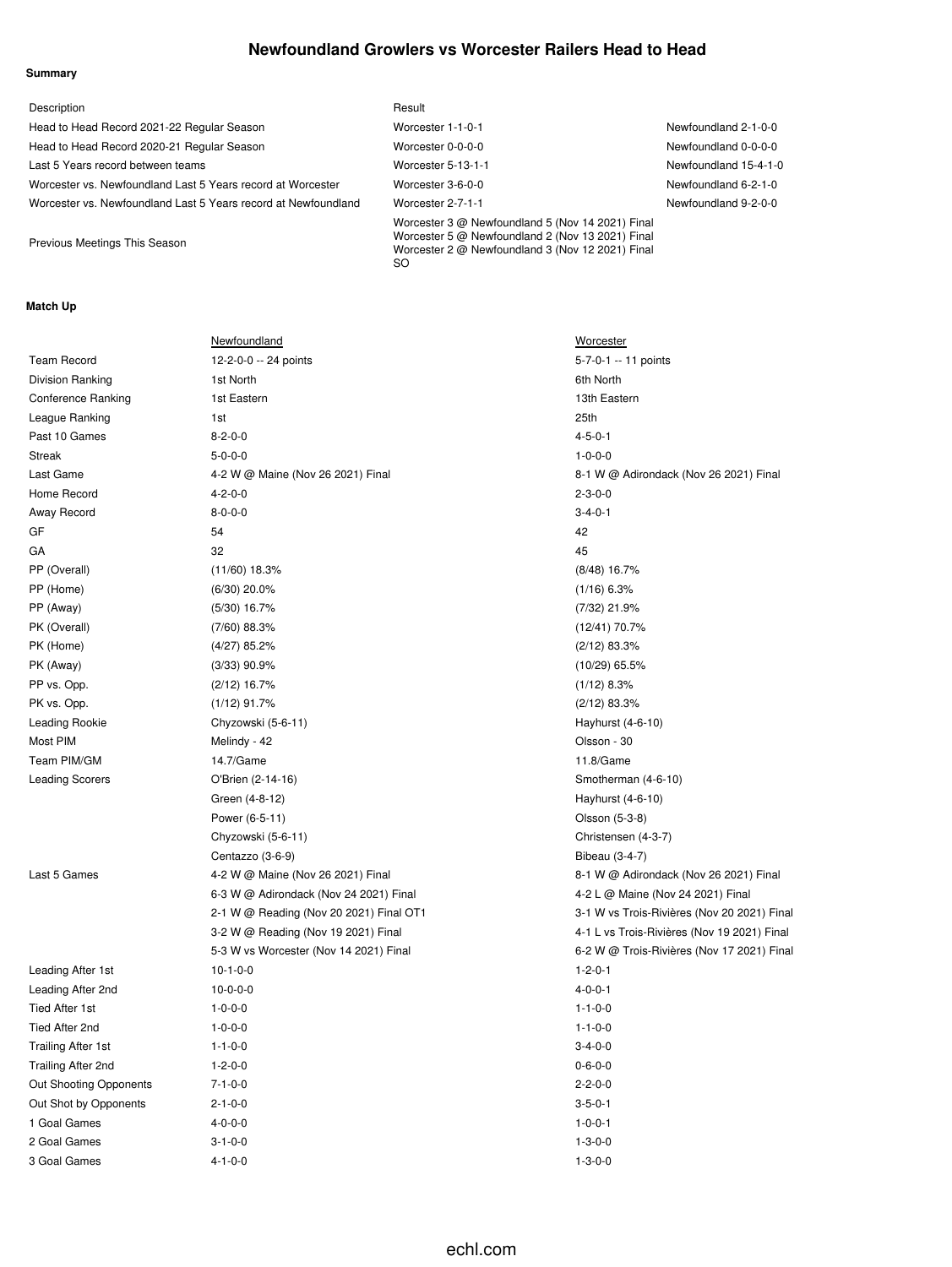### **Newfoundland Growlers vs Worcester Railers Head to Head**

|   | Worcester Railers    |    |          |          |            |         |        |   |      |            |    | <b>Newfoundland Growlers</b> |     |   |             |             |          |             |    |            |        |
|---|----------------------|----|----------|----------|------------|---------|--------|---|------|------------|----|------------------------------|-----|---|-------------|-------------|----------|-------------|----|------------|--------|
|   | # Name               | GP | G        | A        | <b>PTS</b> | PIM     | $+/-$  |   |      |            |    | # Name                       | GP  | G | A           | PTS PIM     |          | $+/-$       |    |            |        |
|   | 72 Drew Callin       | 3  |          | 3        | 4          | 0       | 3      |   |      |            |    | 10 Zach O'Brien              | 3   | 0 | 5           | 5           | 0        | 0           |    |            |        |
|   | 16 Jacob Hayhurst    | 3  | 2        |          | 3          | 2       | 0      |   |      |            |    | 16 Nathan Noel               | 3   | 3 | 1           | 4           | 18       | 1           |    |            |        |
|   | 7 Liam Coughlin      | 2  |          | 2        | 3          | 0       | 2      |   |      |            |    | Matteo Pietroniro            | 3   |   | 2           | 3           | 10       | 3           |    |            |        |
|   | 11 Nolan Vesey       | 2  |          | 2        | 3          | 0       | 2      |   |      |            | 29 | Orrin Centazzo               | 3   |   |             | 2           | $\Omega$ | 2           |    |            |        |
|   | 14 Jordan Smotherman | 2  | 2        | 0        | 2          | 2       | 1      |   |      |            |    | 23 X Ryan Chyzowski          | 3   |   |             | 2           | 0        | $\mathbf 0$ |    |            |        |
|   | 23 Ross Olsson       | 2  |          |          | 2          | 11      | -3     |   |      |            | 9  | <b>Marcus Power</b>          | 3   |   |             | 2           | 2        | -1          |    |            |        |
| 8 | X Collin Adams       | 3  | 0        | 2        | 2          | 0       | -2     |   |      |            | 5  | Brennan Kapcheck             | 3   | 0 | 2           | 2           | 6        | -1          |    |            |        |
|   | 25 Grant Jozefek     | 3  | $\Omega$ | 2        | 2          | 0       | -1     |   |      |            |    | 21 Trent Bourgue             | 3   |   | $\Omega$    | 1           | 2        | $-2$        |    |            |        |
|   | 10 Blake Christensen | 2  |          | 0        |            | 4       | 0      |   |      |            |    | 20 Isaac Johnson             | 3   |   | 0           |             | 0        | 1           |    |            |        |
|   | 15 X Paul Thompson   | 2  |          | ŋ        |            | 6       | 0      |   |      |            |    | 19 Gordie Green              | 3   | 0 |             |             | 0        | -2          |    |            |        |
|   | 19 X Felix Bibeau    | 2  | 0        |          |            | 2       |        |   |      |            |    | 43 James Melindy             | 3   | 0 |             |             | 21       | 0           |    |            |        |
|   | 9 Charlie Spetz      | 3  | 0        |          |            | 2       |        |   |      |            |    | 15 Todd Skirving             | 3   | 0 |             |             | 0        | -3          |    |            |        |
|   | 35 Ken Appleby       | 3  | 0        | 0        | 0          | 2       | 0      |   |      |            |    | 34 Evan Cormier              | 2   | 0 | 0           | 0           | 0        | 0           |    |            |        |
| 6 | X Mike Cornell       | 3  | 0        | 0        | 0          | 0       | 0      |   |      |            | 3  | Garrett Johnston             | 2   | 0 | $\mathbf 0$ | 0           | 0        | $-2$        |    |            |        |
|   | 21 John Furgele      | 3  | 0        | 0        | 0          | 0       | 3      |   |      |            |    | 26 Marc Johnstone            | 2   | 0 | 0           | 0           | 0        | -1          |    |            |        |
| 4 | Zach Malatesta       | 3  | 0        | 0        | 0          | 2       | -2     |   |      |            |    | 27 Riley McCourt             | 3   | 0 | 0           | 0           | 4        | 0           |    |            |        |
|   | 13 X Connor McCarthy | 3  | 0        | 0        | 0          | 0       | 3      |   |      |            |    | 17 Ty Pelton-Byce            |     | 0 | 0           | 0           | 2        | 0           |    |            |        |
|   | 27 Myles McGurty     | 3  | 0        | 0        | 0          | 2       | 0      |   |      |            |    | 35 X Keith Petruzzelli       |     | 0 | 0           | 0           | 0        | 0           |    |            |        |
|   | 18 X Tyler Poulsen   |    | 0        | 0        | 0          | 0       | -1     |   |      |            |    | 18 Tristan Pomerleau         | 2   | 0 | 0           | 0           | 0        | -2          |    |            |        |
|   | 81 Anthony Repaci    | 3  | $\Omega$ | $\Omega$ | 0          | 2       | 0      |   |      |            |    | 14 Brendan Soucie            | 2   | 0 | 0           | $\mathbf 0$ | 0        | $-1$        |    |            |        |
| # | Name                 | GP | W        |          |            | OTL SOL | Mins   |   |      | GA GAA SV% | #  | Name                         | GP. | W |             |             | OTL SOL  | Mins        | GA | <b>GAA</b> | $SV\%$ |
|   | 35 Ken Appleby       | 3  |          |          |            |         | 185:49 | 8 | 2.58 | 0.916      |    | 34 Evan Cormier              | 2   | 2 | O           | $\Omega$    |          | 127:00      | 5  | 2.36       | 0.912  |
|   |                      |    |          |          |            |         |        |   |      |            |    | 35 X Keith Petruzzelli       | 1.  | 0 |             | $\Omega$    | 0        | 60:00       | 5  | 5.00       | 0.875  |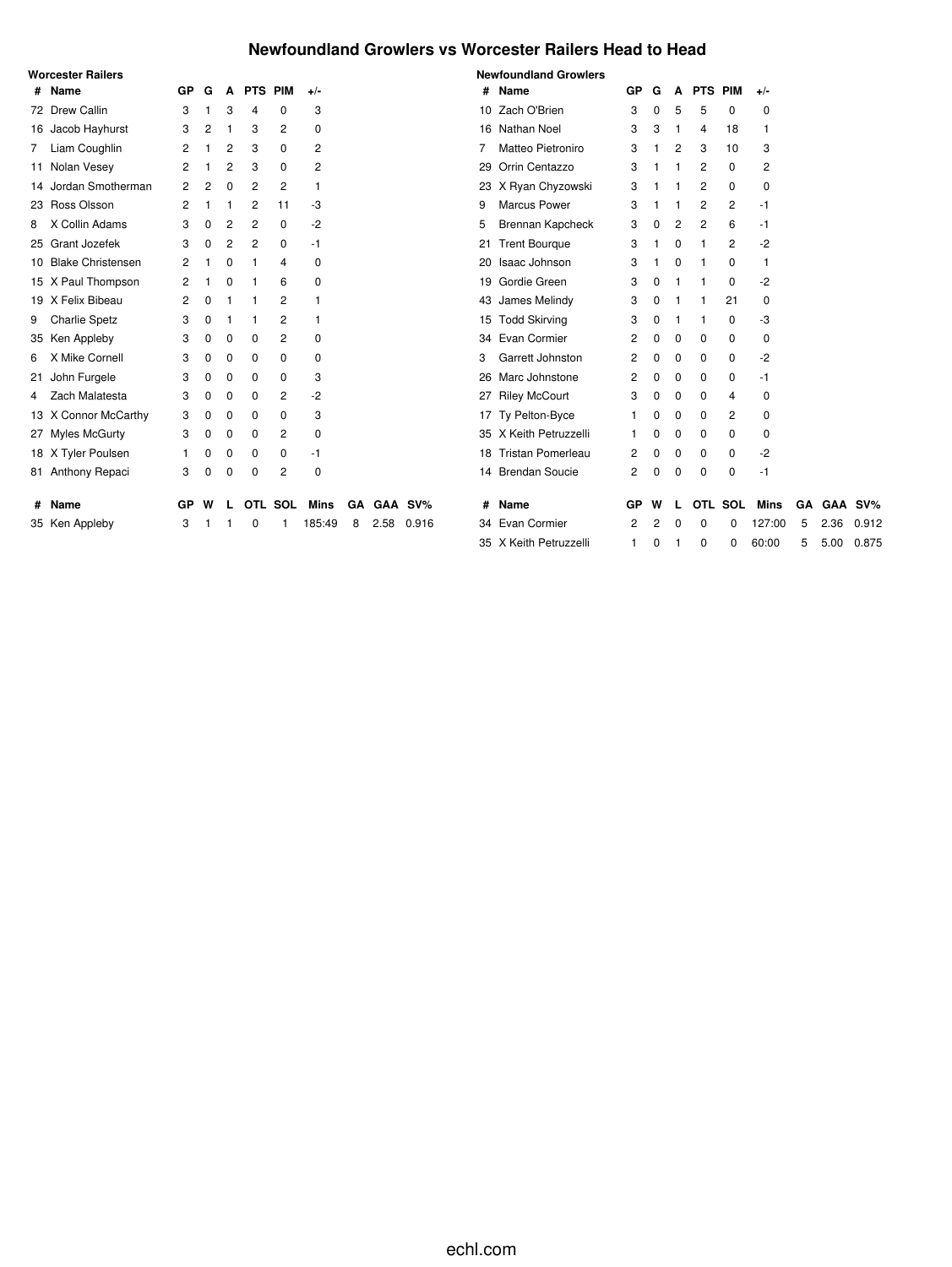### **Newfoundland Growlers vs Worcester Railers Head to Head**

| <b>Team Game Highs and Lows</b> |                    |                 | <b>Newfoundland Growlers</b> |         |            | <b>Worcester Railers</b> |
|---------------------------------|--------------------|-----------------|------------------------------|---------|------------|--------------------------|
| Goals                           |                    |                 |                              |         |            |                          |
|                                 | Oct. 21<br>Nov. 24 | at TR<br>at ADK | 6<br>6                       | Nov. 26 | at ADK     | 8                        |
| <b>Assists</b>                  | Oct. 21            | at TR           | 12                           | Nov. 26 | at ADK     | 12                       |
| <b>Points</b>                   | Oct. 21            | at TR           | 18                           | Nov. 26 | at ADK     | 20                       |
| <b>Penalty Minutes</b>          | Nov. 13            | <b>WOR</b>      | 42                           | Oct. 27 | at ADK     | 26                       |
| Minors                          | Oct. 26            | at TR           | 9                            | Oct. 27 | at ADK     | 8                        |
| Majors                          | Oct. 21            | at TR           | 1                            | Nov. 26 | at ADK     | 3                        |
|                                 | Oct. 23            | at ADK          | 1                            |         |            |                          |
|                                 | Oct. 26            | at TR           | 1                            |         |            |                          |
|                                 | Nov. 7             | ADK             | 1                            |         |            |                          |
|                                 | Nov. 14            | <b>WOR</b>      | 1                            |         |            |                          |
|                                 | Nov. 19            | at REA          | 1                            |         |            |                          |
| <b>Shots</b>                    | Nov. 20            | at REA          | 36                           | Oct. 22 | at MNE     | 54                       |
|                                 | Nov. 26            | at MNE          | 36                           |         |            |                          |
| <b>Power Play Goals</b>         | Nov. 24            | at ADK          | 3                            | Nov. 26 | at ADK     | 3                        |
| <b>Goals By Both Teams</b>      | Nov. 6             | ADK             | 10                           | Oct. 22 | at MNE     | 9                        |
|                                 |                    |                 |                              | Nov. 26 | at ADK     | 9                        |
| Goals in 1st                    | Oct. 21            | at TR           | 3                            | Nov. 12 | at NFL     | 2                        |
|                                 |                    |                 |                              | Nov. 17 | at TR      | 2                        |
|                                 |                    |                 |                              | Nov. 24 | at MNE     | 2                        |
| Goals in 2nd                    | Nov. 24            | at ADK          | 3                            | Nov. 26 | at ADK     | 5                        |
| Goals in 3rd                    | Oct. 26            | at TR           | 3                            | Nov. 13 | at NFL     | 3                        |
|                                 |                    |                 |                              | Nov. 26 | at ADK     | 3                        |
| <b>Short Handed Goals</b>       | Oct. 26            | at TR           | 2                            | Nov. 17 | at TR      | 1                        |
|                                 |                    |                 |                              | Nov. 26 | at ADK     | 1                        |
| <b>Winning Margin</b>           | Nov. 7             | ADK             | 5                            | Nov. 26 | at ADK     | 7                        |
| Most PIM                        | Oct. 26            | at TR           | 23                           | Nov. 7  | <b>FLA</b> | 35                       |
| <b>Most Shots</b>               | Nov. 20            | at REA          | 36                           | Oct. 22 | at MNE     | 54                       |
|                                 | Nov. 26            | at MNE          | 36                           |         |            |                          |
| <b>Most Shots in 1st</b>        | Nov. 7             | ADK             | 17                           | Oct. 22 | at MNE     | 26                       |
| <b>Most Shots in 2nd</b>        | Nov. 19            | at REA          | 17                           | Nov. 26 | at ADK     | 20                       |
| <b>Most Shots in 3rd</b>        | Nov. 26            | at MNE          | 20                           | Oct. 22 | at MNE     | 16                       |
| <b>Fewest Shots</b>             | Oct. 22            | at TR           | 23                           | Nov. 7  | FLA        | 12                       |
| <b>Fewest Shots in 1st</b>      | Nov. 19            | at REA          | 3                            | Nov. 7  | FLA        | 3                        |
| <b>Fewest Shots in 2nd</b>      | Oct. 22            | at TR           | 7                            | Nov. 12 | at NFL     | 4                        |
|                                 | Oct. 23            | at ADK          | $\overline{7}$               |         |            |                          |
| <b>Fewest Shots in 3rd</b>      | Oct. 22            | at TR           | 5                            | Oct. 27 | at ADK     | 3                        |
|                                 |                    |                 |                              | Nov. 7  | FLA        | 3                        |
| <b>Most Saves</b>               | Oct. 22            | at TR           | 35                           | Nov. 17 | at TR      | 47                       |
|                                 | Oct. 26            | at TR           | 35                           |         |            |                          |
|                                 | Nov. 13            | <b>WOR</b>      | 35                           |         |            |                          |
|                                 | Nov. 20            | at REA          | 35                           |         |            |                          |
| <b>Most Saves in 1st</b>        | Nov. 20            | at REA          | 16                           | Nov. 24 | at MNE     | 15                       |
| <b>Most Saves in 2nd</b>        | Oct. 22            | at TR           | 15                           | Oct. 23 | MNE        | 19                       |
| <b>Most Saves in 3rd</b>        | Oct. 26            | at TR           | 18                           | Nov. 17 | at TR      | 19                       |
| Schedule                        |                    |                 |                              |         |            |                          |

| Nov. 12 | 97  | Worcester 2      | at Newfoundland 3 | Final SOL OT |  |
|---------|-----|------------------|-------------------|--------------|--|
| Nov. 13 | 109 | Worcester 5      | at Newfoundland 2 | Final        |  |
| Nov. 14 | 119 | Worcester 3      | at Newfoundland 5 | Final        |  |
| Nov. 28 |     | 202 Newfoundland | at Worcester      | 3:05 pm EST  |  |
| Mar. 19 |     | 799 Newfoundland | at Worcester      | 7:05 pm EDT  |  |
| Mar. 20 |     | 808 Newfoundland | at Worcester      | 3:05 pm EDT  |  |
| Apr. 1  |     | 864 Worcester    | at Newfoundland   | 7:00 pm NDT  |  |

**Date Game #**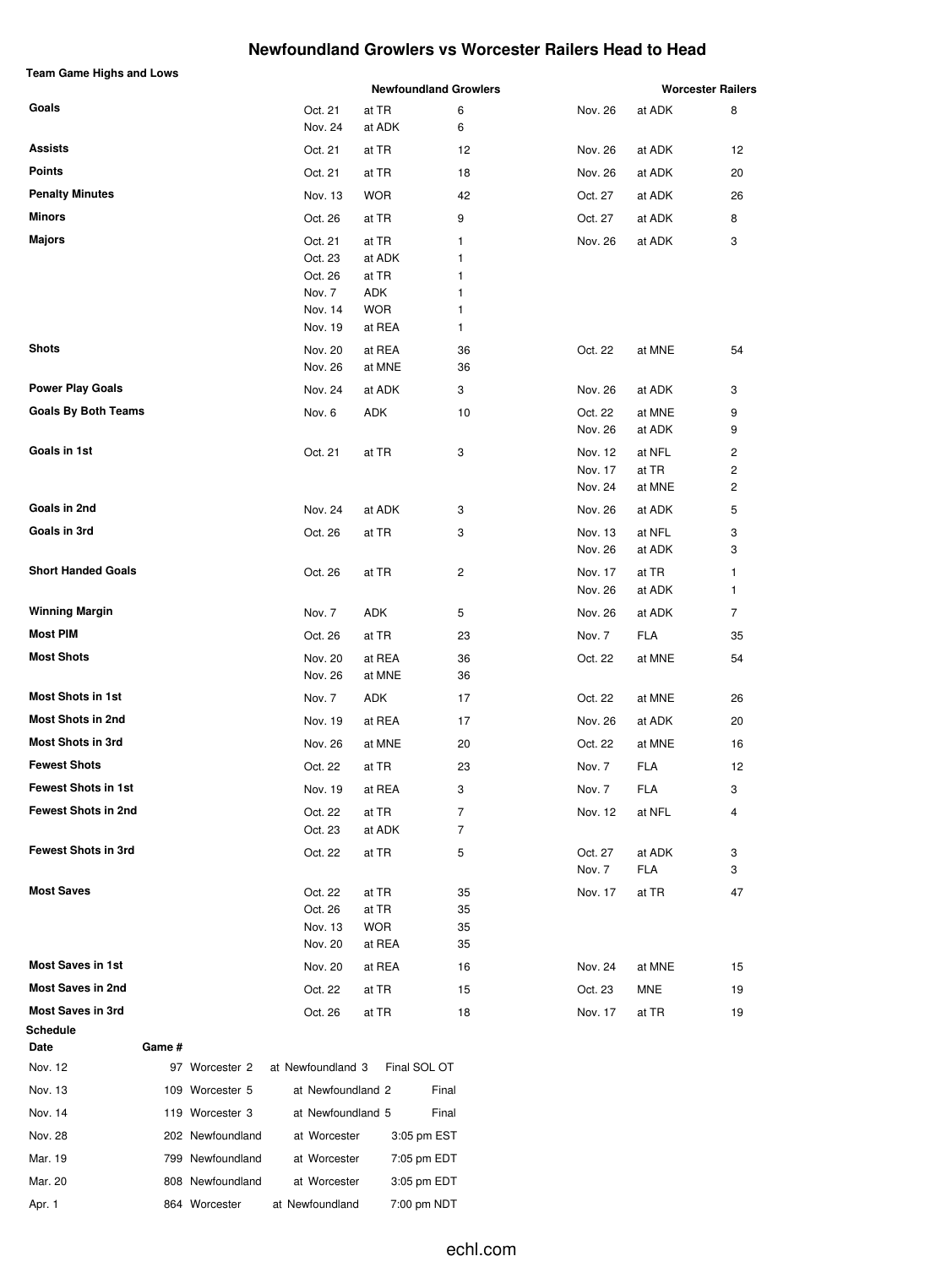| Apr. 2 | 878 Worcester | at Newfoundland | 7:00 pm NDT   |
|--------|---------------|-----------------|---------------|
| Apr. 3 | 889 Worcester | at Newfoundland | $4:00$ pm NDT |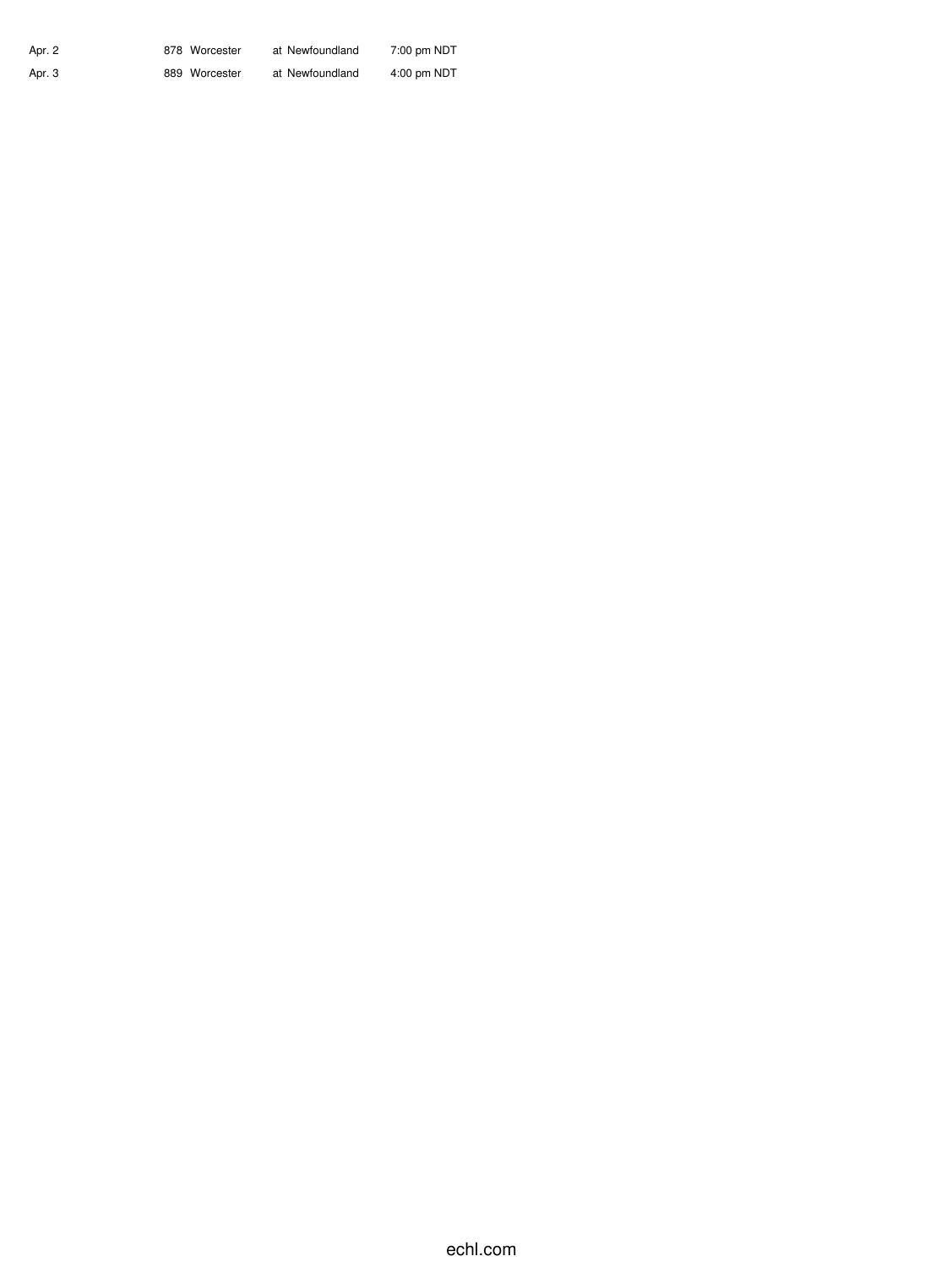# **Newfoundland Growlers Player Game By Game (1/3)**

|         | <b>Player Game by Game Report</b> |                          |                          |           |                          |                          |                          |                          |           |                          |                                                                                                 |                          |
|---------|-----------------------------------|--------------------------|--------------------------|-----------|--------------------------|--------------------------|--------------------------|--------------------------|-----------|--------------------------|-------------------------------------------------------------------------------------------------|--------------------------|
| Date    | Opp.                              | 3 Johnston 4 Bafia       |                          |           |                          |                          |                          |                          |           |                          | 5 Kapcheck 6 Hellickson 7 Pietroniro 8 McMann 9 Power 10 O'Brien 11 Plouffe 12 McKenna 13 Lynch |                          |
| Oct. 21 | at Trois-Rivières -               |                          | ٠                        | 1021      | ٠                        | 0110                     | 2274                     | $012 - 1$                | $010 - 1$ | $001 - 2$                | $\sim$                                                                                          | ٠                        |
| Oct. 22 | at Trois-Rivières -               |                          | $\sim$                   | 0021      | ٠                        | 0112                     | $003 - 1$                | 0001                     | 1021      | ٠                        |                                                                                                 | $\overline{\phantom{a}}$ |
| Oct. 23 | at Adirondack                     | $\sim$                   | 0012                     | $001 - 2$ |                          | 1020                     | $003 - 2$                | 0010                     | 0230      | $\overline{\phantom{a}}$ |                                                                                                 |                          |
| Oct. 26 | at Trois-Rivières -               |                          | 0003                     | 0032      | ٠                        | 0000                     | 0030                     | $\overline{\phantom{a}}$ | 0050      | 0122                     | $\sim$                                                                                          | ٠                        |
| Nov. 5  | Adirondack                        | $\overline{\phantom{a}}$ | $\overline{\phantom{a}}$ | 0100      | 0000                     | $\sim$                   | ٠                        | 0140                     | 0040      | 1011                     | ٠                                                                                               | ٠                        |
| Nov. 6  | Adirondack                        | $\sim$                   | $003 - 1$                | $002 - 1$ | $\overline{\phantom{a}}$ | $\overline{\phantom{a}}$ | $\overline{\phantom{a}}$ | $104 - 1$                | $014 - 1$ | ٠                        | ٠                                                                                               | ٠                        |
| Nov. 7  | Adirondack                        | ٠                        | 0011                     | 0121      | ٠                        | $\sim$                   | $\overline{\phantom{a}}$ | 0131                     | 0021      | ٠                        | ۰                                                                                               |                          |
|         | Nov. 12 Worcester                 | $001 - 2$                | $\overline{\phantom{a}}$ | 0130      | ٠                        | 0021                     | $\overline{\phantom{a}}$ | 0121                     | 0261      | $\overline{\phantom{a}}$ | ٠                                                                                               |                          |
|         | Nov. 13 Worcester                 |                          | ٠                        | $010 - 2$ | ٠                        | 1030                     | $\overline{\phantom{a}}$ | $001 - 2$                | $004 - 2$ | $\overline{\phantom{a}}$ |                                                                                                 |                          |
|         | Nov. 14 Worcester                 | 0000                     | $\sim$                   | 0011      | ٠                        | 0212                     | $\overline{\phantom{a}}$ | 1030                     | 0341      | $\sim$                   | $\overline{\phantom{0}}$                                                                        | ٠                        |
|         | Nov. 19 at Reading                | 0001                     | $\sim$                   | 0000      | ٠                        | 0001                     | $\overline{\phantom{a}}$ | 0020                     | 0000      | $\overline{\phantom{a}}$ | 0142                                                                                            | $\overline{\phantom{a}}$ |
|         | Nov. 20 at Reading                | $\overline{\phantom{a}}$ | $\sim$                   | 0122      | ٠                        | 0031                     | $\blacksquare$           | 1061                     | 0111      | $\sim$                   | 1021                                                                                            | $\overline{\phantom{a}}$ |
|         | Nov. 24 at Adirondack             | 0010                     | $\sim$                   | 0211      | ٠                        | 0122                     | $\overline{\phantom{a}}$ | 3060                     | 1372      | $\overline{\phantom{a}}$ | ۰.                                                                                              | $012 - 1$                |
|         | Nov. 26 at Maine                  |                          | $001 - 1$                | 0151      |                          | 0021                     | $\sim$                   | $010 - 2$                | $012 - 2$ |                          |                                                                                                 | 1031                     |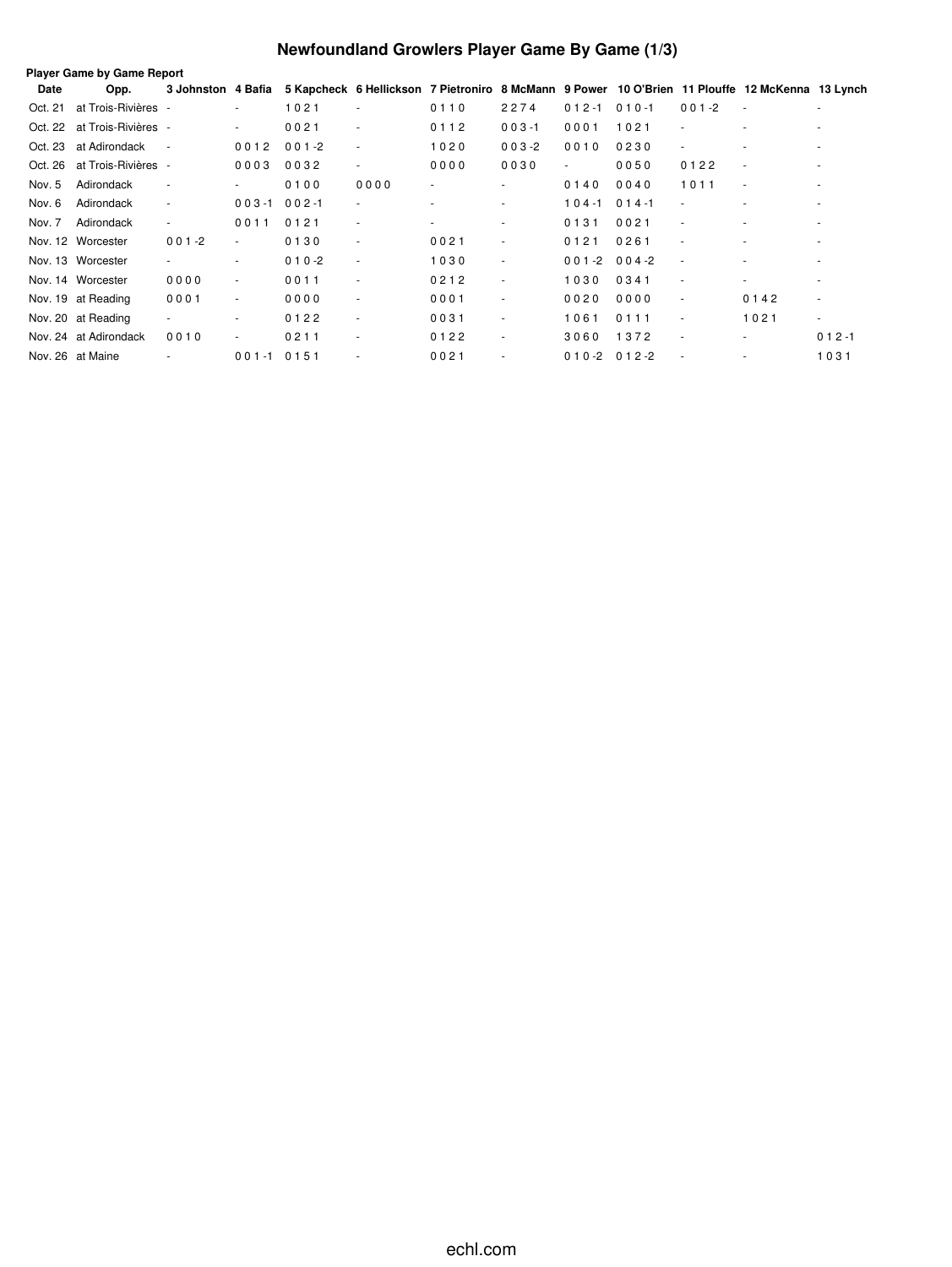### **Newfoundland Growlers Player Game By Game (2/3)**

**Player Game by Game Report Date Opp. 14 Soucie 15 Skirving 16 Noel 17 Pelton-Byce 18 Pomerleau 19 Green 20 Johnson <sup>21</sup> Bourque 22 Hoefenmayer Chyzowski Burgess 23 24** Oct. 21 at Trois-Rivières - 00 2 0 0 10 0 0 2 2 2 0 1 0 1 0 2 0 1 0 4 2 - 0 0 1 0 1 2 5 2 -Oct. 22 at Trois-Rivières 0 1 0 1 0 1 4 2 - - 0 0 0 1 0 0 0 0 - - 0 1 0 1 0 0 2 0 1 0 2 1 Oct. 23 at Adirondack - - 0 1 1 1 0 0 2 0 - 0 2 2 -1 - - - - - 1 0 2 -1 0 0 1 -2 1 0 2 2 Oct. 26 at Trois-Rivières - 1041 0000 0011 0031 - 2033 - 0121 0010 1023 Nov. 5 Adirondack - 0 0 3 0 - 0 0 3 0 1 0 2 2 0 0 0 1 0 0 1 1 - 2 1 3 1 0 1 4 1 -Nov. 6 Adirondack - 0121 014-1 000-1 0010 0102 001-2 - 000-2 2040 -Nov. 7 Adirondack 10 21 0 1 31 0 110 - 0 21 2 11 4 3 11 2 2 - 10 31 0 13 2 -Nov. 12 Worcester 0 0 1 -2 0 0 0 -2 1 0 3 1 - 0 0 0 -2 0 0 2 -2 0 0 2 0 0 0 0 0 - 0 0 3 0 - Nov. 13 Worcester 0 0 1 1 0 0 2 0 0 0 1 -1 - 0 0 1 0 0 0 2 -1 0 0 2 0 1 0 2 -1 - 0 1 4 0 - Nov. 14 Worcester - 0 1 3 -1 2 1 4 1 0 0 3 0 - 0 1 0 1 1 0 2 1 0 0 2 -1 - 1 0 5 0 - Nov. 19 at Reading - - - 0010 1060 0111 1132 0120 0001 - 0131 Nov. 20 at Reading - 00 20 - 00 30 00 20 0111 00 20 00 10 - 00 60 -Nov. 24 at Adirondack - 0 0 3 -1 - 0 1 1 -1 0 0 0 -1 0 0 1 -1 1 0 1 0 0 0 4 -1 - 1 0 2 0 - Nov. 26 at Maine 0 0 1 -1 1 0 1 2 - 0 1 2 1 0 1 3 1 1 1 3 1 1 0 3 1 0 0 2 -1 - - -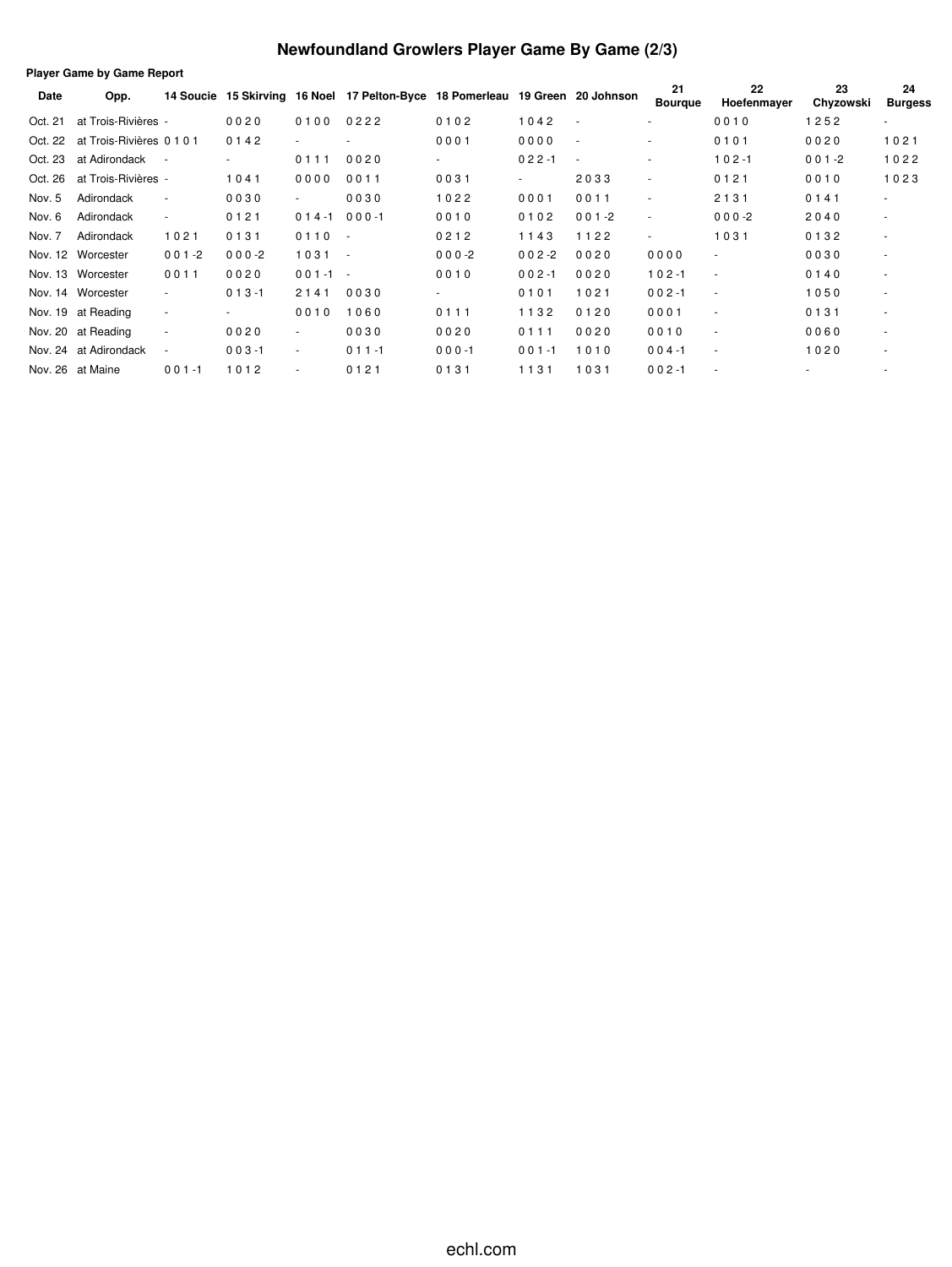# **Newfoundland Growlers Player Game By Game (3/3)**

|             | <b>Player Game by Game Report</b> |                                                                          |           |      |           |        |        |  |  |  |  |
|-------------|-----------------------------------|--------------------------------------------------------------------------|-----------|------|-----------|--------|--------|--|--|--|--|
| <b>Date</b> | Opp.                              | 26 Johnstone 27 McCourt 29 Centazzo 43 Melindy 34 Cormier 35 Petruzzelli |           |      |           |        |        |  |  |  |  |
| Oct. 21     | at Trois-Rivières 1152            |                                                                          | 0021      | ٠    | 0003      | 3 22 W |        |  |  |  |  |
| Oct. 22     | at Trois-Rivières 000-1           |                                                                          | 0030      | 1011 | $003 - 1$ |        | 1 35 W |  |  |  |  |
| Oct. 23     | at Adirondack                     | 0111                                                                     | 0051      | 0010 | 0000      | 2 26 W |        |  |  |  |  |
| Oct. 26     | at Trois-Rivières 0010            |                                                                          |           |      | 0001      |        | 1 35 W |  |  |  |  |
| Nov. 5      | Adirondack                        | 0010                                                                     | 0110      | 0000 | 0011      |        | 1 27 W |  |  |  |  |
| Nov. 6      | Adirondack                        | 1010                                                                     | 0210      | 0050 | 0132      | 624L   |        |  |  |  |  |
| Nov. 7      | Adirondack                        | 0010                                                                     | 1021      | 0142 | 0011      |        | 0 27 W |  |  |  |  |
|             | Nov. 12 Worcester                 |                                                                          | 0031      | 1030 | 0000      | 2 29 W |        |  |  |  |  |
|             | Nov. 13 Worcester                 | 0010                                                                     | $004 - 1$ | 0021 | 0120      |        | 5 35 L |  |  |  |  |
|             | Nov. 14 Worcester                 | $003 - 1$                                                                | 0010      | 0111 | 0000      | 3 23 W |        |  |  |  |  |
|             | Nov. 19 at Reading                | 0020                                                                     | 0010      | 1021 |           | 2 20 W |        |  |  |  |  |
|             | Nov. 20 at Reading                | 0010                                                                     | 0030      | 0111 | 0000      | 1 35 W | ٠      |  |  |  |  |
|             | Nov. 24 at Adirondack             | $000 - 1$                                                                | ٠         | 0342 | $000 - 1$ | 3 23 W | ٠      |  |  |  |  |
|             | Nov. 26 at Maine                  | 0130                                                                     |           | 0021 | 0031      | 2 25 W |        |  |  |  |  |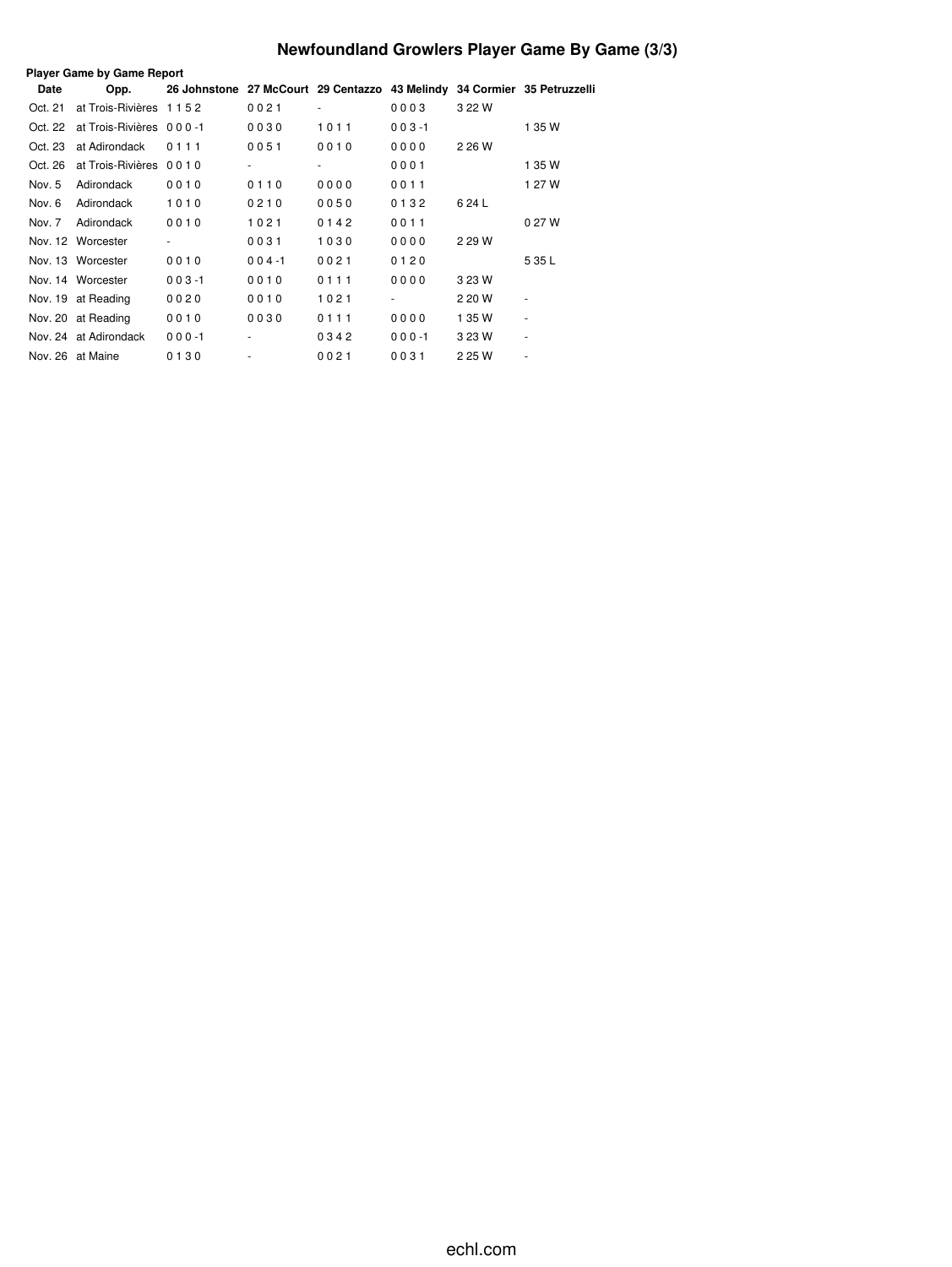# **Worcester Railers Player Game By Game (1/3)**

| Date          | Opp.                           |           |                          |           |                          |                         |                          |           |           |            |           | 4 Malatesta 5 Albano 6 Cornell 7 Coughlin 8 Adams 9 Spetz 10 Christensen 11 Vesey 12 Beaudoin 13 McCarthy 14 Smotherman |
|---------------|--------------------------------|-----------|--------------------------|-----------|--------------------------|-------------------------|--------------------------|-----------|-----------|------------|-----------|-------------------------------------------------------------------------------------------------------------------------|
|               | Oct. 22 at Maine               | $003 - 2$ | 1030                     | $105 - 1$ | $\sim$                   | $002 - 1$<br>$\sim 100$ |                          |           | $003 - 1$ | $\sim$     | 0110      | $003 - 2$                                                                                                               |
| Oct. 23 Maine |                                | 0212      | 0021                     | 0011      | $\sim$                   | $000 - 2$               | $\sim 100$               | 0021      | 2042      | 0223       | 0010      | 0171                                                                                                                    |
| Oct. 27       | at Adirondack                  | 0020      | $001 - 3$                | 0130      | $\overline{\phantom{a}}$ |                         | $\overline{\phantom{a}}$ | 0050      | 0010      | 1020       | $000 - 1$ | 1030                                                                                                                    |
| Nov. 6        | Florida                        | $001 - 1$ | $\overline{\phantom{a}}$ | $005 - 3$ | $002 - 2$                | $\sim$                  | $003 - 3$ 104 - 2        |           | $012 - 2$ | $\sim$     | 0111      | 0000                                                                                                                    |
| Nov. 7        | Florida                        | $001 - 1$ | $\sim$                   | $000 - 1$ | $000 - 1$                | $\sim$                  | 1010                     | $000 - 2$ | $001 - 1$ | $\sim$ $-$ | 0000      | 0100                                                                                                                    |
|               | Nov. 12 at Newfoundland 0020   |           | ٠                        | 0001      | $\overline{\phantom{a}}$ | 0000                    | 0110                     | 0050      | 0000      | $\sim$     | 0000      | 0040                                                                                                                    |
|               | Nov. 13 at Newfoundland 002-1  |           | ٠                        | $001 - 1$ | 1224                     | $004 - 1$               | 0000                     | 1050      |           | $\sim$     | 0003      | $\sim$                                                                                                                  |
|               | Nov. 14 at Newfoundland 001-1  |           | $\sim$                   | 0000      | $000-2$                  | $021 - 1$               | $0021 -$                 |           | 1232      | $\sim$     | 0000      | 2051                                                                                                                    |
|               | Nov. 17 at Trois-Rivières 0001 |           | $\sim$                   | 0031      | $\sim$                   | 0122                    | 0001                     | 1142      | $000 - 1$ | $\sim$ $-$ | 0001      | 0121                                                                                                                    |
|               | Nov. 19 Trois-Rivières         | $000 - 3$ | $\sim$                   |           | $\sim$                   | 0030                    | 0010                     | $001 - 1$ | 0011      | $\sim$     | 0001      | 0040                                                                                                                    |
|               | Nov. 20 Trois-Rivières         | 0001      | ٠                        | $\sim$    | 0112                     | 1020                    | 001-1 1020               |           | 0021      | $\sim$     | $\sim$    | $002 - 1$                                                                                                               |
|               | Nov. 24 at Maine               | 0000      | ٠                        | $\sim$    | $011 - 1$                | $\sim$                  | 0011                     | 0030      | $002 - 1$ | 0021       | $\sim$    | 0050                                                                                                                    |
|               | Nov. 26 at Adirondack          | 0012      |                          | ٠         | 1023                     | ٠                       | 0122 0242                |           | 0031      | $003 - 1$  |           | 1342                                                                                                                    |

*Player Stats (G, A, Shots, -/-) Goalie Stats (GA, SVS, Decision)*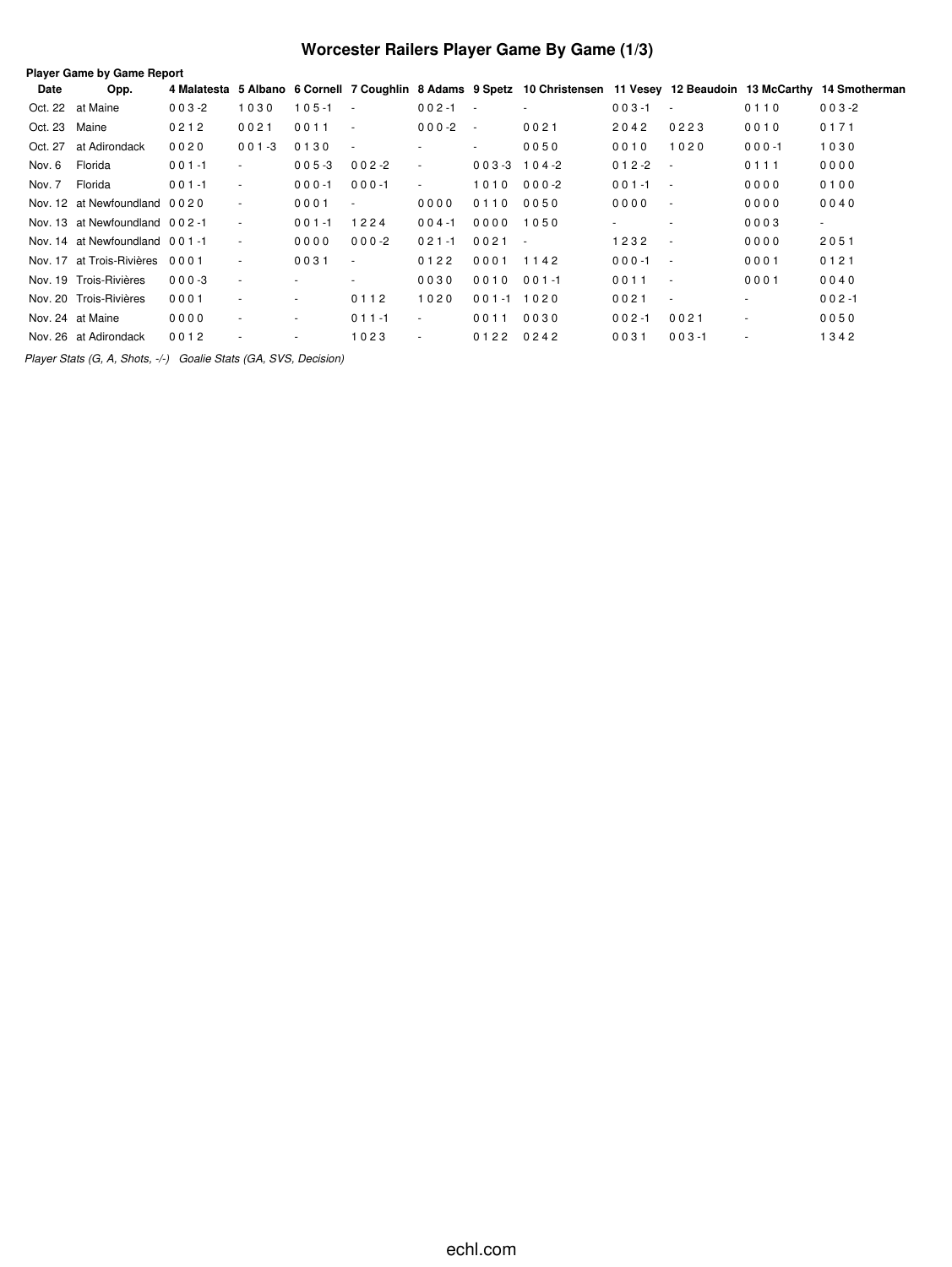# **Worcester Railers Player Game By Game (2/3)**

| <b>Player Game by Game Report</b> |                                |             |           |                                                                                                                   |                          |                          |                |                          |                |                          |           |                          |
|-----------------------------------|--------------------------------|-------------|-----------|-------------------------------------------------------------------------------------------------------------------|--------------------------|--------------------------|----------------|--------------------------|----------------|--------------------------|-----------|--------------------------|
| Date                              | Opp.                           | 15 Thompson |           | 16 Hayhurst 17 Washkurak 18 Procopio 19 Bibeau 20 LaFerriere 21 Furgele 23 Olsson 25 Jozefek 27 McGurty 61 Pierog |                          |                          |                |                          |                |                          |           |                          |
|                                   | Oct. 22 at Maine               | $015 - 1$   | $103 - 1$ | $006 - 1$                                                                                                         | $\overline{\phantom{a}}$ | $014 - 1$                | $001 - 1$      | ٠                        | $\sim$         | 0030                     | 0030      | $\sim$                   |
| Oct. 23                           | Maine                          | $002 - 2$   | 0112      | $\sim$                                                                                                            | $\overline{a}$           | 1010                     | $\sim$         | $\overline{\phantom{a}}$ | $\overline{a}$ | $\sim$                   | $001 - 1$ | 1130                     |
| Oct. 27                           | at Adirondack                  | $\sim$      | $003 - 1$ | $\sim$                                                                                                            | $\overline{\phantom{a}}$ | 0010                     | $\sim$         | $\overline{\phantom{a}}$ | $\sim$         | $000-3$                  | 0101      | $004 - 2$                |
| Nov. 6                            | Florida                        | 0040        | 0220      | $\sim$                                                                                                            | $\overline{\phantom{a}}$ | $005 - 2$                | $\sim$         | 1031                     | $000-2$        | $\overline{\phantom{a}}$ | 0010      | $\overline{\phantom{a}}$ |
| Nov. 7                            | Florida                        | 0021        | $001 - 2$ | $\overline{\phantom{a}}$                                                                                          | ٠                        | 0120                     | $\sim$         | 0000                     | 0010           | $\sim$                   | $000 - 1$ | $\overline{\phantom{a}}$ |
|                                   | Nov. 12 at Newfoundland 1080   |             | 1121      | $\sim$                                                                                                            | $\overline{a}$           | 0010                     | $\sim$         | 0021                     | $\sim$         | 0110                     | 0010      | $\overline{\phantom{a}}$ |
|                                   | Nov. 13 at Newfoundland 0030   |             | $102 - 1$ | $\overline{\phantom{a}}$                                                                                          | $\overline{\phantom{a}}$ | 0121                     | $\sim$         | 0043                     | 1121           | $012 - 1$                | 0010      | $\overline{\phantom{a}}$ |
|                                   | Nov. 14 at Newfoundland -      |             | 0060      | $\sim$                                                                                                            | $\overline{a}$           | $\overline{\phantom{a}}$ | $\overline{a}$ | $001 - 1$                | $000 - 4$      | 0020                     | 0000      | $\sim$                   |
|                                   | Nov. 17 at Trois-Rivières 1122 |             | 0031      | $\sim$                                                                                                            | $\overline{\phantom{a}}$ | 2141                     | $\sim$         | ٠                        | ٠              | 0111                     | 0001      | 1131                     |
|                                   | Nov. 19 Trois-Rivières         | $002 - 2$   | 0021      | $\sim$                                                                                                            | $\overline{\phantom{a}}$ | 0010                     | $\sim$         | 0010                     | $\sim$         | $102 - 2$                | $003 - 2$ | $004 - 1$                |
|                                   | Nov. 20 Trois-Rivières         | 0151        | 0141      | $\sim$                                                                                                            | $\overline{a}$           |                          | $\sim$         | 0000                     | 1051           | 0021                     | 0012      | 0030                     |
|                                   | Nov. 24 at Maine               |             | $001 - 1$ | $\sim$                                                                                                            | $001 - 1$                | $\overline{\phantom{a}}$ | $\sim$         | 0000                     | 0121           | 0011                     | 0030      | $\sim$                   |
|                                   | Nov. 26 at Adirondack          | ٠           | 1141      | $\overline{\phantom{a}}$                                                                                          | 0010                     | $\sim$                   |                | 0241                     | 3141           | 0000                     | 0023      | $\overline{\phantom{a}}$ |
|                                   |                                |             |           |                                                                                                                   |                          |                          |                |                          |                |                          |           |                          |

*Player Stats (G, A, Shots, -/-) Goalie Stats (GA, SVS, Decision)*